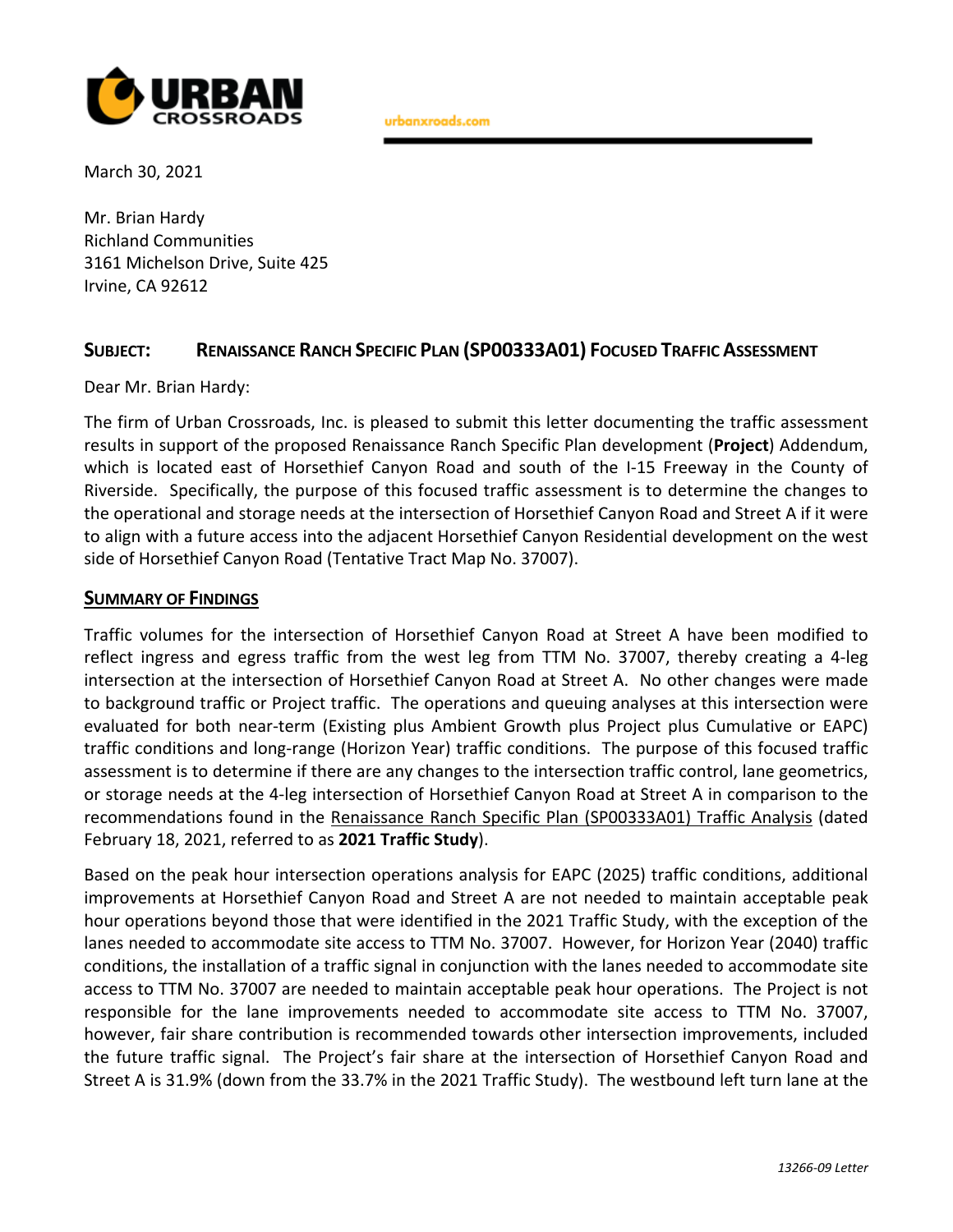Mr. Brian Hardy Richland Communities March 30, 2021 Page 2 of 3

intersection of Horsethief Canyon Road and Temescal Canyon Road should accommodate 340-feet of storage (increase from 325-feet of storage as identified in the 2021 Traffic Study).

## **EAPC** (2025) **INTERSECTION OPERATIONS ANALYSIS**

Traffic volumes at the intersection of Horsethief Canyon Road and Street A have been modified to reflect ingress and egress traffic for the west leg (from TTM No. 37007). No other changes were made to the background or Project traffic volumes at the intersection for EAPC (2025) traffic conditions. Peak hour intersection operations analysis results are summarized on Table 1 for EAPC (2025) traffic conditions (see Attachment A for analysis worksheets). As shown on Table 1, the intersection of Horsethief Canyon Road at Street A is anticipated to operate at an unacceptable level of service (LOS) during the peak hours. Table 2 shows that acceptable peak hour operations can be maintained at this intersection with the improvements and intersections control previously identified in the 2021 Traffic Study, with the exception of those lanes needed to accommodate site access for TTM No. 37007. Analysis worksheets, with improvements, are included in Attachment B.

## **HORIZON YEAR (2040) INTERSECTION OPERATIONS ANALYSIS**

Horizon Year (2040) With Project traffic forecasts were obtained from the 2021 Traffic Study and traffic for TTM No. 37007 was modified at the intersection of Horsethief Canyon Road and Street A. Peak hour intersection operations analysis results are summarized on Table 3 for Horizon Year (2040) With Project traffic conditions (see Attachment C for analysis worksheets). As shown on Table 3, the intersection of Horsethief Canyon Road at Street A is anticipated to operate at an unacceptable LOS during the peak hours. Table 4 shows that acceptable peak hour operations can be maintained at this intersection with the installation of a traffic signal and lanes needed to accommodate site access for TTM No. 37007. The intersection of Horsethief Canyon Road and Street A warranted a traffic signal under EAP (2025) traffic conditions in the 2021 Traffic Study but is not needed for operational purposes until Horizon Year (2040) traffic conditions. Analysis worksheets, with improvements, are included in Attachment D.

Project fair share calculations shown on Table 5 shows a decrease in fair share contribution at the intersection of Horsethief Canyon Road and Street A from 33.7% in the 2021 Traffic Study down to 31.9%. Table 6 shows the updated fair share percentage for the intersection of Horsethief Canyon Road at Street A in addition to the long-range improvement need for a traffic signal. Lane improvements needed to accommodate site access for TTM No. 37007 are also reflected on Table 6, but fair share is not applicable as these are improvements to be constructed by TTM No. 37007.

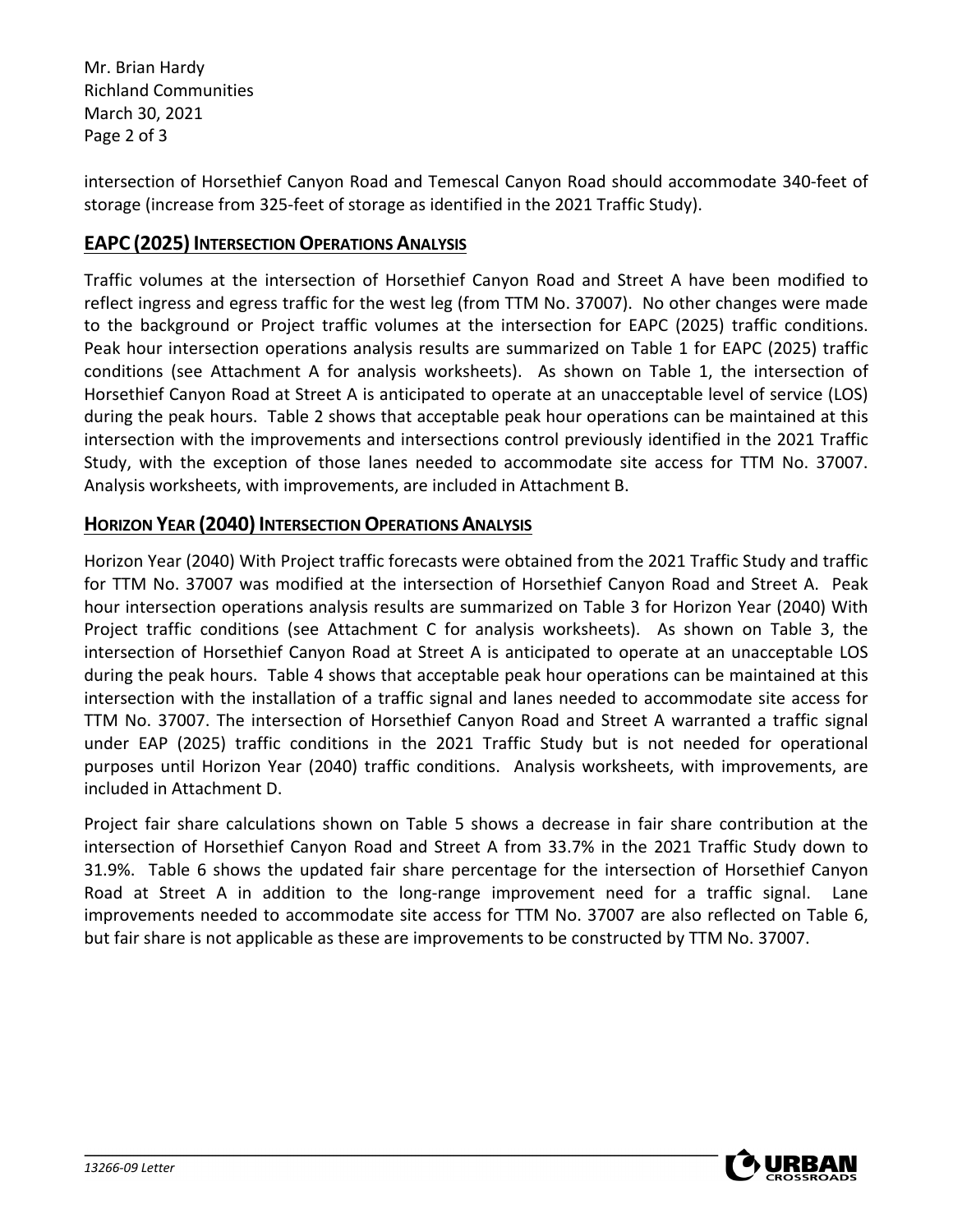Mr. Brian Hardy Richland Communities March 30, 2021 Page 3 of 3

## **SITE ACCESS QUEUING ANALYSIS**

A peak hour queuing analysis has also been conducted for Horizon Year (2040) With Project traffic conditions in order ensure adequate turn pocket storage lengths. Analysis results are summarized in Table 7 and queuing analysis worksheets are included in Attachment E. As shown, the westbound left turn storage at Horsethief Canyon Road and Temescal Canyon Road is recommended to accommodate 340-feet of storage (increased from 325-feet of storage in the 2021 Traffic Study). All other recommendations are consistent with the 2021 Traffic Study.

If you have any questions, please contact me directly at (949) 861-0177.

Respectfully submitted,

Parlene do

Charlene So, PE Associate Principal

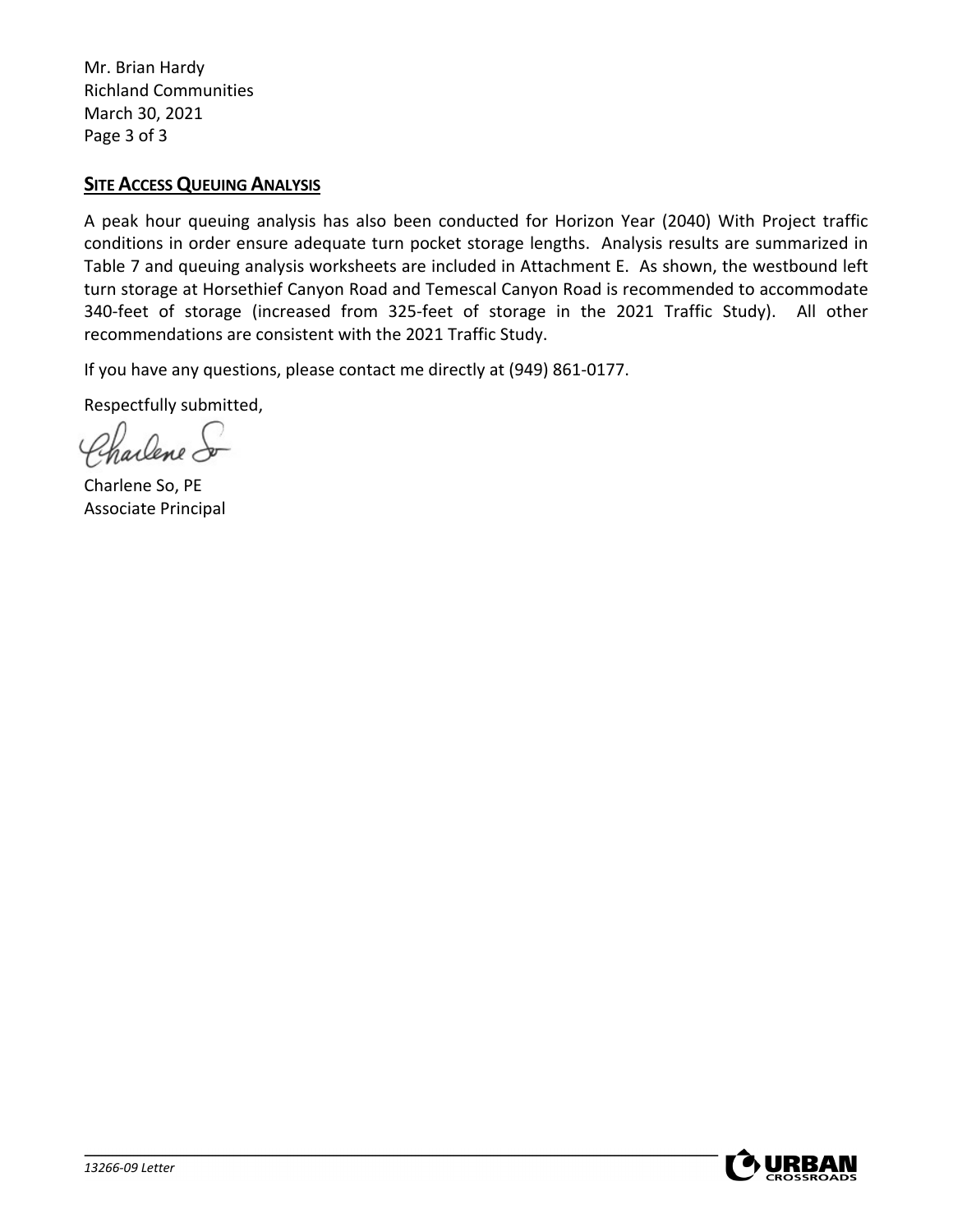|                 |                                             |                      |           | <b>EAPC (2025)</b> |           |                |
|-----------------|---------------------------------------------|----------------------|-----------|--------------------|-----------|----------------|
|                 |                                             |                      |           | Delay <sup>1</sup> |           | Level of       |
|                 |                                             | <b>Traffic</b>       |           | (secs.)            |           | <b>Service</b> |
| #               | <b>Intersection</b>                         | Control <sup>2</sup> | <b>AM</b> | <b>PM</b>          | <b>AM</b> | <b>PM</b>      |
| 1               | Temescal Canyon Rd. & Indian Truck Tr.      | TS.                  | 43.9      | 61.1               | D         | Е              |
| 2               | I-15 NB Ramps & Indian Truck Tr.            | TS.                  | 40.2      | 43.3               | D         | D              |
| 3               | I-15 SB Ramps & Indian Truck Tr.            | TS.                  | 28.9      | 22.2               | C         | C              |
| 4               | De Palma Rd. & Indian Truck Tr.             | TS.                  | 64.1      | 116.2              | E         | F              |
| 5               | Horsethief Canyon Rd. & Temescal Canyon Rd. | <b>CSS</b>           | >100.0    | >100.0             | F         | F              |
| 6               | Horsethief Canyon Rd. & De Palma Rd.        | AWS                  | 34.1      | >100.0             | D         | F              |
|                 | Horsethief Canyon Rd. & Street A            | <b>CSS</b>           | >100.0    | >100.0             | F         | F              |
| 8               | Bolo Ct. & Hostettler Rd.                   | <b>CSS</b>           | 9.6       | 10.5               | A         | B              |
| 9               | Temescal Canyon Rd. & Hostettler Rd.        | <b>CSS</b>           | 11.3      | 11.1               | R         | B              |
| 10 I            | Lake St. & I-15 NB Ramps                    | TS.                  | 54.3      | 52.7               | D         | D              |
| 11 <sup>1</sup> | Lake St. & I-15 SB Ramps                    | TS.                  | 88.5      | >200.0             | F         | F              |
|                 | 12 Lake St. & Temescal Canyon Rd.           | TS                   | 154.0     | >200.0             | F         | F              |

#### **Intersection Analysis for EAPC (2025) Conditions**

**BOLD** = Level of Service (LOS) does not meet the applicable jurisdictional requirements (i.e., unacceptable LOS).

 $1$  Per the Highway Capacity Manual (6th Edition), overall average intersection delay and level of service are shown for intersections with a traffic signal or all way stop control. For intersections with cross street stop control, the delay and level of service for the worst individual movement (or movements sharing a single lane) are shown.

<sup>2</sup> CSS = Cross‐street Stop; AWS = All‐Way Stop; TS = Traffic Signal; **CSS** = Improvement

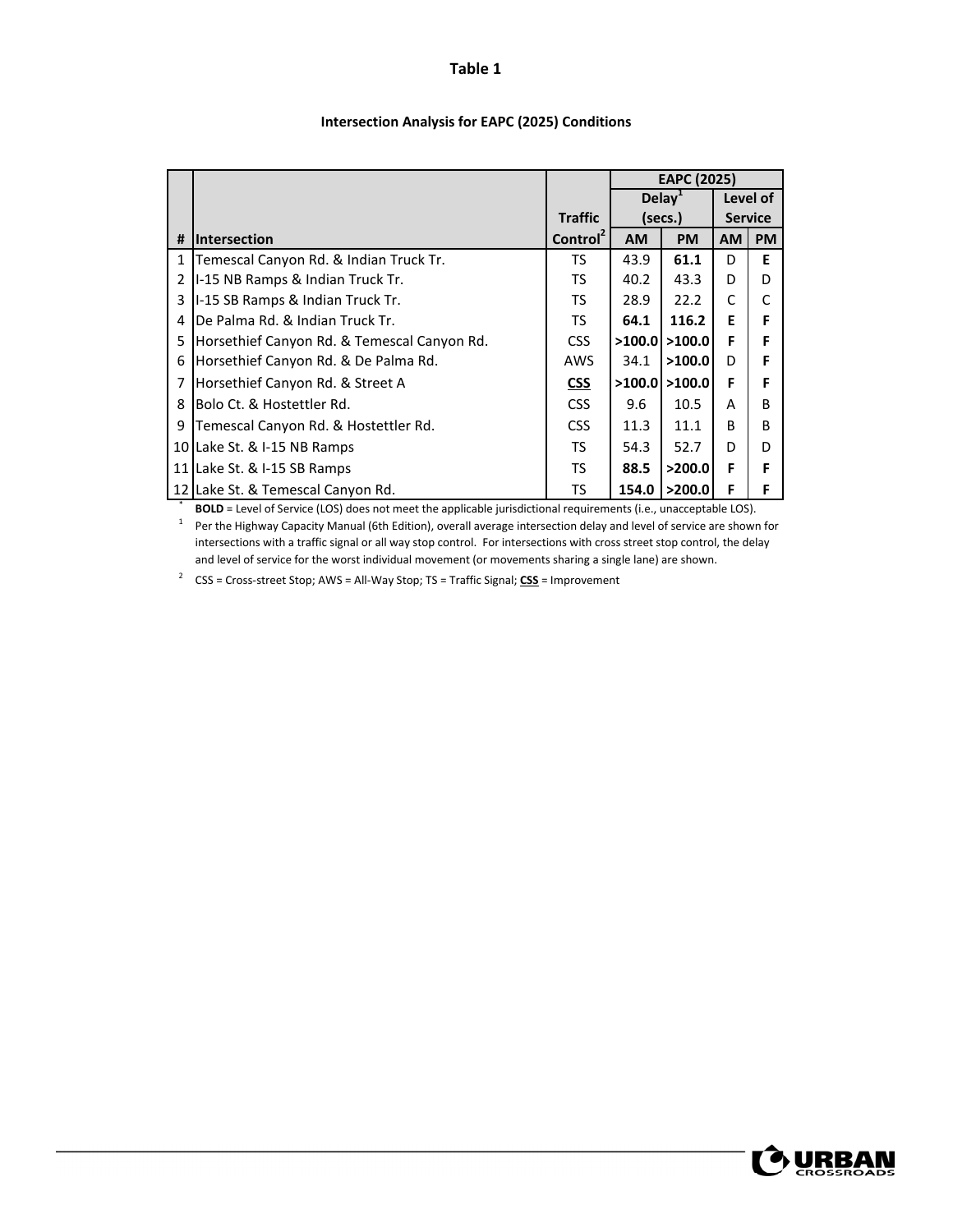|   |                                             |                | <b>Intersection Approach Lanes</b><br>Northbound Southbound |                |    |                |                |              |   |                            |             | Delay <sup><math>\epsilon</math></sup> |           | Level of     |           |                 |           |                |
|---|---------------------------------------------|----------------|-------------------------------------------------------------|----------------|----|----------------|----------------|--------------|---|----------------------------|-------------|----------------------------------------|-----------|--------------|-----------|-----------------|-----------|----------------|
|   |                                             | <b>Traffic</b> |                                                             |                |    |                |                |              |   | Eastbound                  |             |                                        | Westbound |              |           | (secs.)         |           | <b>Service</b> |
| # | <b>Intersection</b>                         | <b>Control</b> |                                                             |                | R. |                |                | R            |   |                            | $\mathbf R$ |                                        |           | $\mathsf{R}$ | <b>AM</b> | <b>PM</b>       | <b>AM</b> | <b>PM</b>      |
|   | Temescal Canyon Rd. & Indian Truck Tr.      |                |                                                             |                |    |                |                |              |   |                            |             |                                        |           |              |           |                 |           |                |
|   | Without Improvements                        | <b>TS</b>      |                                                             |                | 0  | 0              |                |              | 2 | 0                          |             | 0                                      | 0         | 0            | 43.9      | 61.1            | D         |                |
|   | With Improvements                           | <b>TS</b>      | $\mathbf{1}$                                                | $\mathbf{1}$   | 0  | 0              | $\mathbf{1}$   | 1            | 2 | 0                          |             | 0                                      | 0         | 0            | 18.5      | 25.0            | B         |                |
|   | De Palma Rd. & Indian Truck Tr.             |                |                                                             |                |    |                |                |              |   |                            |             |                                        |           |              |           |                 |           |                |
|   | Without Improvements                        | <b>TS</b>      |                                                             | $\mathcal{P}$  | 1> | 2              | $\overline{2}$ | 0            | 0 |                            | $\Omega$    |                                        |           |              | 64.1      | 116.2           | Е         |                |
|   | With Improvements <sup>4</sup>              | <b>TS</b>      | $\mathbf{1}$                                                | $\overline{2}$ | 1> | $\overline{2}$ | 2              | 0            | 0 | $\mathbf{1}$               | 0           | 1                                      | 1         | 2>           | 15.5      | 42.3            | B         | D              |
| 5 | Horsethief Canyon Rd. & Temescal Canyon Rd. |                |                                                             |                |    |                |                |              |   |                            |             |                                        |           |              |           |                 |           |                |
|   | - Without Improvements                      | CSS            |                                                             | $\Omega$       | d  | 0              | $\Omega$       | $\mathbf{0}$ | 0 |                            | 0           | 0                                      |           | 0            | >100.0    | >100.0          | F         |                |
|   | With Improvements                           | <b>TS</b>      | $\overline{2}$                                              | 0              |    | 0              | 0              | 0            | 0 | $\mathbf{2}$               | 0           | 2                                      |           | 0            | 12.8      | 24.3            | B         |                |
| 6 | Horsethief Canyon Rd. & De Palma Rd.        |                |                                                             |                |    |                |                |              |   |                            |             |                                        |           |              |           |                 |           |                |
|   | Without Improvements                        | AWS            | $\mathbf{1}$                                                | 1              | 0  | 0              | 1              | 0            | 0 |                            | 0           | 0                                      | 0         | $\mathbf{0}$ | 34.1      | >100.0          | D         |                |
|   | With Improvements                           | <b>TS</b>      | 1                                                           | 2              | 0  | 0              | $\overline{2}$ | <sup>0</sup> | 1 | 0                          |             | 0                                      | 0         | 0            | 26.0      | 18.6            | C         |                |
|   | Horsethief Canyon Rd. & Street A            |                |                                                             |                |    |                |                |              |   |                            |             |                                        |           |              |           |                 |           |                |
|   | - Without Improvements                      |                |                                                             |                |    |                |                |              |   | <b>Future Intersection</b> |             |                                        |           |              |           | $>100.0$ >100.0 |           |                |
|   | - With Improvements                         | <b>CSS</b>     |                                                             | 2              |    |                | 2              | 0            | 0 |                            | 0           | 0                                      |           | $\Omega$     | 33.5      | 34.8            | D         | D              |
|   | 11 Lake St. & I-15 SB Ramps                 |                |                                                             |                |    |                |                |              |   |                            |             |                                        |           |              |           |                 |           |                |
|   | - Without Improvements                      | <b>TS</b>      | $\Omega$                                                    |                |    |                |                | 0            | 0 |                            |             | 0                                      | 0         | $\Omega$     | 88.5      | >200.0          | F         |                |
|   | - With Improvements                         | <b>TS</b>      | 0                                                           | $\mathbf{2}$   |    |                | 2              | 0            | 0 | 1                          |             | 0                                      | 0         | 0            | 36.8      | 28.1            | D         |                |
|   | 12 Lake St. & Temescal Canyon Rd.           |                |                                                             |                |    |                |                |              |   |                            |             |                                        |           |              |           |                 |           |                |
|   | - Without Improvements                      | <b>TS</b>      |                                                             |                | 0  | 0              |                | 0            | 1 | 0                          |             | 0                                      | 0         | 0            | 154.0     | >200.0          |           |                |
|   | - With Improvements                         | <b>TS</b>      |                                                             |                | 0  | 0              |                | 0            | 2 | 0                          |             | 0                                      | 0         | 0            | 21.4      | 39.9            |           |                |

#### **Intersection Analysis for EAPC (2025) Conditions With Improvements**

 $1$  When a right turn is designated, the lane can either be striped or unstriped. To function as a right turn lane there must be sufficient width for right turning vehicles to travel outside the through lanes.

L = Left; T = Through; R = Right; > = Right-Turn Overlap Phasing; <u>1</u> = Improvement

<sup>2</sup> Per the Highway Capacity Manual (6th Edition), overall average intersection delay and level of service are shown for intersections with a traffic signal or all way stop control. For intersections with cross street stop control, the delay and level of service for the worst individual movement (or movements sharing a single lane) are shown.

<sup>3</sup> CSS = Cross‐street Stop; AWS = All‐Way Stop; TS = Traffic Signal; **CSS** = Improvement

4 Improvement includes restriping the westbound approach to provide one left turn lane, one shared left-through lane, and dual right turn lanes.

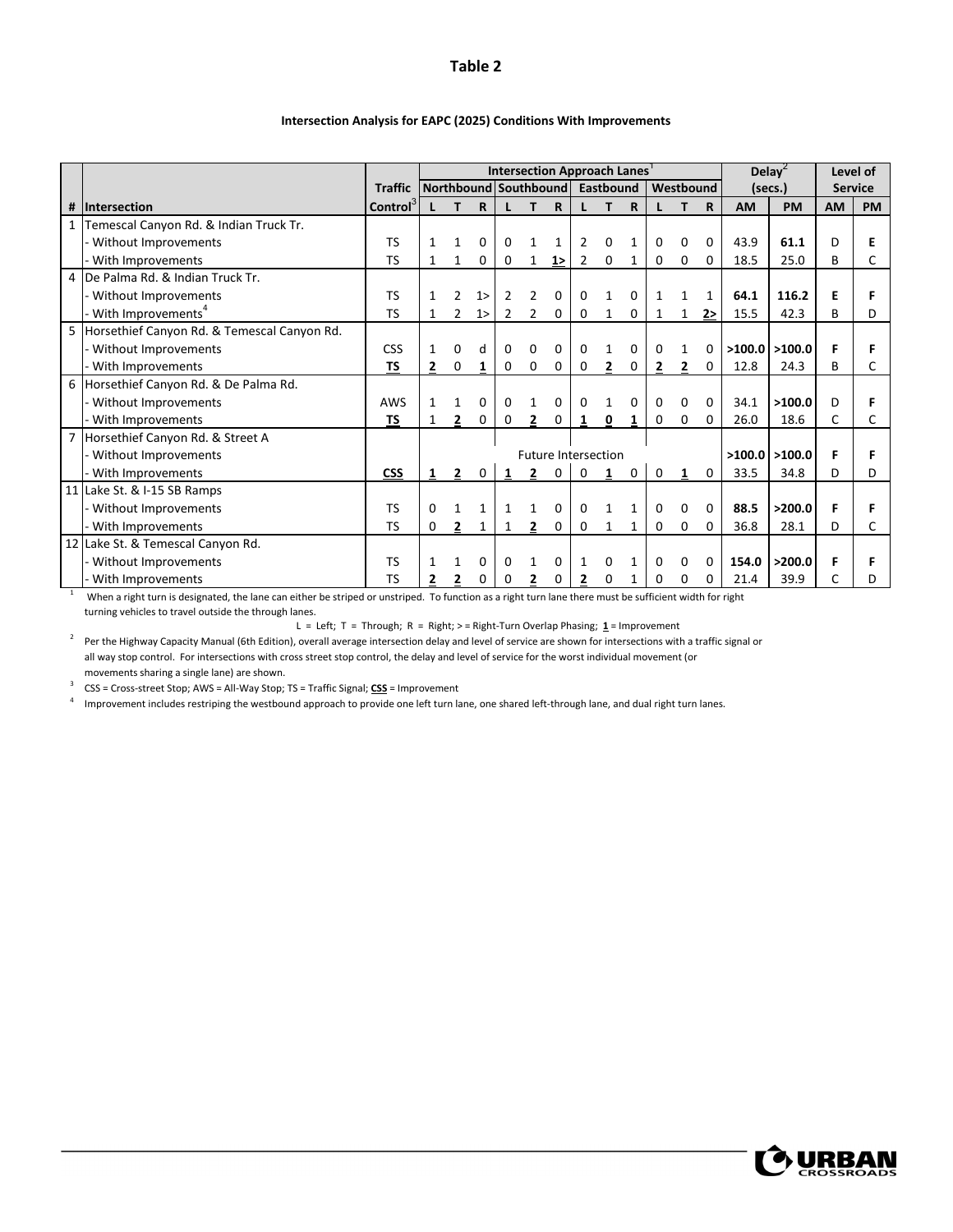|                |                                                 |                      |                    | <b>2040 Without Project</b> |                |           |           | 2040 With Project  |           |                |
|----------------|-------------------------------------------------|----------------------|--------------------|-----------------------------|----------------|-----------|-----------|--------------------|-----------|----------------|
|                |                                                 |                      | Delay <sup>+</sup> |                             |                | Level of  |           | Delay <sup>1</sup> |           | Level of       |
|                |                                                 | <b>Traffic</b>       |                    | (secs.)                     | <b>Service</b> |           |           | (secs.)            |           | <b>Service</b> |
| #              | <b>Intersection</b>                             | Control <sup>2</sup> | <b>AM</b>          | <b>PM</b>                   | <b>AM</b>      | <b>PM</b> | <b>AM</b> | <b>PM</b>          | <b>AM</b> | <b>PM</b>      |
|                | 1   Temescal Canyon Rd. & Indian Truck Tr.      | TS                   | 61.2               | 64.7                        | Е              | Е         | 80.5      | 82.5               | F         | F              |
| $\overline{2}$ | I-15 NB Ramps & Indian Truck Tr.                | TS                   | 43.0               | 48.3                        | D              | D         | 43.6      | 52.2               | D         | D              |
|                | 3   I-15 SB Ramps & Indian Truck Tr.            | TS                   | 30.7               | 23.1                        | C              | C         | 46.9      | 23.6               | D         |                |
|                | 4 IDe Palma Rd. & Indian Truck Tr.              | TS                   | 71.1               | 143.0                       | Е              | F         | 71.3      | 143.2              | Е         |                |
|                | 5   Horsethief Canyon Rd. & Temescal Canyon Rd. | <b>CSS</b>           | >100.0             | >100.0                      | F              | F         | >100.0    | >100.0             | F         |                |
|                | 6 Horsethief Canyon Rd. & De Palma Rd.          | <b>AWS</b>           | 33.4               | >200.0                      | D              | F         | >100.0    | >100.0             | F         |                |
|                | 7 Horsethief Canyon Rd. & Street A              | <b>CSS</b>           |                    | <b>Future Intersection</b>  |                |           | >100.0    | >100.0             | F         |                |
|                | 8 Bolo Ct. & Hostettler Rd.                     | <b>CSS</b>           | 9.7                | 10.8                        | A              | B         | 10.4      | 12.1               | B         | в              |
| 9              | Temescal Canyon Rd. & Hostettler Rd.            | <b>CSS</b>           | 11.9               | 11.5                        | B.             | B         | 13.0      | 14.0               | B         | в              |
|                | 10 Lake St. & I-15 NB Ramps                     | TS.                  | 61.9               | 53.3                        | Е              | D         | 76.9      | 54.8               | Е         | D              |
|                | 11 Lake St. & I-15 SB Ramps                     | TS                   | 105.2              | >200.0                      | F              | F         | 105.4     | >200.0             | F         |                |
|                | 12 Lake St. & Temescal Canyon Rd.               | <b>TS</b>            |                    | $>$ 200.0   $>$ 200.0       | F              | F         | >200.0    | >200.0             | F         |                |

#### **Intersection Analysis for Horizon Year (2040) Conditions**

\* **BOLD** = Level of Service (LOS) does not meet the applicable jurisdictional requirements (i.e., unacceptable LOS).

 $1$  Per the Highway Capacity Manual (6th Edition), overall average intersection delay and level of service are shown for intersections with a traffic signal or all way stop control. For intersections with cross street stop control, the delay and level of service for the worst individual movement (or movements sharing a single lane) are shown.

<sup>2</sup> CSS = Cross‐street Stop; AWS = All‐Way Stop; TS = Traffic Signal; **CSS** = Improvement

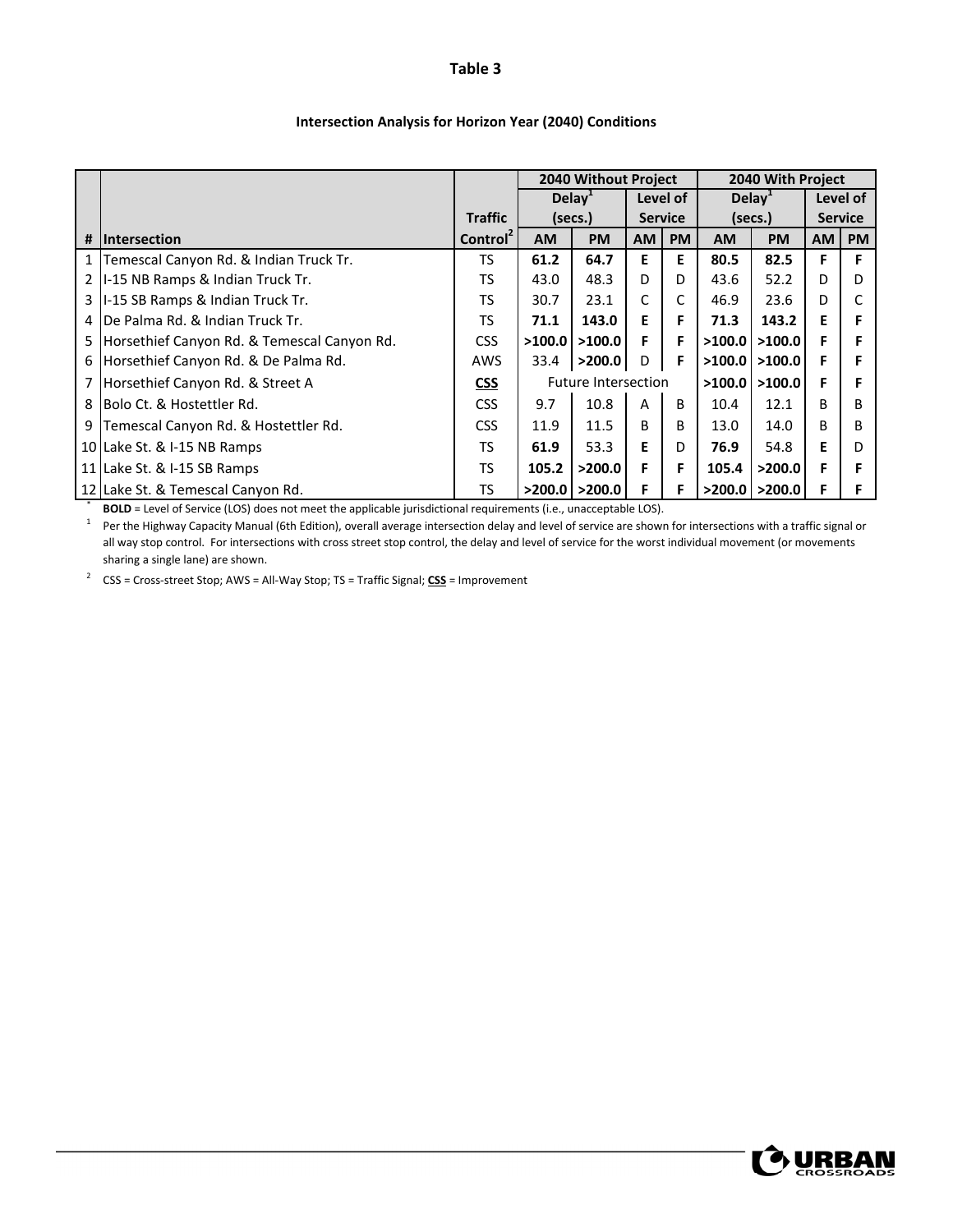|                |                                             |                |                |                |              |                |                         |                       |                         | <b>Intersection Approach Lanes</b> |              |                |                         |              |         | Delay <sup>2</sup> |                | Level of  |
|----------------|---------------------------------------------|----------------|----------------|----------------|--------------|----------------|-------------------------|-----------------------|-------------------------|------------------------------------|--------------|----------------|-------------------------|--------------|---------|--------------------|----------------|-----------|
|                |                                             | <b>Traffic</b> |                |                |              |                |                         | Northbound Southbound |                         | Eastbound                          |              |                | Westbound               |              | (secs.) |                    | <b>Service</b> |           |
| #              | <b>Intersection</b>                         | Control        |                | т              | R.           |                | т                       | $\mathbf R$           | L                       | T.                                 | $\mathbf R$  |                | т                       | $\mathbf R$  | AM      | PM                 | <b>AM</b>      | <b>PM</b> |
| $\mathbf{1}$   | Temescal Canyon Rd. & Indian Truck Tr.      |                |                |                |              |                |                         |                       |                         |                                    |              |                |                         |              |         |                    |                |           |
|                | <b>Without Project</b>                      | <b>TS</b>      | $\mathbf{1}$   | $\mathbf{1}$   | 0            | 0              |                         | 1                     | 2                       | 0                                  | 1            | 0              | 0                       | $\Omega$     | 24.0    | 31.0               | C              |           |
|                | With Project                                | <b>TS</b>      | $\mathbf{1}$   | $\mathbf{1}$   | 0            | $\mathbf 0$    | $\mathbf{1}$            | 12                    | $\overline{2}$          | 0                                  | $\mathbf{1}$ | 0              | 0                       | 0            | 25.7    | 42.3               | C              | D         |
| $\overline{4}$ | De Palma Rd. & Indian Truck Tr.             |                |                |                |              |                |                         |                       |                         |                                    |              |                |                         |              |         |                    |                |           |
|                | - Without Project <sup>4</sup>              | <b>TS</b>      | $\mathbf{1}$   | $\overline{2}$ | 1>           | $\overline{2}$ | $\overline{2}$          | $\Omega$              | 0                       | 1                                  | 0            | 1              | 1                       | 2>           | 16.2    | 50.2               | B              | D         |
|                | With Project <sup>4</sup>                   | <b>TS</b>      | 1              | $\overline{2}$ | 1>           | $\overline{2}$ | 2                       | 0                     | 0                       | 1                                  | 0            | 1              | 1                       | 2>           | 16.4    | 51.0               | B              | D         |
| 5              | Horsethief Canyon Rd. & Temescal Canyon Rd. |                |                |                |              |                |                         |                       |                         |                                    |              |                |                         |              |         |                    |                |           |
|                | <b>Without Project</b>                      | <u>TS</u>      | $\overline{2}$ | 0              | 1            | 0              | 0                       | 0                     | 0                       | $\overline{2}$                     | 0            | $\overline{2}$ | $\overline{\mathbf{2}}$ | 0            | 13.5    | 38.0               | B              | D         |
|                | <b>With Project</b>                         | <b>TS</b>      | $\overline{2}$ | 0              | $\mathbf{1}$ | 0              | 0                       | 0                     | 0                       | $\overline{2}$                     | 0            | $\overline{2}$ | $\overline{2}$          | 0            | 17.6    | 54.7               | B              | D         |
|                | 6 Horsethief Canyon Rd. & De Palma Rd.      |                |                |                |              |                |                         |                       |                         |                                    |              |                |                         |              |         |                    |                |           |
|                | Without Project                             | <u>TS</u>      | 1              | $\overline{2}$ | 0            | 0              | $\overline{2}$          | 0                     | $\overline{\mathbf{1}}$ | $\overline{\mathbf{0}}$            | 1            | 0              | 0                       | $\mathbf{0}$ | 27.7    | 38.3               | C              | D         |
|                | <b>With Project</b>                         | <b>TS</b>      | $\mathbf{1}$   | $\overline{2}$ | 0            | $\mathbf{0}$   | $\overline{2}$          | 0                     | $\mathbf{1}$            | $\Omega$                           |              | 0              | 0                       | 0            | 30.5    | 45.8               | C              | D         |
|                | Horsethief Canyon Rd. & Street A            |                |                |                |              |                |                         |                       |                         |                                    |              |                |                         |              |         |                    |                |           |
|                | <b>Without Project</b>                      |                |                |                |              |                |                         |                       |                         | <b>Future Intersection</b>         |              |                |                         |              |         |                    |                |           |
|                | With Project                                | <b>TS</b>      | 1              | $\mathbf{2}$   | 0            |                | $\mathbf{2}$            | 0                     | $\mathbf 0$             | 1                                  | $\mathbf 0$  | $\mathbf 0$    | 1                       | $\mathbf 0$  | 16.0    | 34.0               | B              | C         |
|                | 10 Lake St. & I-15 NB Ramps                 |                |                |                |              |                |                         |                       |                         |                                    |              |                |                         |              |         |                    |                |           |
|                | <b>Without Project</b>                      | <b>TS</b>      | $\overline{2}$ | $\mathbf{1}$   | 0            | 0              | $\mathbf{1}$            | $\Omega$              | 0                       | 0                                  | $\Omega$     | 1              | $\mathbf{1}$            | $\Omega$     | 51.3    | 50.5               | D              | D         |
|                | <b>With Project</b>                         | <b>TS</b>      | $\mathbf{2}$   | $\mathbf{1}$   | 0            | 0              | $\mathbf{1}$            | 0                     | 0                       | $\mathbf 0$                        | 0            | 1              | 1                       | 0            | 51.6    | 50.9               | D              | D         |
|                | 11 Lake St. & I-15 SB Ramps                 |                |                |                |              |                |                         |                       |                         |                                    |              |                |                         |              |         |                    |                |           |
|                | Without Project                             | <b>TS</b>      | $\Omega$       | $\overline{2}$ | 1            | 1              | $\overline{\mathbf{2}}$ | 0                     | 0                       | $\mathbf{1}$                       | $\mathbf{1}$ | 0              | 0                       | $\mathbf{0}$ | 45.5    | 37.0               | D              | D         |
|                | <b>With Project</b>                         | <b>TS</b>      | 0              | $\overline{2}$ | 1            | 1              | $\mathbf{2}$            | 0                     | 0                       | 1                                  | 1            | 0              | 0                       | 0            | 45.2    | 54.4               | D              | D         |
|                | 12 Lake St. & Temescal Canyon Rd.           |                |                |                |              |                |                         |                       |                         |                                    |              |                |                         |              |         |                    |                |           |
|                | Without Project                             | <b>TS</b>      | 2              | 3              | 0            | 0              | 3                       | 0                     | $\overline{2}$          | 0                                  | 1            | 0              | 0                       | $\Omega$     | 37.7    | 48.6               | D              | D         |
|                | With Project                                | <b>TS</b>      | $\overline{2}$ | 3              | 0            | 0              | 3                       | 0                     | $\overline{\mathbf{2}}$ | 0                                  |              | 0              | 0                       | 0            | 48.0    | 53.9               | D              | D         |

#### **Intersection Analysis for Horizon Year (2040) Conditions With Improvements**

<sup>1</sup> When a right turn is designated, the lane can either be striped or unstriped. To function as a right turn lane there must be sufficient width for right turning vehicles to travel outside the through lanes.

L = Left; T = Through; R = Right; > = Right‐Turn Overlap Phasing; **1** = Improvement

<sup>2</sup> Per the Highway Capacity Manual (6th Edition), overall average intersection delay and level of service are shown for intersections with a traffic signal or all way stop control. For intersections with cross street stop control, the delay and level of service for the worst individual movement (or movements sharing a single lane) are shown.

<sup>3</sup> CSS = Cross‐street Stop; AWS = All‐Way Stop; TS = Traffic Signal; **CSS** = Improvement

4 Improvement includes restriping the westbound approach to provide one left turn lane, one shared left-through lane, and dual right turn lanes.

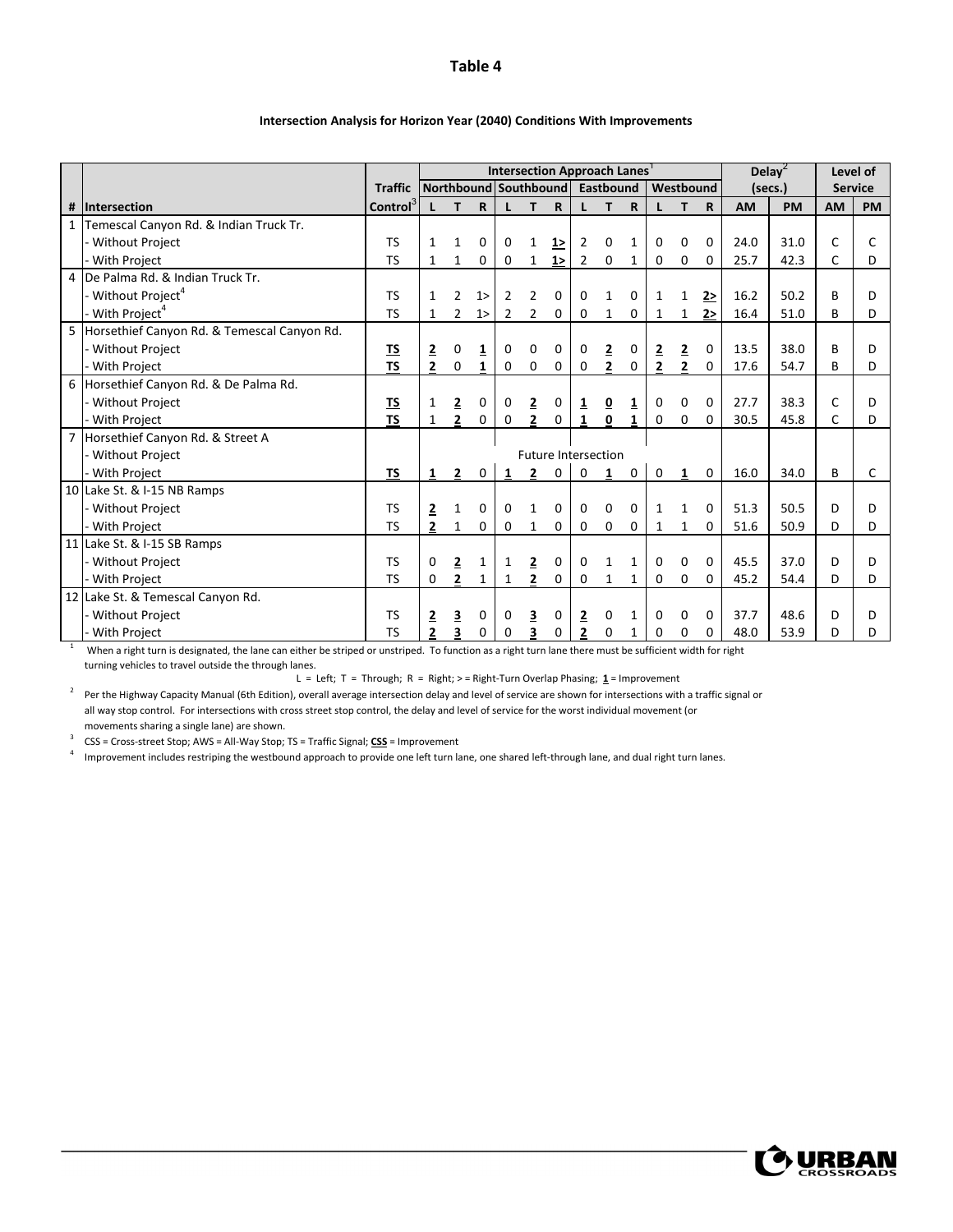### **Project Fair Share Calculations for Intersection**

| #            | <b>Intersection</b>                         | <b>Existing</b> | Project | <b>2040 With</b><br><b>Project Volume</b> | <b>Total New</b><br><b>Traffic</b> | Project % of<br><b>New Traffic</b> |
|--------------|---------------------------------------------|-----------------|---------|-------------------------------------------|------------------------------------|------------------------------------|
| $\mathbf{1}$ | Temescal Canyon Rd. & Indian Truck Tr.      |                 |         |                                           |                                    |                                    |
|              | AM:                                         | 747             | 222     | 2,608                                     | 1,861                              | 11.93%                             |
|              | PM:                                         | 386             | 237     | 2,668                                     | 2,282                              | 10.39%                             |
| 4            | De Palma Rd. & Indian Truck Tr.             |                 |         |                                           |                                    |                                    |
|              | AM:                                         | 1,149           | 78      | 2,639                                     | 1,490                              | 5.23%                              |
|              | PM:                                         | 1,418           | 90      | 3,495                                     | 2,077                              | 4.33%                              |
| 5            | Horsethief Canyon Rd. & Temescal Canyon Rd. |                 |         |                                           |                                    |                                    |
|              | AM:                                         | 486             | 356     | 3,179                                     | 2,693                              | 13.22%                             |
|              | PM:                                         | 453             | 384     | 3,843                                     | 3,390                              | 11.33%                             |
| 6            | Horsethief Canyon Rd. & De Palma Rd.        |                 |         |                                           |                                    |                                    |
|              | AM:                                         | 623             | 432     | 1,981                                     | 1,358                              | 31.81%                             |
|              | PM:                                         | 774             | 473     | 3,767                                     | 2,993                              | 15.80%                             |
|              | Horsethief Canyon Rd. & Street A            |                 |         |                                           |                                    |                                    |
|              | AM:                                         | 575             | 451     | 1,989                                     | 1,414                              | 31.90%                             |
|              | PM:                                         | 732             | 495     | 3,658                                     | 2,926                              | 16.92%                             |

**BOLD** = Denotes highest fair share percentage.

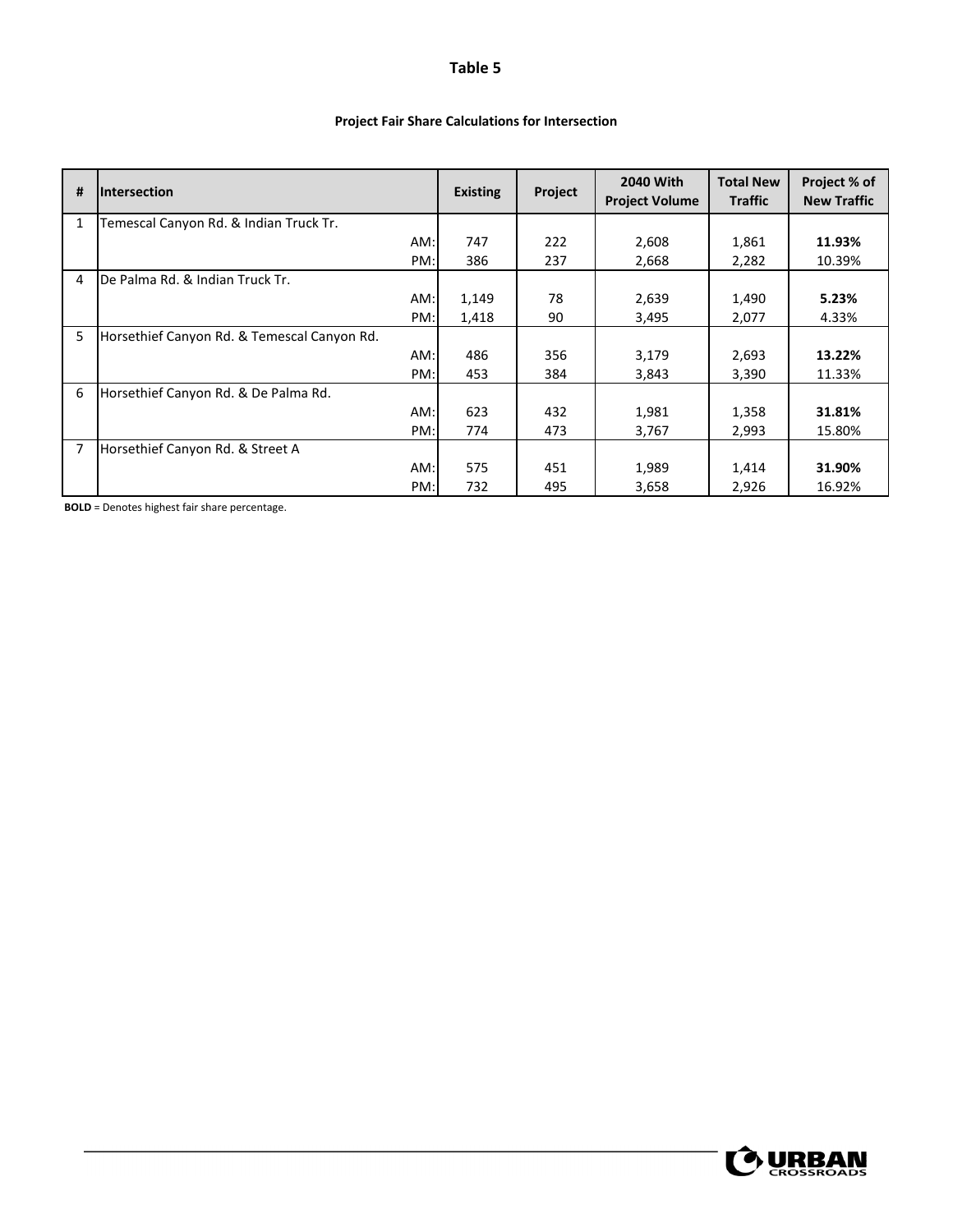Page 1 of 2

| 1#             | Intersection                                                       | <b>Jurisdiction</b>      | <b>Existing (2020)</b> | EAP (2025)                                                                                 | <b>EAPC (2025)</b>                                                                                                                                                                                                     | Horizon Year (2040)<br><b>Without Project</b>                                        | Horizon Year (2040)<br><b>With Project</b>                                                                                                                       | Improvements in<br><b>City DIF or County</b><br>TUMF? <sup>1</sup> | Project<br>Responsibility <sup>2</sup>                                         | <b>Fair Share</b><br>$%^{3}$ |
|----------------|--------------------------------------------------------------------|--------------------------|------------------------|--------------------------------------------------------------------------------------------|------------------------------------------------------------------------------------------------------------------------------------------------------------------------------------------------------------------------|--------------------------------------------------------------------------------------|------------------------------------------------------------------------------------------------------------------------------------------------------------------|--------------------------------------------------------------------|--------------------------------------------------------------------------------|------------------------------|
| 1              | Temescal Canyon Rd. & Indian Truck Tr.                             | County of Riverside None |                        | None                                                                                       | Modify the traffic signal to implement<br>overlap phasing for the SB right turn lane                                                                                                                                   | Same                                                                                 | Same                                                                                                                                                             | No                                                                 | Fair Share                                                                     | 11.9%                        |
| $\overline{4}$ | De Palma Rd. & Indian Truck Tr.                                    | County of Riverside None |                        | None                                                                                       | Restripe the WB approach to provide one Same<br>left turn lane, one shared left-through<br>lane, and dual right turn lanes<br>Modify the traffic signal to implement<br>overlap phasing for the WB right turn<br>lanes | Same                                                                                 | Same<br>Same                                                                                                                                                     | No<br>No                                                           | Fair Share<br>Fair Share                                                       | 5.2%                         |
| - 5            | Horsethief Canyon Rd. & Temescal Canyon County of Riverside<br>Rd. |                          | None                   | None                                                                                       | Install a Traffic Signal<br>Add 2nd NB left turn lane<br>Stripe the NB right turn defacto lane<br>Add 2nd EB through lane<br>Add 2nd WB left turn lane<br>Add 2nd WB through lane                                      | Same<br>Same<br>Same<br>Same<br>Same<br>Same                                         | Same<br>Same<br>Same<br>Same<br>Same<br>Same                                                                                                                     | Yes (DIF)<br>No<br>No<br>Yes (TUMF)<br>No<br>Yes (TUMF)            | Fees<br>Fair Share<br>Fair Share<br>Fees<br>Fair Share<br>Fees                 | 13.2%                        |
|                | 6 Horsethief Canyon Rd. & De Palma Rd.                             | County of Riverside None |                        | None                                                                                       | Install a Traffic Signal<br>Add 2nd NB through lane<br>Add 2nd SB through lane<br>Add EB left turn lane                                                                                                                | Same<br>Same<br>Same<br>Same                                                         | Same<br>Same<br>Same<br>Same                                                                                                                                     | Yes (DIF)<br>No<br>No<br>No                                        | Fees<br>Fair Share<br>Fair Share<br>Fair Share                                 | 31.8%                        |
|                | 7 Horsethief Canyon Rd. & Street A                                 | County of Riverside      | None                   | Install a stop control on the Same<br>WB approach<br>Add WB shared left-right<br>turn lane | Same<br>Add 2nd NB through lane<br>Add 2nd SB through lane<br>Add NB left turn lane (TTM 37007)<br>Add EB shared left-right turn lane (TTM<br>37007)                                                                   | Not Applicable<br>Not Applicable<br>Not Applicable<br>Not Applicable<br>Same<br>Same | Same as EAP (2025)<br>Same as EAP (2025)<br>Same as EAPC (2025)<br>Same as EAPC (2025)<br>Same as EAPC (2025)<br>Same as EAPC (2025)<br>Install a Traffic Signal | No<br>No<br>No<br>No<br>No<br>No<br>No                             | Construct<br>Construct<br>Fair Share<br>Fair Share<br>N/A<br>N/A<br>Fair Share | 31.9%                        |
|                | 10 Lake St. & I-15 NB Ramps                                        | Lake Elsinore            | None                   | None                                                                                       | None                                                                                                                                                                                                                   | Add 2nd NB left turn lane                                                            | Same                                                                                                                                                             | Yes (TUMF)                                                         | Fees                                                                           | $\overline{\phantom{a}}$     |



## **Summary of Improvements**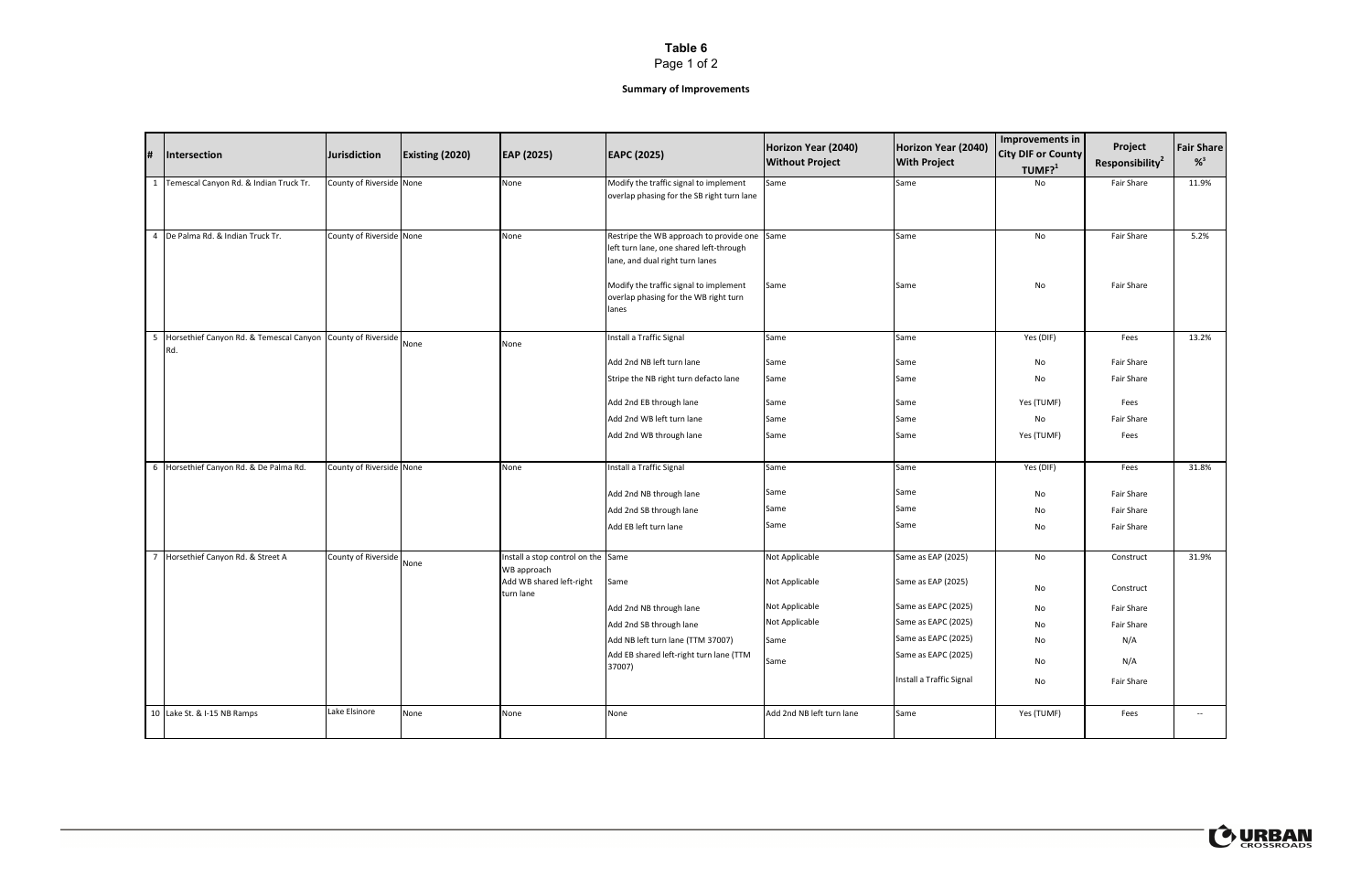## Page 2 of 2

### **Summary of Improvements**

| # | Intersection                   | Jurisdiction  | <b>Existing (2020)</b> | EAP (2025) | <b>EAPC (2025)</b>        | Horizon Year (2040)<br><b>Without Project</b> | Horizon Year (2040)<br><b>With Project</b> | Improvements in  <br><b>City DIF or County</b><br>TUMF? <sup>1</sup> | Project<br>Responsibility <sup>2</sup> | <b>Fair Share</b><br>$%^{3}$ |
|---|--------------------------------|---------------|------------------------|------------|---------------------------|-----------------------------------------------|--------------------------------------------|----------------------------------------------------------------------|----------------------------------------|------------------------------|
|   | Lake St. & I-15 SB Ramps       | Lake Elsinore | None                   | None       | Add 2nd NB through lane   | Same                                          | Same                                       | Yes (TUMF)                                                           | Fees                                   | $- -$                        |
|   |                                |               |                        |            | Add 2nd SB through lane   | Same                                          | Same                                       | Yes (TUMF)                                                           | Fees                                   |                              |
|   |                                |               |                        |            |                           |                                               |                                            |                                                                      |                                        |                              |
|   | Lake St. & Temescal Canyon Rd. | Lake Elsinore | None                   | None       | Add 2nd NB left turn lane | Same                                          | Same                                       | Yes (TUMF)                                                           | Fees                                   | $- -$                        |
|   |                                |               |                        |            | Add 2nd NB through lane   | Same                                          | Same                                       | Yes (TUMF)                                                           | Fees                                   |                              |
|   |                                |               |                        |            | Add 2nd SB through lane   | Same                                          | Same                                       | Yes (TUMF)                                                           | Fees                                   |                              |
|   |                                |               |                        |            | Add 2nd EB left turn lane | Same                                          | Same                                       | Yes (TUMF)                                                           | Fees                                   |                              |
|   |                                |               |                        |            |                           | Add 3rd NB through lane                       | Same                                       | Yes (TUMF)                                                           | Fees                                   |                              |
|   |                                |               |                        |            |                           | Add 3rd SB through lane                       | Same                                       | Yes (TUMF)                                                           | Fees                                   |                              |
|   |                                |               |                        |            |                           |                                               |                                            |                                                                      |                                        |                              |

 $<sup>1</sup>$  Improvements included in County of Riverside DIF or County TUMF programs for local and regional components.</sup>

<sup>2</sup> Identifies the Project's responsibility to construct an improvement or contribute fair share or fee payment towards the implementation of the improvement shown.

 $3$  Program improvements constructed by project may be eligible for fee credit, at discretion of City. See Table 8-1 for Fair Share Calculations.

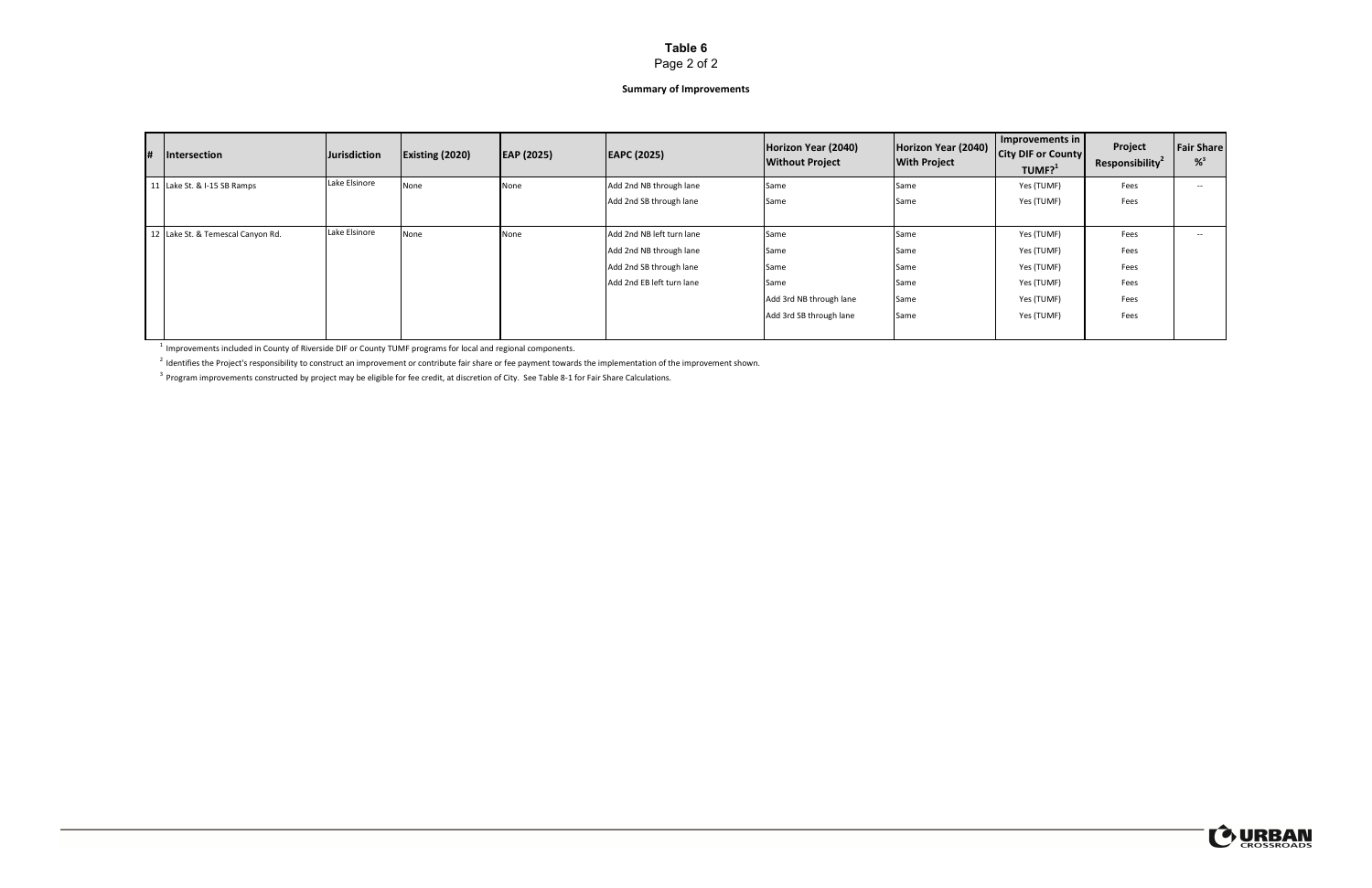|                                             |                       | <b>Available</b>                   |                | Horizon Year (2040) With Project |           |                          |
|---------------------------------------------|-----------------------|------------------------------------|----------------|----------------------------------|-----------|--------------------------|
| <b>Intersection</b>                         | Movement <sup>1</sup> | <b>Stacking</b><br><b>Distance</b> |                | 95th Percentile Queue<br>(Feet)  |           | Acceptable? <sup>1</sup> |
|                                             |                       | $(Feet)^{1,2}$                     | <b>AM Peak</b> | <b>PM Peak</b>                   | <b>AM</b> | <b>PM</b>                |
|                                             |                       |                                    | Hour           | Hour                             |           |                          |
| Horsethief Canyon Rd. & Temescal Canyon Rd. | WBL                   | 340                                | 178            | 338                              | Yes       | Yes                      |
|                                             | <b>NBL</b>            | <b>Trap</b>                        | 236            | 793                              | Yes       | Yes                      |
|                                             | <b>NBR</b>            | <u>125</u>                         | 118            | 113                              | Yes       | Yes                      |
|                                             |                       |                                    |                |                                  |           |                          |
| Horsethief Canyon Rd. & De Palma Rd.        | <u>EBL</u>            | <b>Trap</b>                        | 66             | 538                              | Yes       | Yes                      |
|                                             | <b>EBR</b>            | <u>150</u>                         | 115            | 151                              | Yes       | Yes                      |
|                                             | <b>NBL</b>            | 250                                | 241            | 241                              | Yes       | Yes                      |
|                                             |                       |                                    |                |                                  |           |                          |
| Horsethief Canyon Rd. & Street A            | <u>NBL</u>            | <b>TWLTL</b>                       | 16             | 66                               | Yes       | Yes                      |
|                                             | <b>SBL</b>            | <b>TWLTL</b>                       | 216            | 170                              | Yes       | Yes                      |
|                                             |                       |                                    |                |                                  |           |                          |

## **Peak Hour Queuing Summary for Horsethief Canyon Road**

**BOLD** = 95th percentile queue exceeds the available storage.

<sup>1</sup> **NBR** = Improvement

 $\frac{1}{2}$  Trap = Trap Lane; TWLTL = Two-way left-turn lane

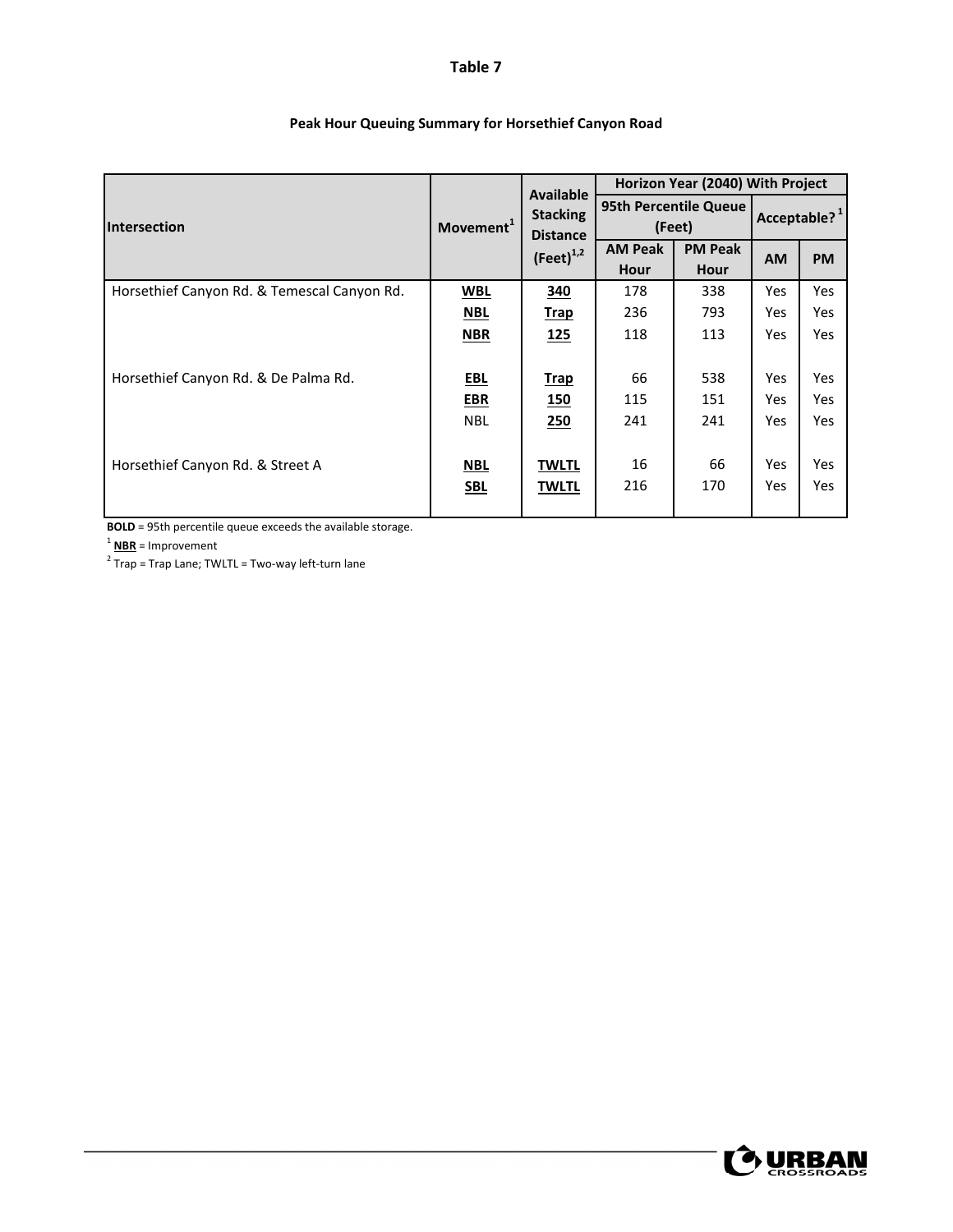**ATTACHMENT A: EAPC (2025) INTERSECTIONOPERATIONS ANALYSIS WORKSHEETS**

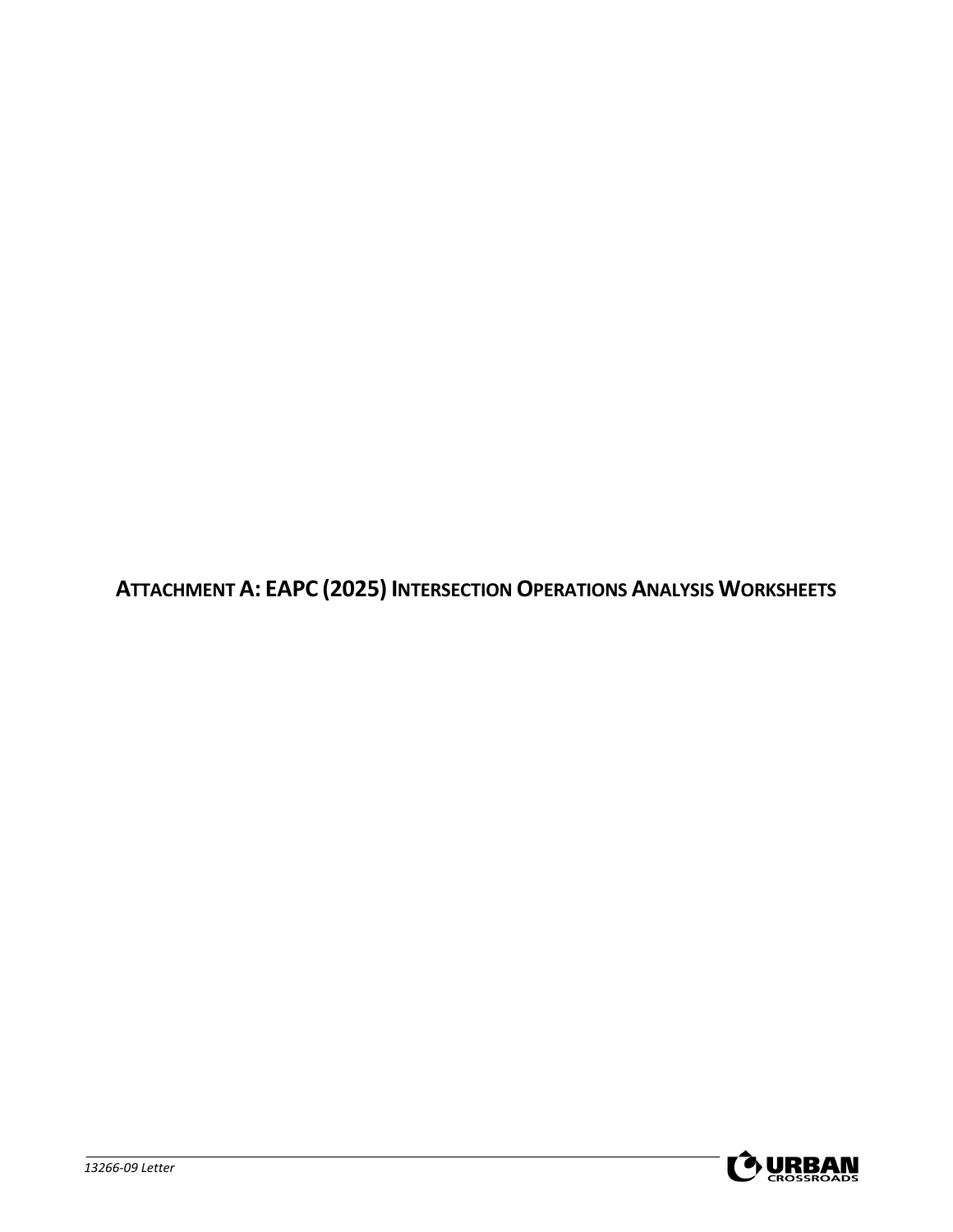Int Delay, s/veh 13.7

| Movement                 | EBL                      | EBT            | EBR                      | WBL                      | <b>WBT</b>               | WBR                      | NBL  | NBT            | <b>NBR</b>     | <b>SBL</b> | SBT      | <b>SBR</b> |
|--------------------------|--------------------------|----------------|--------------------------|--------------------------|--------------------------|--------------------------|------|----------------|----------------|------------|----------|------------|
| Lane Configurations      |                          | ቆ              |                          |                          | Ф                        |                          |      | ъ              |                |            | Ъ        |            |
| Traffic Vol, veh/h       | 39                       | $\Omega$       | 13                       | 4                        | $\Omega$                 | 98                       | 4    | 670            | 15             | 334        | 171      | 13         |
| Future Vol, veh/h        | 39                       | 0              | 13                       | 4                        | 0                        | 98                       | 4    | 670            | 15             | 334        | 171      | 13         |
| Conflicting Peds, #/hr   | 0                        | 0              | 0                        | 0                        |                          | 0                        | 0    |                | 0              | $\Omega$   | 0        | 0          |
| Sign Control             | Stop                     | Stop           | Stop                     | Stop                     | Stop                     | Stop                     | Free | Free           | Free           | Free       | Free     | Free       |
| <b>RT</b> Channelized    |                          | $\blacksquare$ | None                     | ٠                        | $\overline{\phantom{a}}$ | None                     |      | $\blacksquare$ | <b>None</b>    |            |          | - None     |
| Storage Length           |                          |                |                          |                          |                          | $\overline{\phantom{a}}$ | 100  | $\blacksquare$ | $\blacksquare$ | 100        |          |            |
| Veh in Median Storage, # |                          |                | ٠                        | ٠                        |                          | ۰                        |      |                |                |            | $\Omega$ | ٠          |
| Grade, %                 | $\overline{\phantom{0}}$ |                | $\overline{\phantom{a}}$ | $\overline{\phantom{a}}$ | 0                        | $\overline{\phantom{0}}$ |      |                |                |            | 0        |            |
| Peak Hour Factor         | 95                       | 95             | 95                       | 95                       | 95                       | 95                       | 95   | 95             | 95             | 95         | 95       | 95         |
| Heavy Vehicles, %        | 0                        | 0              | 0                        | $\Omega$                 | 0                        | 0                        | 0    | 0              | 0              | $\Omega$   | 0        | 0          |
| <b>Mvmt Flow</b>         | 41                       | 0              | 14                       | 4                        | 0                        | 103                      | 4    | 705            | 16             | 352        | 180      | 14         |

| Major/Minor                   | Minor <sub>2</sub> |            |                          | Minor1    |                |                          | Major1     |            |            | Major <sub>2</sub> |   |   |  |
|-------------------------------|--------------------|------------|--------------------------|-----------|----------------|--------------------------|------------|------------|------------|--------------------|---|---|--|
| Conflicting Flow All          | 1664               | 1620       | 187                      | 1619      | 1619           | 713                      | 194        | 0          | 0          | 721                | 0 | 0 |  |
| Stage 1                       | 891                | 891        | ÷,                       | 721       | 721            |                          |            |            |            |                    |   |   |  |
| Stage 2                       | 773                | 729        | $\blacksquare$           | 898       | 898            |                          |            |            |            |                    |   |   |  |
| <b>Critical Hdwy</b>          | 7.1                | 6.5        | 6.2                      | 7.1       | 6.5            | 6.2                      | 4.1        |            |            | 4.1                |   |   |  |
| Critical Hdwy Stg 1           | 6.1                | 5.5        | $\overline{\phantom{a}}$ | 6.1       | 5.5            |                          |            |            |            |                    |   |   |  |
| Critical Hdwy Stg 2           | 6.1                | 5.5        | ÷,                       | 6.1       | 5.5            |                          |            |            |            |                    |   |   |  |
| Follow-up Hdwy                | 3.5                | 4          | 3.3                      | 3.5       | 4              | 3.3                      | 2.2        |            |            | 2.2                |   |   |  |
| Pot Cap-1 Maneuver            | 78                 | 104        | 860                      | 84        | 104            | 435                      | 1391       |            | ä,         | 890                |   |   |  |
| Stage 1                       | 340                | 363        | $\blacksquare$           | 422       | 435            |                          |            |            |            |                    |   |   |  |
| Stage 2                       | 395                | 431        | $\blacksquare$           | 337       | 361            |                          |            |            |            |                    |   |   |  |
| Platoon blocked, %            |                    |            |                          |           |                |                          |            |            |            |                    |   |   |  |
| Mov Cap-1 Maneuver            | ~1                 | 63         | 860                      | 57        | 63             | 435                      | 1391       |            | ٠          | 890                | ٠ |   |  |
| Mov Cap-2 Maneuver            | ~ 41               | 63         | $\blacksquare$           | 144       | 155            |                          |            |            |            |                    |   |   |  |
| Stage 1                       | 339                | 219        | $\blacksquare$           | 421       | 434            | $\overline{\phantom{0}}$ |            |            |            |                    |   |   |  |
| Stage 2                       | 300                | 430        | $\blacksquare$           | 200       | 218            |                          |            |            |            |                    |   |   |  |
|                               |                    |            |                          |           |                |                          |            |            |            |                    |   |   |  |
| Approach                      | EB                 |            |                          | <b>WB</b> |                |                          | <b>NB</b>  |            |            | <b>SB</b>          |   |   |  |
| HCM Control Delay, s 249.1    |                    |            |                          | 17.1      |                |                          | 0          |            |            | 7.5                |   |   |  |
| <b>HCM LOS</b>                | F                  |            |                          | С         |                |                          |            |            |            |                    |   |   |  |
|                               |                    |            |                          |           |                |                          |            |            |            |                    |   |   |  |
| Minor Lane/Major Mvmt         |                    | <b>NBL</b> | <b>NBT</b>               |           | NBR EBLn1WBLn1 |                          | <b>SBL</b> | <b>SBT</b> | <b>SBR</b> |                    |   |   |  |
| Capacity (veh/h)              |                    | 1391       |                          |           | 54             | 403                      | 890        |            |            |                    |   |   |  |
| $\Box$ CML and $\Box$ C Datio |                    | מ∩ח ∩      |                          |           | 1.011.0000     |                          | n one      |            |            |                    |   |   |  |

| ~: Volume exceeds capacity   |              |                             |                     |       | $$:$ Delay exceeds 300s $+:$ Computation Not Defined |                          | *: All major volume in platoon |
|------------------------------|--------------|-----------------------------|---------------------|-------|------------------------------------------------------|--------------------------|--------------------------------|
| <b>Notes</b>                 |              |                             |                     |       |                                                      |                          |                                |
|                              |              |                             |                     |       |                                                      |                          |                                |
| HCM 95th %tile Q(veh)        | $\mathbf{U}$ | $\mathcal{L}_{\mathcal{A}}$ | $-46$ 1.1           | - 1 Q | $\sim$                                               | $\sim$                   |                                |
| <b>HCM Lane LOS</b>          | A            | <b>Contract</b><br>$\sim$   | . F.                | B     | $\overline{\phantom{a}}$                             | $\overline{\phantom{a}}$ |                                |
| <b>HCM Control Delay (s)</b> | 7.6          | $\omega$                    | - 249.1 17.1 11.7   |       | $\sim$                                               | $\overline{\phantom{a}}$ |                                |
| HCM Lane V/C Ratio           | 0.003        | $\blacksquare$              | - 1.014 0.266 0.395 |       | $\blacksquare$                                       | $\overline{\phantom{a}}$ |                                |
|                              |              |                             |                     |       |                                                      |                          |                                |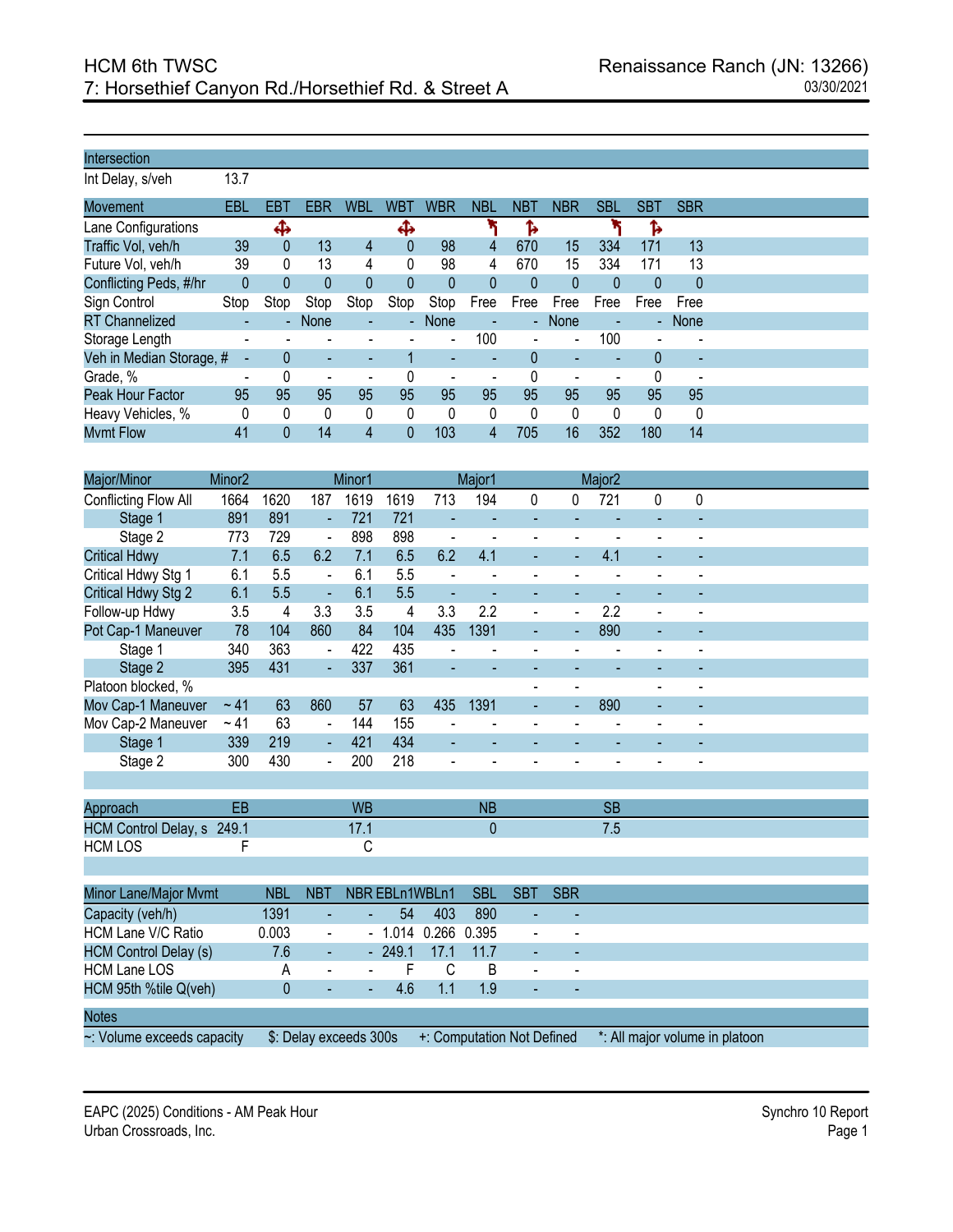Int Delay, s/veh 69.8

| Movement                 | EBL                      | EBT            | <b>EBR</b>                   | <b>WBL</b>     | <b>WBT</b>     | <b>WBR</b>               | <b>NBL</b> | <b>NBT</b> | <b>NBR</b>               | <b>SBL</b>   | <b>SBT</b> | <b>SBR</b>               |
|--------------------------|--------------------------|----------------|------------------------------|----------------|----------------|--------------------------|------------|------------|--------------------------|--------------|------------|--------------------------|
| Lane Configurations      |                          | Ф              |                              |                | Ф              |                          |            | Ъ          |                          |              | Ъ          |                          |
| Traffic Vol, veh/h       | 26                       | 0              | 9                            | 16             | $\overline{0}$ | 344                      | 14         | 555        | 6                        | 129          | 1440       | 43                       |
| Future Vol, veh/h        | 26                       | 0              | 9                            | 16             | 0              | 344                      | 14         | 555        | 6                        | 129          | 1440       | 43                       |
| Conflicting Peds, #/hr   | 0                        | 0              |                              | 0              | 0              | 0                        | 0          | 0          | $\Omega$                 | $\mathbf{0}$ | 0          | $\theta$                 |
| Sign Control             | Stop                     | Stop           | Stop                         | Stop           | Stop           | Stop                     | Free       | Free       | Free                     | Free         | Free       | Free                     |
| <b>RT</b> Channelized    |                          | $\blacksquare$ | None                         | ٠              | ÷.             | None                     |            | ÷.         | <b>None</b>              |              |            | - None                   |
| Storage Length           |                          |                |                              |                |                | $\blacksquare$           | 100        |            | $\blacksquare$           | 100          |            |                          |
| Veh in Median Storage, # |                          |                | ٠                            | ٠              |                | $\overline{\phantom{a}}$ |            |            | $\overline{\phantom{a}}$ |              | $\Omega$   | $\overline{\phantom{a}}$ |
| Grade, %                 | $\overline{\phantom{0}}$ |                | $\qquad \qquad \blacksquare$ | $\blacksquare$ | 0              | -                        |            |            |                          |              | 0          |                          |
| Peak Hour Factor         | 95                       | 95             | 95                           | 95             | 95             | 95                       | 95         | 95         | 95                       | 95           | 95         | 95                       |
| Heavy Vehicles, %        | 0                        | 0              | 0                            | 0              | 0              | 0                        | 0          | $\Omega$   | 0                        | 0            | 0          | 0                        |
| <b>Mvmt Flow</b>         | 27                       | 0              | 9                            | 17             | 0              | 362                      | 15         | 584        | 6                        | 136          | 1516       | 45                       |

| Major/Minor                  | Minor <sub>2</sub> |            |                | Minor1                 |                |                | Major1                     |                          |                          | Major <sub>2</sub> |                                |                |  |  |
|------------------------------|--------------------|------------|----------------|------------------------|----------------|----------------|----------------------------|--------------------------|--------------------------|--------------------|--------------------------------|----------------|--|--|
| Conflicting Flow All         | 2609               | 2431       | 1539           | 2432                   | 2450           | 587            | 1561                       | 0                        | 0                        | 590                | 0                              | 0              |  |  |
| Stage 1                      | 1811               | 1811       | ä,             | 617                    | 617            | $\blacksquare$ |                            | $\blacksquare$           |                          |                    |                                |                |  |  |
| Stage 2                      | 798                | 620        | $\blacksquare$ | 1815                   | 1833           |                |                            | ÷,                       |                          |                    |                                |                |  |  |
| <b>Critical Hdwy</b>         | 7.1                | 6.5        | 6.2            | 7.1                    | 6.5            | 6.2            | 4.1                        | ÷,                       |                          | 4.1                | L,                             |                |  |  |
| Critical Hdwy Stg 1          | 6.1                | 5.5        | $\frac{1}{2}$  | 6.1                    | 5.5            |                |                            | $\overline{\phantom{a}}$ |                          |                    |                                |                |  |  |
| Critical Hdwy Stg 2          | 6.1                | 5.5        | ÷,             | 6.1                    | 5.5            | $\blacksquare$ | $\blacksquare$             | $\blacksquare$           | ٠                        |                    |                                |                |  |  |
| Follow-up Hdwy               | 3.5                | 4          | 3.3            | 3.5                    | 4              | 3.3            | 2.2                        | $\overline{a}$           | $\overline{a}$           | 2.2                |                                |                |  |  |
| Pot Cap-1 Maneuver           | ~17                | 32         | 144            | 22                     | 31             | 513            | 429                        |                          |                          | 995                |                                |                |  |  |
| Stage 1                      | 102                | 131        | $\overline{a}$ | 481                    | 484            |                |                            |                          |                          |                    |                                |                |  |  |
| Stage 2                      | 382                | 483        | ÷,             | 101                    | 128            |                |                            |                          |                          |                    |                                |                |  |  |
| Platoon blocked, %           |                    |            |                |                        |                |                |                            | $\blacksquare$           | $\overline{\phantom{a}}$ |                    |                                | $\blacksquare$ |  |  |
| Mov Cap-1 Maneuver           | $~\sim$ 4          | 27         | 144            | 18                     | 26             | 513            | 429                        |                          | ÷,                       | 995                |                                |                |  |  |
| Mov Cap-2 Maneuver           | ~1                 | 27         | $\frac{1}{2}$  | 56                     | 78             | $\blacksquare$ |                            | $\blacksquare$           |                          |                    |                                |                |  |  |
| Stage 1                      | 98                 | 113        | $\blacksquare$ | 464                    | 467            |                |                            |                          |                          |                    |                                |                |  |  |
| Stage 2                      | 108                | 466        | $\overline{a}$ | 81                     | 110            |                |                            |                          |                          |                    |                                |                |  |  |
|                              |                    |            |                |                        |                |                |                            |                          |                          |                    |                                |                |  |  |
| Approach                     | EB                 |            |                | <b>WB</b>              |                |                | <b>NB</b>                  |                          |                          | <b>SB</b>          |                                |                |  |  |
| HCM Control Delay, \$4265.2  |                    |            |                | 82.3                   |                |                | 0.3                        |                          |                          | 0.7                |                                |                |  |  |
| <b>HCM LOS</b>               | F                  |            |                | F                      |                |                |                            |                          |                          |                    |                                |                |  |  |
|                              |                    |            |                |                        |                |                |                            |                          |                          |                    |                                |                |  |  |
|                              |                    |            |                |                        |                |                |                            |                          |                          |                    |                                |                |  |  |
| Minor Lane/Major Mvmt        |                    | <b>NBL</b> | <b>NBT</b>     |                        | NBR EBLn1WBLn1 |                | <b>SBL</b>                 | <b>SBT</b>               | <b>SBR</b>               |                    |                                |                |  |  |
| Capacity (veh/h)             |                    | 429        |                |                        | 5              | 376            | 995                        |                          |                          |                    |                                |                |  |  |
| <b>HCM Lane V/C Ratio</b>    |                    | 0.034      | $\blacksquare$ | $\blacksquare$         | 7.368          | 1.008          | 0.136                      | $\blacksquare$           | $\blacksquare$           |                    |                                |                |  |  |
| <b>HCM Control Delay (s)</b> |                    | 13.7       | ÷,             |                        | \$4265.2       | 82.3           | 9.2                        | L,                       |                          |                    |                                |                |  |  |
| <b>HCM Lane LOS</b>          |                    | B          | $\overline{a}$ |                        | F              | F              | A                          | $\blacksquare$           |                          |                    |                                |                |  |  |
| HCM 95th %tile Q(veh)        |                    | 0.1        |                |                        | 6.2            | 12.1           | 0.5                        |                          |                          |                    |                                |                |  |  |
| <b>Notes</b>                 |                    |            |                |                        |                |                |                            |                          |                          |                    |                                |                |  |  |
| ~: Volume exceeds capacity   |                    |            |                | \$: Delay exceeds 300s |                |                | +: Computation Not Defined |                          |                          |                    | *: All major volume in platoon |                |  |  |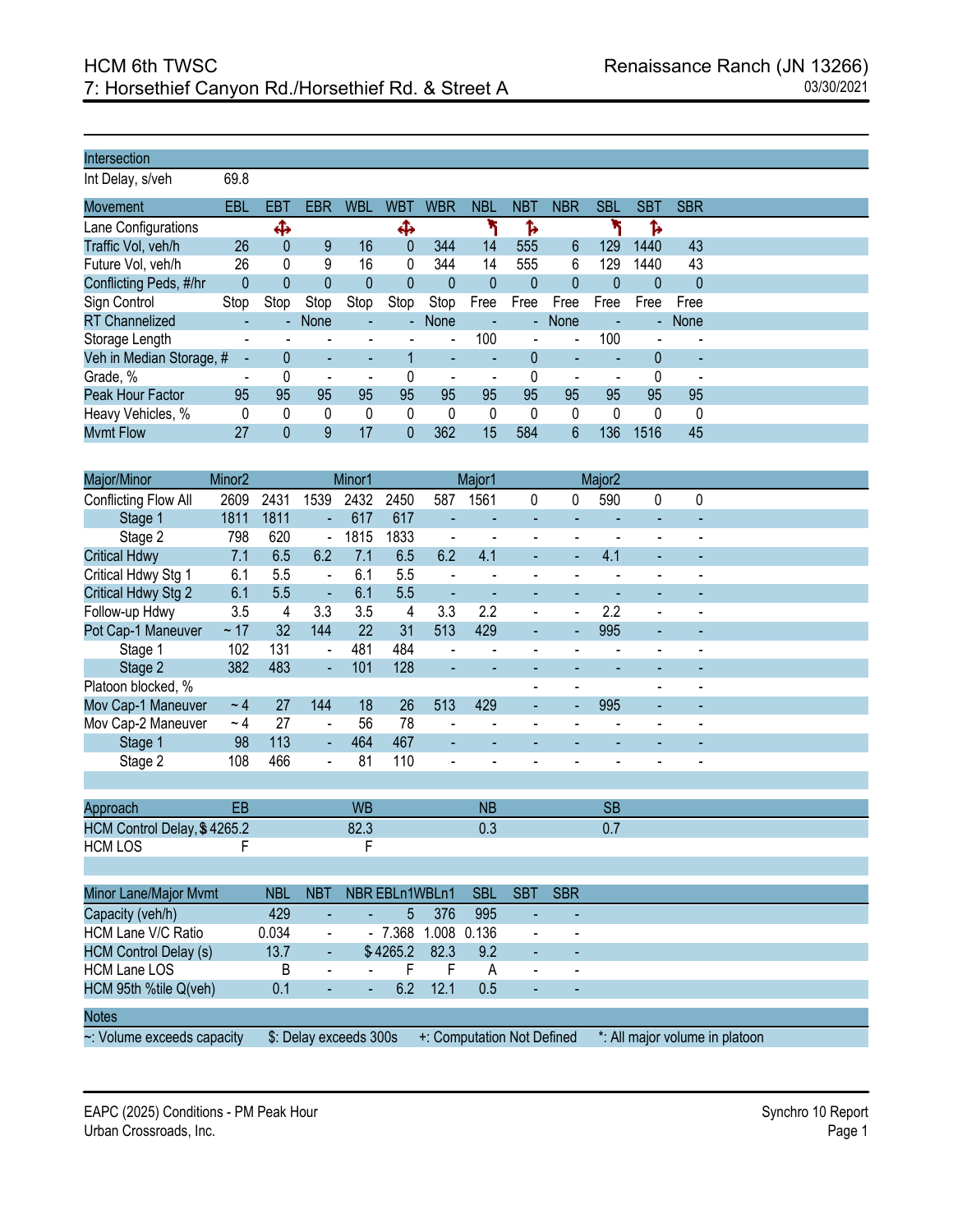**ATTACHMENT B: EAPC (2025) INTERSECTION OPERATIONS ANALYSIS WORKSHEETS, WITH IMPROVEMENTS**

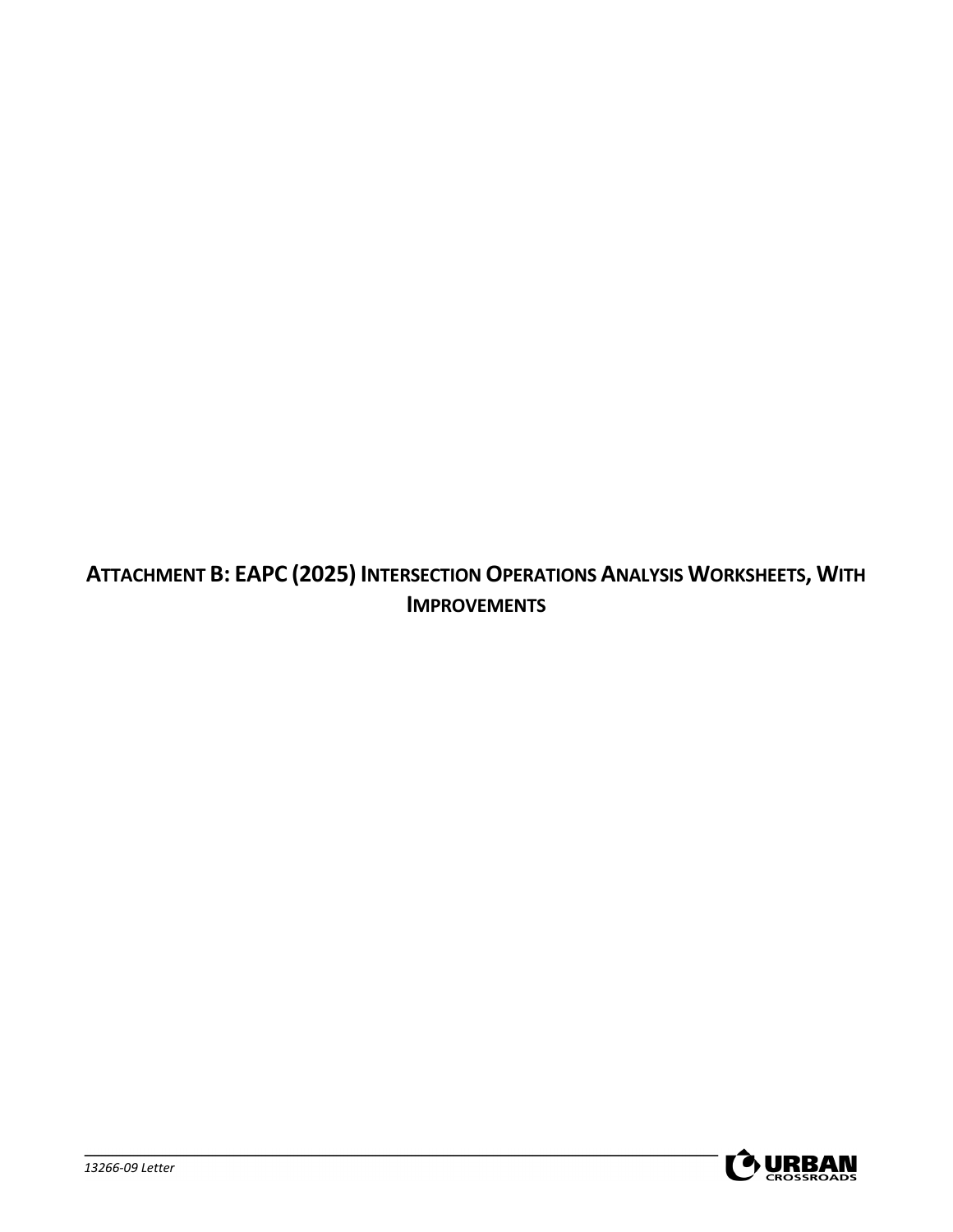Int Delay, s/veh 5.1

| Movement                 | EBL                      | EBT            | EBR                      | <b>WBL</b>               | <b>WBT</b> | WBR                      | NBL  | <b>NBT</b>     | <b>NBR</b>     | <b>SBL</b> | SBT                 | <b>SBR</b> |
|--------------------------|--------------------------|----------------|--------------------------|--------------------------|------------|--------------------------|------|----------------|----------------|------------|---------------------|------------|
| Lane Configurations      |                          | ⊕              |                          |                          | ⊕          |                          |      | ተኈ             |                |            | ተኈ                  |            |
| Traffic Vol, veh/h       | 39                       | 0              | 13                       | 4                        | 0          | 98                       | 4    | 670            | 15             | 334        | 171                 | 13         |
| Future Vol, veh/h        | 39                       | 0              | 13                       | 4                        | 0          | 98                       | 4    | 670            | 15             | 334        | 171                 | 13         |
| Conflicting Peds, #/hr   | 0                        | 0              |                          | 0                        |            | 0                        | 0    |                | 0              | $\Omega$   | 0                   | 0          |
| Sign Control             | Stop                     | Stop           | Stop                     | Stop                     | Stop       | Stop                     | Free | Free           | Free           | Free       | Free                | Free       |
| <b>RT</b> Channelized    |                          | $\blacksquare$ | <b>None</b>              | ٠                        | ÷.         | None                     |      | $\blacksquare$ | None           |            | $\omega_{\rm{eff}}$ | None       |
| Storage Length           |                          |                |                          |                          |            | $\overline{\phantom{a}}$ | 100  |                | $\blacksquare$ | 100        |                     |            |
| Veh in Median Storage, # |                          |                | ٠                        | ٠                        |            | ۰                        |      |                |                |            | $\Omega$            | ٠          |
| Grade, %                 | $\overline{\phantom{a}}$ |                | $\overline{\phantom{a}}$ | $\overline{\phantom{a}}$ |            |                          |      |                |                |            | 0                   |            |
| Peak Hour Factor         | 95                       | 95             | 95                       | 95                       | 95         | 95                       | 95   | 95             | 95             | 95         | 95                  | 95         |
| Heavy Vehicles, %        | 0                        | 0              | 0                        | 0                        | 0          | 0                        | 0    | 0              |                | 0          | $\Omega$            | 0          |
| <b>Mvmt Flow</b>         | 41                       |                | 14                       | 4                        | 0          | 103                      | 4    | 705            | 16             | 352        | 180                 | 14         |

| Major/Minor                  | Minor <sub>2</sub> |                                                |                | Minor1                   |                |                          | Major1     |                |                          | Major <sub>2</sub> |   |   |  |  |
|------------------------------|--------------------|------------------------------------------------|----------------|--------------------------|----------------|--------------------------|------------|----------------|--------------------------|--------------------|---|---|--|--|
| Conflicting Flow All         | 1252               | 1620                                           | 97             | 1515                     | 1619           | 361                      | 194        | 0              | 0                        | 721                | 0 | 0 |  |  |
| Stage 1                      | 891                | 891                                            | ä,             | 721                      | 721            |                          |            |                |                          |                    |   |   |  |  |
| Stage 2                      | 361                | 729                                            | $\blacksquare$ | 794                      | 898            | $\overline{\phantom{a}}$ | L          | ÷,             |                          |                    |   |   |  |  |
| <b>Critical Hdwy</b>         | 7.5                | 6.5                                            | 6.9            | 7.5                      | 6.5            | 6.9                      | 4.1        | L,             |                          | 4.1                |   |   |  |  |
| Critical Hdwy Stg 1          | 6.5                | 5.5                                            | $\blacksquare$ | 6.5                      | 5.5            | L.                       |            | L,             |                          |                    |   |   |  |  |
| Critical Hdwy Stg 2          | 6.5                | 5.5                                            | $\blacksquare$ | 6.5                      | 5.5            | ÷                        |            |                |                          |                    |   |   |  |  |
| Follow-up Hdwy               | 3.5                | 4                                              | 3.3            | 3.5                      | 4              | 3.3                      | 2.2        | L,             | $\overline{\phantom{a}}$ | 2.2                |   |   |  |  |
| Pot Cap-1 Maneuver           | 147                | 111                                            | *1029          | 92                       | 111            | 641                      | 1507       |                |                          | 890                |   |   |  |  |
| Stage 1                      | 345                | 391                                            | $\overline{a}$ | 389                      | 435            |                          |            |                |                          |                    |   |   |  |  |
| Stage 2                      | 636                | 431                                            | $\blacksquare$ | 397                      | 388            | ä,                       |            |                |                          |                    |   |   |  |  |
| Platoon blocked, %           |                    |                                                | 1              | 1                        | 1              |                          | 1          |                |                          |                    |   |   |  |  |
| Mov Cap-1 Maneuver           | 85                 | 67                                             | *1029          | 62                       | 67             | 641                      | 1507       |                |                          | 890                |   |   |  |  |
| Mov Cap-2 Maneuver           | 141                | 71                                             | $\overline{a}$ | 159                      | 165            |                          |            |                |                          |                    |   |   |  |  |
| Stage 1                      | 344                | 236                                            | $\blacksquare$ | 388                      | 434            | ٠                        |            |                |                          |                    |   |   |  |  |
| Stage 2                      | 532                | 430                                            |                | 237                      | 235            |                          |            |                |                          |                    |   |   |  |  |
|                              |                    |                                                |                |                          |                |                          |            |                |                          |                    |   |   |  |  |
| Approach                     | EB                 |                                                |                | <b>WB</b>                |                |                          | <b>NB</b>  |                |                          | <b>SB</b>          |   |   |  |  |
| <b>HCM Control Delay, s</b>  | 33.5               |                                                |                | 12.7                     |                |                          | 0          |                |                          | 7.5                |   |   |  |  |
| <b>HCM LOS</b>               | D                  |                                                |                | В                        |                |                          |            |                |                          |                    |   |   |  |  |
|                              |                    |                                                |                |                          |                |                          |            |                |                          |                    |   |   |  |  |
| Minor Lane/Major Mvmt        |                    | <b>NBL</b>                                     | <b>NBT</b>     |                          | NBR EBLn1WBLn1 |                          | <b>SBL</b> | <b>SBT</b>     | <b>SBR</b>               |                    |   |   |  |  |
| Capacity (veh/h)             |                    | 1507                                           |                |                          | 180            | 573                      | 890        |                |                          |                    |   |   |  |  |
| <b>HCM Lane V/C Ratio</b>    |                    | 0.003                                          | ä,             | $\blacksquare$           | 0.304          | 0.187                    | 0.395      |                |                          |                    |   |   |  |  |
| <b>HCM Control Delay (s)</b> |                    | 7.4                                            | ÷              | $\blacksquare$           | 33.5           | 12.7                     | 11.7       |                |                          |                    |   |   |  |  |
| <b>HCM Lane LOS</b>          |                    | A                                              | ä,             | $\overline{\phantom{a}}$ | D              | B                        | B          | $\blacksquare$ |                          |                    |   |   |  |  |
| HCM 95th %tile Q(veh)        |                    | $\overline{0}$                                 |                |                          | 1.2            | 0.7                      | 1.9        |                |                          |                    |   |   |  |  |
|                              |                    |                                                |                |                          |                |                          |            |                |                          |                    |   |   |  |  |
| <b>Notes</b><br>$\mathbf{v}$ | $\mathbf{r}_1$     | $\mathbf{A} \quad \mathbf{B} \quad \mathbf{I}$ |                | $\overline{1}$ 000       |                | $\sim$                   |            |                |                          |                    |   |   |  |  |

~: Volume exceeds capacity \$: Delay exceeds 300s +: Computation Not Defined \*: All major volume in platoon

EAPC (2025) Conditions With Improvements - AM Peak Hour Synchro 10 Report Synchro 10 Report Urban Crossroads, Inc. Page 1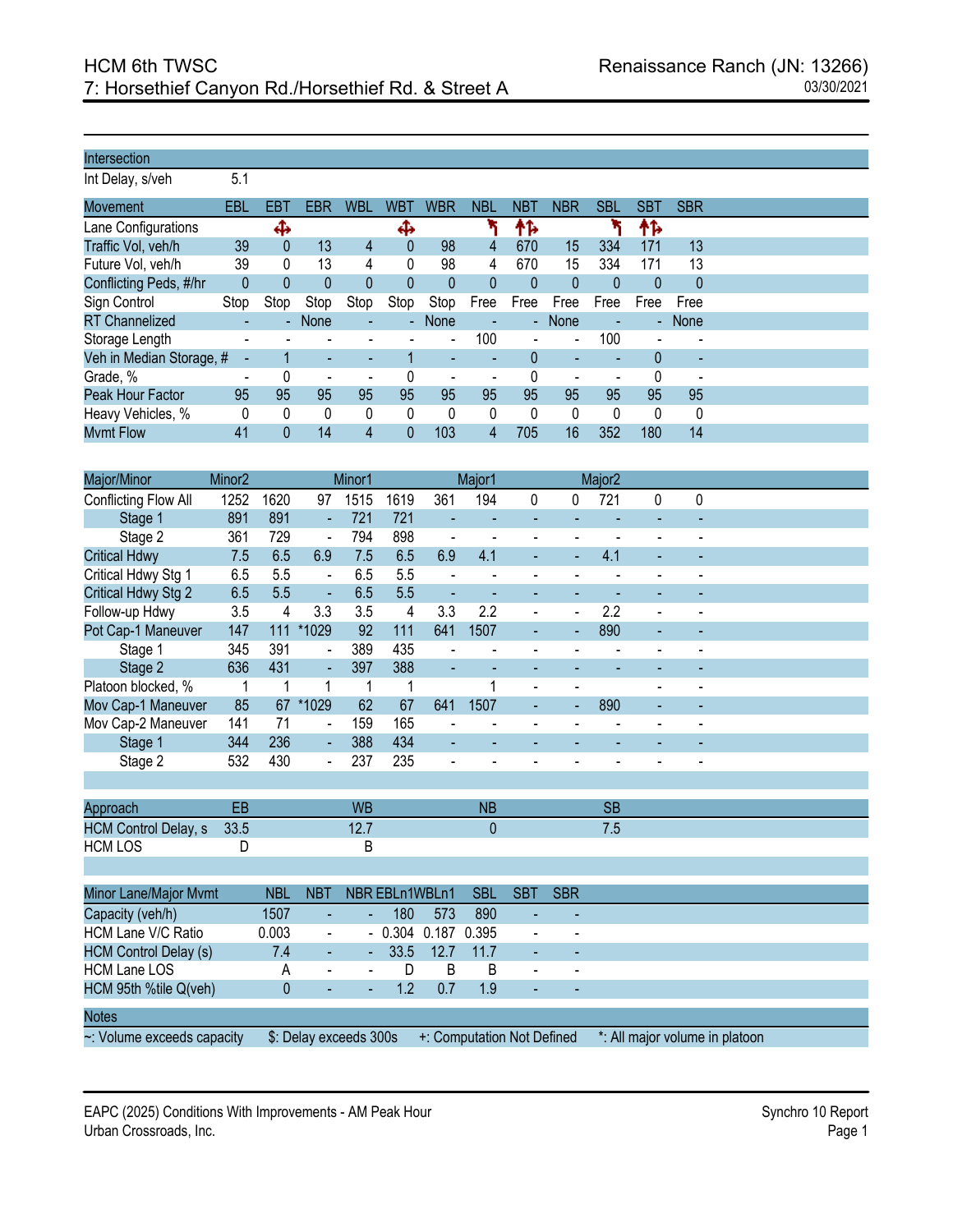Int Delay, s/veh 3.2

| Movement                 | EBL                      | EBT                      | <b>EBR</b>               | WBL            | <b>WBT</b> | <b>WBR</b>               | <b>NBL</b> | <b>NBT</b> | <b>NBR</b>     | <b>SBL</b> | <b>SBT</b> | <b>SBR</b>               |
|--------------------------|--------------------------|--------------------------|--------------------------|----------------|------------|--------------------------|------------|------------|----------------|------------|------------|--------------------------|
| Lane Configurations      |                          | ⊕                        |                          |                | Ф          |                          |            | ቶኈ         |                |            | ቶኈ         |                          |
| Traffic Vol, veh/h       | 26                       | 0                        | 9                        | 16             | 0          | 344                      | 14         | 555        | 6              | 129        | 1440       | 43                       |
| Future Vol, veh/h        | 26                       | 0                        | 9                        | 16             | 0          | 344                      | 14         | 555        | 6              | 129        | 1440       | 43                       |
| Conflicting Peds, #/hr   | $\theta$                 | 0                        | 0                        | $\theta$       | 0          | 0                        | 0          | 0          |                | 0          | 0          | $\mathbf 0$              |
| Sign Control             | Stop                     | Stop                     | Stop                     | Stop           | Stop       | Stop                     | Free       | Free       | Free           | Free       | Free       | Free                     |
| <b>RT</b> Channelized    |                          | $\overline{\phantom{a}}$ | None                     | $\blacksquare$ | ÷.         | None                     |            | $\sim$     | <b>None</b>    |            |            | - None                   |
| Storage Length           | $\overline{\phantom{a}}$ |                          |                          |                |            | $\blacksquare$           | 100        |            | $\blacksquare$ | 100        |            |                          |
| Veh in Median Storage, # |                          |                          | ٠                        | ٠              |            | $\overline{\phantom{a}}$ |            |            | ۰              |            | 0          | $\overline{\phantom{a}}$ |
| Grade, %                 | $\overline{\phantom{a}}$ |                          | $\overline{\phantom{a}}$ | $\blacksquare$ |            | -                        |            |            |                |            | 0          |                          |
| Peak Hour Factor         | 95                       | 95                       | 95                       | 95             | 95         | 95                       | 95         | 95         | 95             | 95         | 95         | 95                       |
| Heavy Vehicles, %        | 0                        | 0                        | 0                        | 0              | $\Omega$   | 0                        | 0          | $\Omega$   | $\Omega$       | $\Omega$   | 0          | 0                        |
| <b>Mvmt Flow</b>         | 27                       | 0                        | 9                        | 17             | 0          | 362                      | 15         | 584        | 6              | 136        | 1516       | 45                       |

| Major/Minor                  | Minor <sub>2</sub> |            |                              | Minor1         |                |       | Major1                     |                |                | Major <sub>2</sub> |                                |   |  |  |
|------------------------------|--------------------|------------|------------------------------|----------------|----------------|-------|----------------------------|----------------|----------------|--------------------|--------------------------------|---|--|--|
| Conflicting Flow All         | 2133               | 2431       | 781                          | 1647           | 2450           | 295   | 1561                       | 0              | 0              | 590                | 0                              | 0 |  |  |
| Stage 1                      | 1811               | 1811       | ÷,                           | 617            | 617            |       |                            | $\blacksquare$ |                |                    | ä,                             |   |  |  |
| Stage 2                      | 322                | 620        | $\frac{1}{2}$                | 1030           | 1833           |       |                            | ÷,             | $\overline{a}$ |                    | $\overline{a}$                 |   |  |  |
| <b>Critical Hdwy</b>         | 7.5                | 6.5        | 6.9                          | 7.5            | 6.5            | 6.2   | 4.1                        |                |                | 4.1                | L,                             |   |  |  |
| Critical Hdwy Stg 1          | 6.5                | 5.5        | $\blacksquare$               | 6.5            | 5.5            |       |                            | $\blacksquare$ |                |                    |                                |   |  |  |
| Critical Hdwy Stg 2          | 6.5                | 5.5        | ÷,                           | 6.5            | 5.5            | ÷     | ÷,                         | $\blacksquare$ | ٠              |                    | ä,                             |   |  |  |
| Follow-up Hdwy               | 3.5                | 4          | 3.3                          | 3.5            | 4              | 3.3   | 2.2                        | $\overline{a}$ | $\overline{a}$ | 2.2                |                                |   |  |  |
| Pot Cap-1 Maneuver           | 84                 | 40         | *479                         | *452           | 38             | 749   | *719                       |                | Ξ              | 995                | ÷,                             |   |  |  |
| Stage 1                      | 305                | 296        | $\overline{a}$               | *449           | 484            |       |                            |                |                |                    |                                |   |  |  |
| Stage 2                      | 670                | 483        | 4                            | *452           | 281            |       |                            |                |                |                    |                                |   |  |  |
| Platoon blocked, %           |                    | 1          | 1                            | 1              | 1              |       | 1                          | $\blacksquare$ | $\blacksquare$ |                    | $\blacksquare$                 |   |  |  |
| Mov Cap-1 Maneuver           | 38                 | 34         | *479                         | *390           | 32             | 749   | *719                       |                | ÷,             | 995                | ä,                             |   |  |  |
| Mov Cap-2 Maneuver           | 127                | 148        | $\frac{1}{2}$                | $*317$         | 153            |       |                            | ÷,             |                |                    | $\overline{a}$                 |   |  |  |
| Stage 1                      | 298                | 255        | ÷,                           | *440           | 474            |       |                            |                |                |                    |                                |   |  |  |
| Stage 2                      | 339                | 473        | -                            | *382           | 243            |       |                            |                |                |                    |                                |   |  |  |
|                              |                    |            |                              |                |                |       |                            |                |                |                    |                                |   |  |  |
| Approach                     | EB                 |            |                              | <b>WB</b>      |                |       | <b>NB</b>                  |                |                | <b>SB</b>          |                                |   |  |  |
| <b>HCM Control Delay, s</b>  | 34.8               |            |                              | 15.8           |                |       | 0.2                        |                |                | 0.7                |                                |   |  |  |
| <b>HCM LOS</b>               | D                  |            |                              | С              |                |       |                            |                |                |                    |                                |   |  |  |
|                              |                    |            |                              |                |                |       |                            |                |                |                    |                                |   |  |  |
|                              |                    |            |                              |                |                |       |                            |                |                |                    |                                |   |  |  |
| Minor Lane/Major Mvmt        |                    | <b>NBL</b> | <b>NBT</b>                   |                | NBR EBLn1WBLn1 |       | <b>SBL</b>                 | <b>SBT</b>     | <b>SBR</b>     |                    |                                |   |  |  |
| Capacity (veh/h)             |                    | * 719      | L,                           |                | 157            | 706   | 995                        |                |                |                    |                                |   |  |  |
| <b>HCM Lane V/C Ratio</b>    |                    | 0.02       | $\qquad \qquad \blacksquare$ | $\blacksquare$ | 0.235          | 0.537 | 0.136                      | $\blacksquare$ | $\blacksquare$ |                    |                                |   |  |  |
| <b>HCM Control Delay (s)</b> |                    | 10.1       | ä,                           | ÷,             | 34.8           | 15.8  | 9.2                        | L.             | $\bar{a}$      |                    |                                |   |  |  |
| <b>HCM Lane LOS</b>          |                    | B          |                              | $\blacksquare$ | D              | C     | А                          | $\overline{a}$ |                |                    |                                |   |  |  |
| HCM 95th %tile Q(veh)        |                    | 0.1        |                              |                | 0.9            | 3.2   | 0.5                        |                |                |                    |                                |   |  |  |
| <b>Notes</b>                 |                    |            |                              |                |                |       |                            |                |                |                    |                                |   |  |  |
| ~: Volume exceeds capacity   |                    |            | \$: Delay exceeds 300s       |                |                |       | +: Computation Not Defined |                |                |                    | *: All major volume in platoon |   |  |  |

EAPC (2025) Conditions With Improvements - PM Peak Hour Synchro 10 Report Synchro 10 Report Urban Crossroads, Inc. Page 1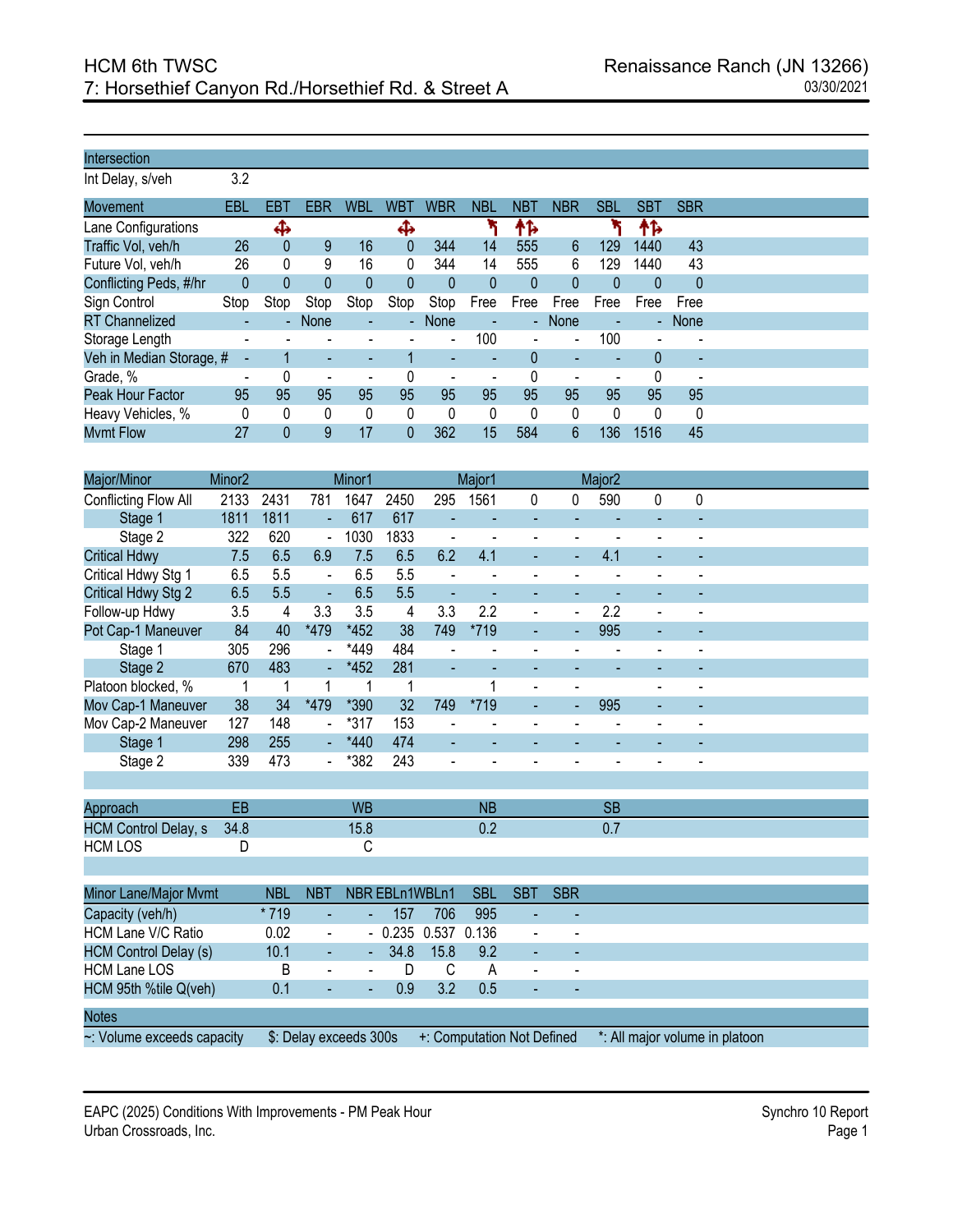**ATTACHMENT C: HORIZON YEAR (2040) WITH PROJECT INTERSECTION OPERATIONS ANALYSIS WORKSHEETS**

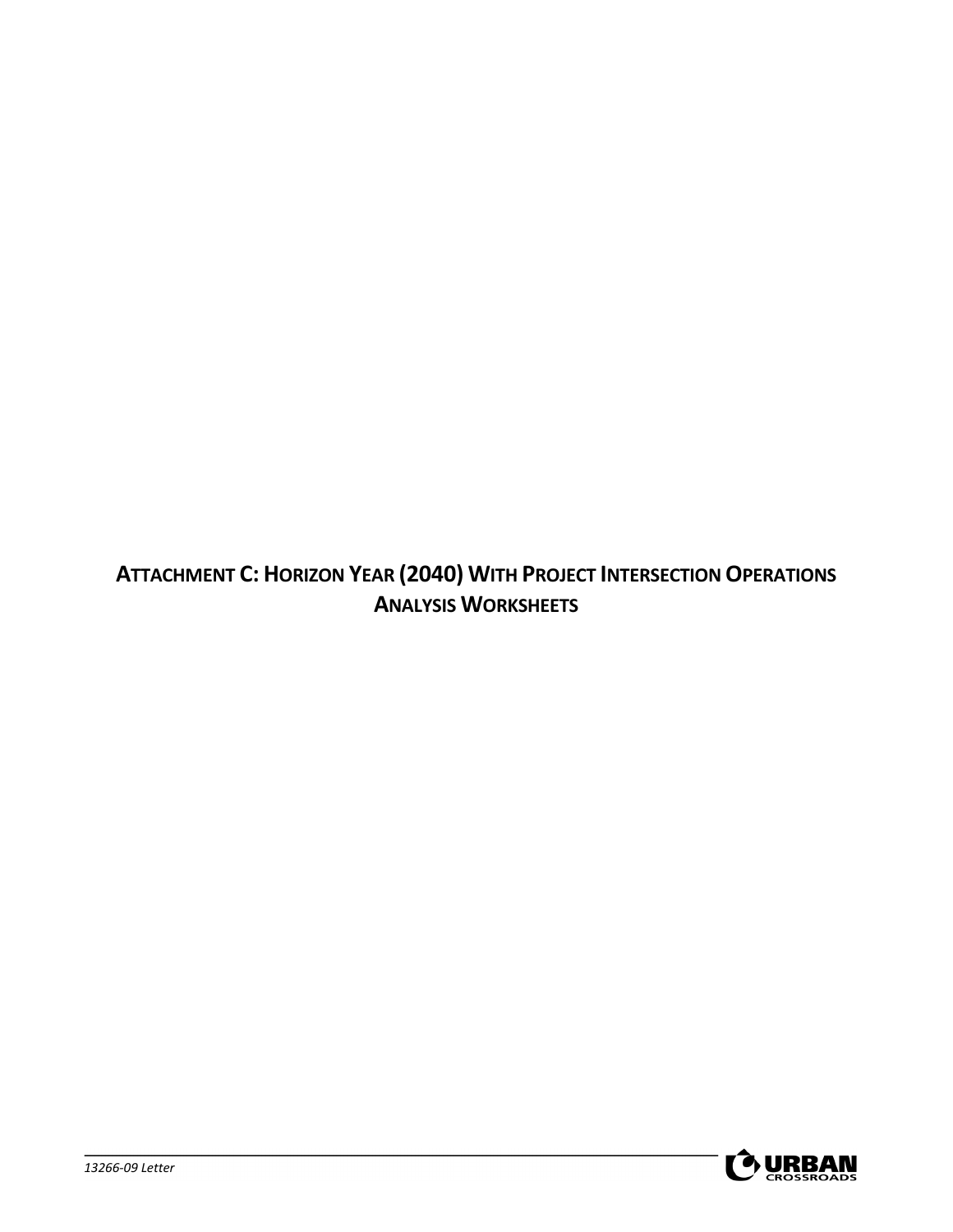Int Delay, s/veh 61.7

| <b>Movement</b>          | EBL             | EBT  | EBR            | <b>WBL</b>               | <b>WBT</b>    | <b>WBR</b>               | <b>NBL</b> | <b>NBT</b>                  | <b>NBR</b>     | <b>SBL</b>               | <b>SBT</b> | <b>SBR</b>               |
|--------------------------|-----------------|------|----------------|--------------------------|---------------|--------------------------|------------|-----------------------------|----------------|--------------------------|------------|--------------------------|
| Lane Configurations      |                 | ቆ    |                |                          | Ф             |                          |            |                             |                |                          | ъ          |                          |
| Traffic Vol, veh/h       | 43              | 0    | 14             | 4                        | $\theta$      | 98                       | 4          | 892                         | 15             | 334                      | 570        | 14                       |
| Future Vol, veh/h        | 43              | 0    | 14             | 4                        | 0             | 98                       | 4          | 892                         | 15             | 334                      | 570        | 14                       |
| Conflicting Peds, #/hr   | 0               | 0    |                | 0                        | 0             | 0                        | 0          |                             | $\mathbf{0}$   | $\mathbf{0}$             | 0          | $\theta$                 |
| Sign Control             | Stop            | Stop | Stop           | Stop                     | Stop          | Stop                     | Free       | Free                        | Free           | Free                     | Free       | Free                     |
| <b>RT Channelized</b>    | $\sim$          | ٠    | None           | ٠                        | $\Delta \phi$ | None                     | $\sim$     | $\mathcal{L}_{\mathcal{A}}$ | None           | $\overline{\phantom{a}}$ |            | - None                   |
| Storage Length           |                 |      |                |                          |               | $\overline{\phantom{a}}$ | 100        |                             | $\blacksquare$ | 100                      |            |                          |
| Veh in Median Storage, # |                 |      | ٠              | ٠                        |               | $\overline{\phantom{a}}$ |            |                             | ٠              |                          | 0          | $\sim$                   |
| Grade, %                 | $\qquad \qquad$ |      | $\blacksquare$ | $\overline{\phantom{a}}$ | 0             | ٠                        | ٠          |                             | ÷              |                          | 0          | $\overline{\phantom{0}}$ |
| Peak Hour Factor         | 95              | 95   | 95             | 95                       | 95            | 95                       | 95         | 95                          | 95             | 95                       | 95         | 95                       |
| Heavy Vehicles, %        | 0               | 0    | 0              | 0                        | 0             | 0                        | 0          | 0                           | 0              | 0                        | 0          | 0                        |
| <b>Mvmt Flow</b>         | 45              |      | 15             | 4                        | 0             | 103                      | 4          | 939                         | 16             | 352                      | 600        | 15                       |

| Major/Minor                  | Minor <sub>2</sub> |              |                              | Minor1         |                |                          | Major1         |                              |                | Major <sub>2</sub> |   |                |  |
|------------------------------|--------------------|--------------|------------------------------|----------------|----------------|--------------------------|----------------|------------------------------|----------------|--------------------|---|----------------|--|
| Conflicting Flow All         | 2319               | 2275         | 608                          | 2274           | 2274           | 947                      | 615            | 0                            | 0              | 955                | 0 | 0              |  |
| Stage 1                      | 1312               | 1312         |                              | 955            | 955            | $\overline{a}$           |                |                              |                |                    |   |                |  |
| Stage 2                      | 1007               | 963          | $\overline{a}$               | 1319           | 1319           | $\overline{\phantom{a}}$ | $\blacksquare$ | $\frac{1}{2}$                | $\blacksquare$ |                    |   |                |  |
| <b>Critical Hdwy</b>         | 7.1                | 6.5          | 6.2                          | 7.1            | 6.5            | 6.2                      | 4.1            |                              |                | 4.1                |   |                |  |
| Critical Hdwy Stg 1          | 6.1                | 5.5          | L,                           | 6.1            | 5.5            | ä,                       |                | $\blacksquare$               |                |                    |   |                |  |
| Critical Hdwy Stg 2          | 6.1                | 5.5          | ÷,                           | 6.1            | 5.5            | $\blacksquare$           | ٠              |                              |                |                    |   |                |  |
| Follow-up Hdwy               | 3.5                | 4            | 3.3                          | 3.5            | 4              | 3.3                      | 2.2            | $\blacksquare$               | $\blacksquare$ | 2.2                |   |                |  |
| Pot Cap-1 Maneuver           | $\sim 27$          | 41           | 499                          | 29             | 41             | 319                      | 974            |                              | ä,             | 728                |   |                |  |
| Stage 1                      | 197                | 230          | $\blacksquare$               | 313            | 339            | $\overline{a}$           |                | $\overline{\phantom{a}}$     |                |                    |   |                |  |
| Stage 2                      | 293                | 337          | ÷,                           | 195            | 229            |                          |                |                              |                |                    |   |                |  |
| Platoon blocked, %           |                    |              |                              |                |                |                          |                | $\overline{\phantom{a}}$     | $\blacksquare$ |                    |   |                |  |
| Mov Cap-1 Maneuver           | ~11                | 21           | 499                          | 17             | 21             | 319                      | 974            |                              | ÷,             | 728                |   |                |  |
| Mov Cap-2 Maneuver           | ~11                | 21           | $\qquad \qquad \blacksquare$ | 71             | 85             | $\overline{\phantom{a}}$ | $\blacksquare$ | $\qquad \qquad \blacksquare$ | $\blacksquare$ |                    |   | $\blacksquare$ |  |
| Stage 1                      | 196                | 119          | ÷,                           | 312            | 338            |                          |                |                              |                |                    |   |                |  |
| Stage 2                      | 197                | 336          | $\frac{1}{2}$                | 98             | 118            | $\overline{a}$           |                |                              |                |                    |   |                |  |
|                              |                    |              |                              |                |                |                          |                |                              |                |                    |   |                |  |
| Approach                     | EB                 |              |                              | <b>WB</b>      |                |                          | <b>NB</b>      |                              |                | <b>SB</b>          |   |                |  |
| HCM Control Delay, \$2022.4  |                    |              |                              | 25.5           |                |                          | $\mathbf{0}$   |                              |                | 5.3                |   |                |  |
| <b>HCM LOS</b>               | F                  |              |                              | D              |                |                          |                |                              |                |                    |   |                |  |
|                              |                    |              |                              |                |                |                          |                |                              |                |                    |   |                |  |
| Minor Lane/Major Mvmt        |                    | <b>NBL</b>   | <b>NBT</b>                   |                | NBR EBLn1WBLn1 |                          | <b>SBL</b>     | <b>SBT</b>                   | <b>SBR</b>     |                    |   |                |  |
| Capacity (veh/h)             |                    | 974          |                              |                | 14             | 281                      | 728            |                              |                |                    |   |                |  |
| HCM Lane V/C Ratio           |                    | 0.004        | $\frac{1}{2}$                | $\blacksquare$ | 4.286          | 0.382                    | 0.483          | $\blacksquare$               | $\blacksquare$ |                    |   |                |  |
| <b>HCM Control Delay (s)</b> |                    | 8.7          | ÷,                           |                | \$2022.4       | 25.5                     | 14.5           |                              |                |                    |   |                |  |
| <b>HCM Lane LOS</b>          |                    | А            | $\overline{\phantom{m}}$     |                | F              | D                        | B              | $\blacksquare$               |                |                    |   |                |  |
| HCM 95th %tile Q(veh)        |                    | $\mathbf{0}$ |                              |                | 8.4            | 1.7                      | 2.7            |                              |                |                    |   |                |  |
| <b>Notes</b>                 |                    |              |                              |                |                |                          |                |                              |                |                    |   |                |  |

~: Volume exceeds capacity \$: Delay exceeds 300s +: Computation Not Defined \*: All major volume in platoon

Horizon Year (2040) With Project Conditions - AM Peak Hour Synchro 10 Report Synchro 10 Report Urban Crossroads, Inc. Page 1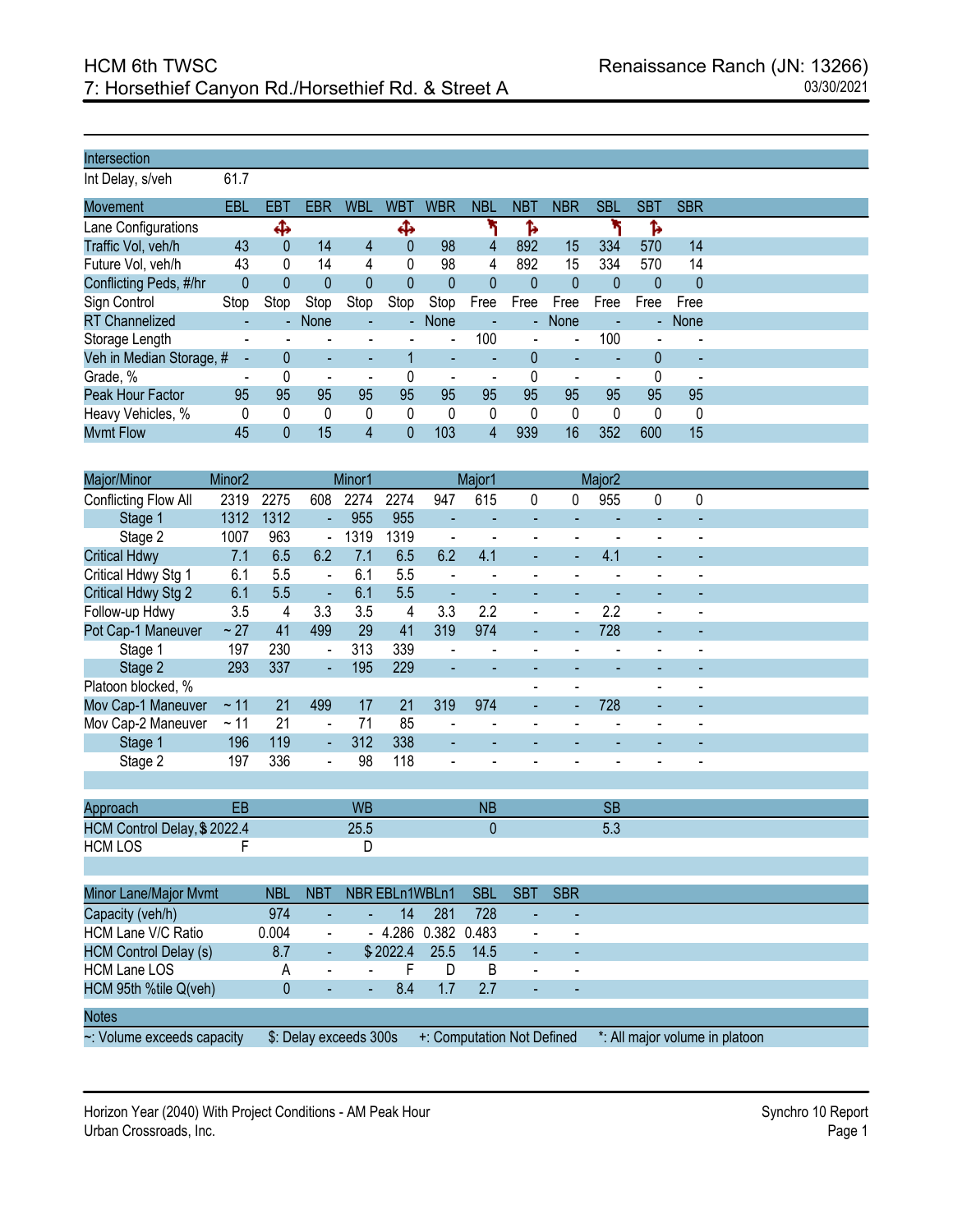Int Delay, s/veh 94.6

| EBT<br>Lane Configurations<br>Ф<br>Ъ<br>⊕<br>Traffic Vol, veh/h<br>16<br>344<br>29<br>15<br>47<br>1058<br>6<br>129<br>2004<br>10<br>0<br>0<br>Future Vol, veh/h<br>16<br>344<br>1058<br>2004<br>47<br>29<br>0<br>0<br>10<br>15<br>6<br>129<br>Conflicting Peds, #/hr<br>$\theta$<br>$\theta$<br>$\theta$<br>0<br>$\mathbf 0$<br>0<br>0<br>0<br>0<br>0<br>Sign Control<br>Stop<br>Stop<br>Stop<br>Free<br>Free<br>Stop<br>Stop<br>Stop<br>Free<br>Free<br>Free<br>Free<br><b>RT Channelized</b><br>None<br>None<br><b>None</b><br>- None<br>$\sim$<br>$\sim$<br>٠<br>$\blacksquare$<br>100<br>100<br>Storage Length<br>$\blacksquare$<br>$\blacksquare$<br>$\overline{\phantom{a}}$<br>Veh in Median Storage, #<br>0<br>0<br>٠<br>٠<br>$\overline{\phantom{a}}$<br>$\overline{\phantom{a}}$<br>$\overline{\phantom{a}}$<br>٠<br>Grade, %<br>0<br>0<br>$\overline{\phantom{a}}$<br>$\overline{\phantom{a}}$<br>$\overline{\phantom{0}}$<br>-<br>95<br>95<br>95<br>95<br>95<br>95<br>95<br>95<br>95<br>Peak Hour Factor<br>95<br>95<br>95<br>Heavy Vehicles, %<br>0<br>0<br>0<br>0<br>0<br>0<br>$\Omega$<br>0<br>0<br>0<br>0<br>$\Omega$ |                  |     |     |            |            |            |            |            |            |            |            |            |
|---------------------------------------------------------------------------------------------------------------------------------------------------------------------------------------------------------------------------------------------------------------------------------------------------------------------------------------------------------------------------------------------------------------------------------------------------------------------------------------------------------------------------------------------------------------------------------------------------------------------------------------------------------------------------------------------------------------------------------------------------------------------------------------------------------------------------------------------------------------------------------------------------------------------------------------------------------------------------------------------------------------------------------------------------------------------------------------------------------------------------------------|------------------|-----|-----|------------|------------|------------|------------|------------|------------|------------|------------|------------|
|                                                                                                                                                                                                                                                                                                                                                                                                                                                                                                                                                                                                                                                                                                                                                                                                                                                                                                                                                                                                                                                                                                                                       | Movement         | EBL | EBR | <b>WBL</b> | <b>WBT</b> | <b>WBR</b> | <b>NBL</b> | <b>NBT</b> | <b>NBR</b> | <b>SBL</b> | <b>SBT</b> | <b>SBR</b> |
|                                                                                                                                                                                                                                                                                                                                                                                                                                                                                                                                                                                                                                                                                                                                                                                                                                                                                                                                                                                                                                                                                                                                       |                  |     |     |            |            |            |            |            |            |            |            |            |
|                                                                                                                                                                                                                                                                                                                                                                                                                                                                                                                                                                                                                                                                                                                                                                                                                                                                                                                                                                                                                                                                                                                                       |                  |     |     |            |            |            |            |            |            |            |            |            |
|                                                                                                                                                                                                                                                                                                                                                                                                                                                                                                                                                                                                                                                                                                                                                                                                                                                                                                                                                                                                                                                                                                                                       |                  |     |     |            |            |            |            |            |            |            |            |            |
|                                                                                                                                                                                                                                                                                                                                                                                                                                                                                                                                                                                                                                                                                                                                                                                                                                                                                                                                                                                                                                                                                                                                       |                  |     |     |            |            |            |            |            |            |            |            |            |
|                                                                                                                                                                                                                                                                                                                                                                                                                                                                                                                                                                                                                                                                                                                                                                                                                                                                                                                                                                                                                                                                                                                                       |                  |     |     |            |            |            |            |            |            |            |            |            |
|                                                                                                                                                                                                                                                                                                                                                                                                                                                                                                                                                                                                                                                                                                                                                                                                                                                                                                                                                                                                                                                                                                                                       |                  |     |     |            |            |            |            |            |            |            |            |            |
|                                                                                                                                                                                                                                                                                                                                                                                                                                                                                                                                                                                                                                                                                                                                                                                                                                                                                                                                                                                                                                                                                                                                       |                  |     |     |            |            |            |            |            |            |            |            |            |
|                                                                                                                                                                                                                                                                                                                                                                                                                                                                                                                                                                                                                                                                                                                                                                                                                                                                                                                                                                                                                                                                                                                                       |                  |     |     |            |            |            |            |            |            |            |            |            |
|                                                                                                                                                                                                                                                                                                                                                                                                                                                                                                                                                                                                                                                                                                                                                                                                                                                                                                                                                                                                                                                                                                                                       |                  |     |     |            |            |            |            |            |            |            |            |            |
|                                                                                                                                                                                                                                                                                                                                                                                                                                                                                                                                                                                                                                                                                                                                                                                                                                                                                                                                                                                                                                                                                                                                       |                  |     |     |            |            |            |            |            |            |            |            |            |
|                                                                                                                                                                                                                                                                                                                                                                                                                                                                                                                                                                                                                                                                                                                                                                                                                                                                                                                                                                                                                                                                                                                                       |                  |     |     |            |            |            |            |            |            |            |            |            |
| 0                                                                                                                                                                                                                                                                                                                                                                                                                                                                                                                                                                                                                                                                                                                                                                                                                                                                                                                                                                                                                                                                                                                                     | <b>Mvmt Flow</b> | 31  | 11  | 17         | 0          | 362        | 16         | 1114       | 6          | 136        | 2109       | 49         |

| Major/Minor                 | Minor <sub>2</sub> |            |                          | Minor1         |                          |                | Major1     |                          |               | Major <sub>2</sub> |   |   |  |
|-----------------------------|--------------------|------------|--------------------------|----------------|--------------------------|----------------|------------|--------------------------|---------------|--------------------|---|---|--|
| Conflicting Flow All        | 3736               | 3558       | 2134                     | 3560           | 3579                     | 1117           | 2158       | 0                        | 0             | 1120               | 0 | 0 |  |
| Stage 1                     | 2406               | 2406       | L,                       | 1149           | 1149                     |                |            |                          |               |                    |   |   |  |
| Stage 2                     | 1330               | 1152       | $\overline{\phantom{a}}$ | 2411           | 2430                     |                |            | $\overline{\phantom{0}}$ |               |                    |   |   |  |
| <b>Critical Hdwy</b>        | 7.1                | 6.5        | 6.2                      | 7.1            | 6.5                      | 6.2            | 4.1        |                          |               | 4.1                |   |   |  |
| Critical Hdwy Stg 1         | 6.1                | 5.5        | $\blacksquare$           | 6.1            | 5.5                      |                |            |                          |               |                    |   |   |  |
| Critical Hdwy Stg 2         | 6.1                | 5.5        |                          | 6.1            | 5.5                      |                |            |                          |               |                    |   |   |  |
| Follow-up Hdwy              | 3.5                | 4          | 3.3                      | 3.5            | 4                        | 3.3            | 2.2        | $\blacksquare$           | $\frac{1}{2}$ | 2.2                |   |   |  |
| Pot Cap-1 Maneuver          | ~2                 | 6          | 63                       | ~1             | $6\phantom{a}$           | ~255           | 252        |                          |               | 631                |   |   |  |
| Stage 1                     | 45                 | 65         | $\blacksquare$           | 244            | 275                      |                |            |                          |               |                    |   |   |  |
| Stage 2                     | 193                | 275        | L,                       | 45             | 64                       |                |            |                          |               |                    |   |   |  |
| Platoon blocked, %          |                    |            |                          |                |                          |                |            |                          |               |                    |   |   |  |
| Mov Cap-1 Maneuver          | $\blacksquare$     | 4          | 63                       | ~2             | $\overline{4}$           | ~255           | 252        |                          | ٠             | 631                |   |   |  |
| Mov Cap-2 Maneuver          | $\blacksquare$     | 4          | $\overline{\phantom{a}}$ | ~11            | 28                       |                |            |                          |               |                    |   |   |  |
| Stage 1                     | 42                 | 51         | ä,                       | 229            | 258                      | $\blacksquare$ |            |                          |               |                    |   |   |  |
| Stage 2                     |                    | 258        | $\overline{a}$           | 29             | 50                       |                |            |                          |               |                    |   |   |  |
|                             |                    |            |                          |                |                          |                |            |                          |               |                    |   |   |  |
| Approach                    | EB                 |            |                          | <b>WB</b>      |                          |                | <b>NB</b>  |                          |               | <b>SB</b>          |   |   |  |
| <b>HCM Control Delay, s</b> |                    |            |                          | \$956          |                          |                | 0.3        |                          |               | 0.7                |   |   |  |
| <b>HCM LOS</b>              |                    |            |                          | F              |                          |                |            |                          |               |                    |   |   |  |
|                             |                    |            |                          |                |                          |                |            |                          |               |                    |   |   |  |
| Minor Lane/Major Mvmt       |                    | <b>NBL</b> | <b>NBT</b>               |                | NBR EBLn1WBLn1           |                | <b>SBL</b> | <b>SBT</b>               | <b>SBR</b>    |                    |   |   |  |
| Capacity (veh/h)            |                    | 252        |                          |                |                          | 128            | 631        |                          |               |                    |   |   |  |
| <b>HCM Lane V/C Ratio</b>   |                    | 0.063      |                          | $\overline{a}$ | $\overline{\phantom{0}}$ | 2.961          | 0.215      | ۰                        |               |                    |   |   |  |

| HCM Lane LOS               | $\sim$ | <b>Service Contracts</b> | $\sim$ |         | $\blacksquare$                                        | $\overline{\phantom{a}}$ |                                |
|----------------------------|--------|--------------------------|--------|---------|-------------------------------------------------------|--------------------------|--------------------------------|
| HCM 95th %tile Q(veh)      | $\sim$ | <b>Service Contracts</b> |        | $-35.4$ | $\sim$                                                | $\overline{\phantom{a}}$ |                                |
| <b>Notes</b>               |        |                          |        |         |                                                       |                          |                                |
|                            |        |                          |        |         |                                                       |                          |                                |
| ~: Volume exceeds capacity |        |                          |        |         | $$:$ Delay exceeds 300s $+$ : Computation Not Defined |                          | *: All major volume in platoon |

Horizon Year (2040) With Project Conditions - PM Peak Hour Synchro 10 Report Synchro 10 Report Urban Crossroads, Inc. Page 1

HCM Control Delay (s) 20.2 - - - \$956 12.3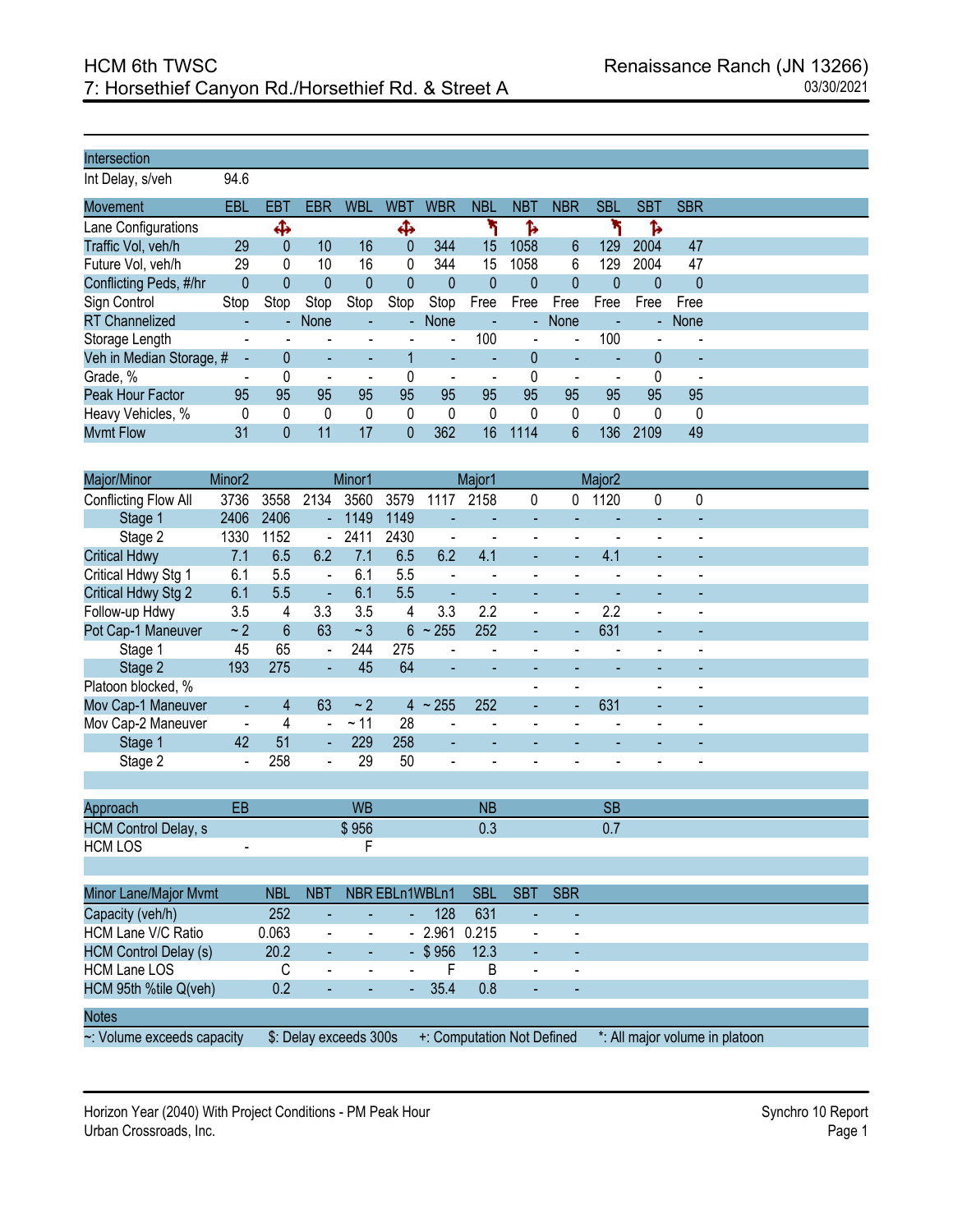**ATTACHMENT D: HORIZON YEAR (2040) WITH PROJECT INTERSECTION OPERATIONS ANALYSIS WORKSHEETS, WITH IMPROVEMENTS**

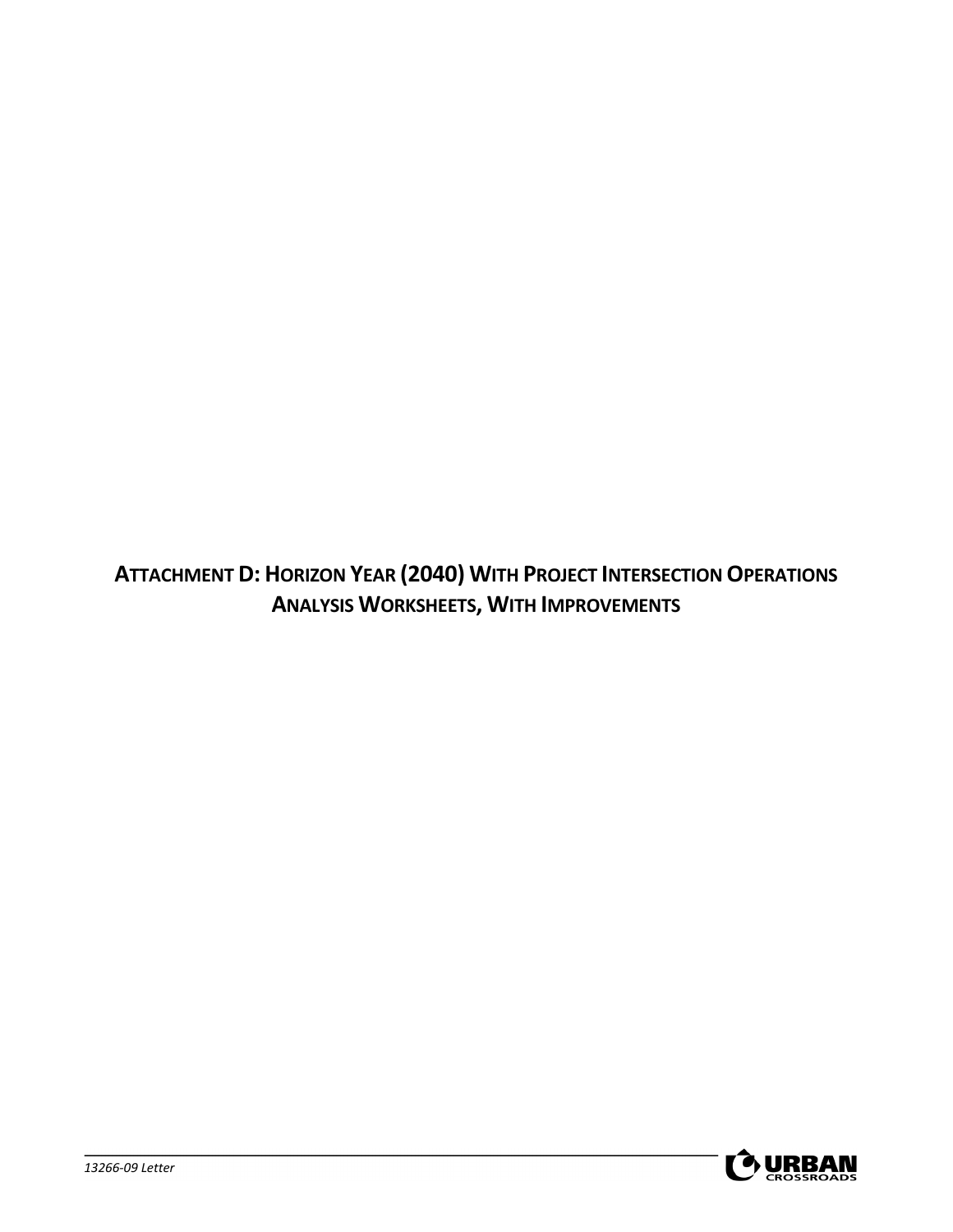# Timings **The Europe Contract Contract Contract Contract Contract Contract Contract Contract Contract Contract Contract Contract Contract Contract Contract Contract Contract Contract Contract Contract Contract Contract Cont** 7: Horsethief Canyon Rd./Horsethief Rd. & Street A 03/30/2021

|                                         | ۸              |                         |                |                |                               |                |              |                |  |
|-----------------------------------------|----------------|-------------------------|----------------|----------------|-------------------------------|----------------|--------------|----------------|--|
| Lane Group                              | EBL            | <b>EBT</b>              | <b>WBL</b>     | <b>WBT</b>     | <b>NBL</b>                    | <b>NBT</b>     | <b>SBL</b>   | <b>SBT</b>     |  |
| Lane Configurations                     |                | Ф                       |                | Ф              | ۲                             | ቶኈ             | ۲            | 柞              |  |
| Traffic Volume (vph)                    | 43             | $\mathbf{0}$            | $\overline{4}$ | 0              | 4                             | 892            | 334          | 570            |  |
| Future Volume (vph)                     | 43             | 0                       | 4              | 0              | 4                             | 892            | 334          | 570            |  |
| <b>Turn Type</b>                        | Perm           | <b>NA</b>               | Perm           | <b>NA</b>      | Prot                          | <b>NA</b>      | Prot         | <b>NA</b>      |  |
| <b>Protected Phases</b>                 |                | 4                       |                | 8              | 5                             | $\overline{2}$ | 1            | 6              |  |
| <b>Permitted Phases</b>                 | $\overline{4}$ |                         | 8              |                |                               |                |              |                |  |
| Detector Phase                          | 4              | $\overline{\mathbf{4}}$ | 8              | 8              | 5                             | $\overline{2}$ | $\mathbf{1}$ | $6\phantom{a}$ |  |
| <b>Switch Phase</b>                     |                |                         |                |                |                               |                |              |                |  |
| Minimum Initial (s)                     | 10.0           | 10.0                    | 10.0           | 10.0           | 5.0                           | 10.0           | 5.0          | 10.0           |  |
| Minimum Split (s)                       | 31.1           | 31.1                    | 31.1           | 31.1           | 9.1                           | 26.7           | 9.1          | 26.7           |  |
| Total Split (s)                         | 31.1           | 31.1                    | 31.1           | 31.1           | 9.1                           | 27.9           | 21.0         | 39.8           |  |
| Total Split (%)                         | 38.9%          | 38.9%                   | 38.9%          | 38.9%          | 11.4%                         | 34.9%          | 26.3%        | 49.8%          |  |
| Yellow Time (s)                         | 3.6            | 3.6                     | 3.6            | 3.6            | 3.6                           | 4.2            | 3.6          | 4.2            |  |
| All-Red Time (s)                        | 0.5            | 0.5                     | 0.5            | 0.5            | 0.5                           | 0.5            | 0.5          | 0.5            |  |
| Lost Time Adjust (s)                    |                | 0.0                     |                | 0.0            | 0.0                           | 0.0            | 0.0          | 0.0            |  |
| Total Lost Time (s)                     |                | 4.1                     |                | 4.1            | 4.1                           | 4.7            | 4.1          | 4.7            |  |
| Lead/Lag                                |                |                         |                |                | Lead                          | Lag            | Lead         | Lag            |  |
| Lead-Lag Optimize?                      |                |                         |                |                | Yes                           | Yes            | Yes          | Yes            |  |
| Recall Mode                             | None           | None                    | None           | None           | None                          | Min            | None         | Min            |  |
| Act Effct Green (s)                     |                | 13.2                    |                | 13.2           | 5.3                           | 22.3           | 16.7         | 43.4           |  |
| Actuated g/C Ratio                      |                | 0.22                    |                | 0.22           | 0.09                          | 0.36           | 0.27         | 0.71           |  |
| v/c Ratio                               |                | 0.15                    |                | 0.23           | 0.03                          | 0.73           | 0.72         | 0.24           |  |
| Control Delay                           |                | 0.7                     |                | 3.9            | 32.0                          | 23.7           | 34.2         | 6.8            |  |
| Queue Delay                             |                | 0.0                     |                | 0.0            | 0.0                           | 0.0            | 0.0          | 0.0            |  |
| <b>Total Delay</b>                      |                | 0.7                     |                | 3.9            | 32.0                          | 23.7           | 34.2         | 6.8            |  |
| LOS                                     |                | $\overline{A}$          |                | $\overline{A}$ | $\mathsf{C}$                  | $\mathsf{C}$   | $\mathsf{C}$ | $\overline{A}$ |  |
| Approach Delay                          |                | 0.7                     |                | 3.9            |                               | 23.7           |              | 16.8           |  |
| Approach LOS                            |                | A                       |                | $\overline{A}$ |                               | C              |              | B              |  |
| <b>Intersection Summary</b>             |                |                         |                |                |                               |                |              |                |  |
| Cycle Length: 80                        |                |                         |                |                |                               |                |              |                |  |
| Actuated Cycle Length: 61.3             |                |                         |                |                |                               |                |              |                |  |
| Natural Cycle: 80                       |                |                         |                |                |                               |                |              |                |  |
| Control Type: Actuated-Uncoordinated    |                |                         |                |                |                               |                |              |                |  |
| Maximum v/c Ratio: 0.73                 |                |                         |                |                |                               |                |              |                |  |
| Intersection Signal Delay: 18.8         |                |                         |                |                | Intersection LOS: B           |                |              |                |  |
| Intersection Capacity Utilization 64.3% |                |                         |                |                | <b>ICU Level of Service C</b> |                |              |                |  |
| Analysis Period (min) 15                |                |                         |                |                |                               |                |              |                |  |

Splits and Phases: 7: Horsethief Canyon Rd./Horsethief Rd. & Street A

| $\mathcal{O}1$ |    | - Ø2 | $-0.4$ |  |
|----------------|----|------|--------|--|
| 21s            |    |      |        |  |
| --<br>.05      | Ø6 |      | Ø8     |  |
| 9.1s           |    |      |        |  |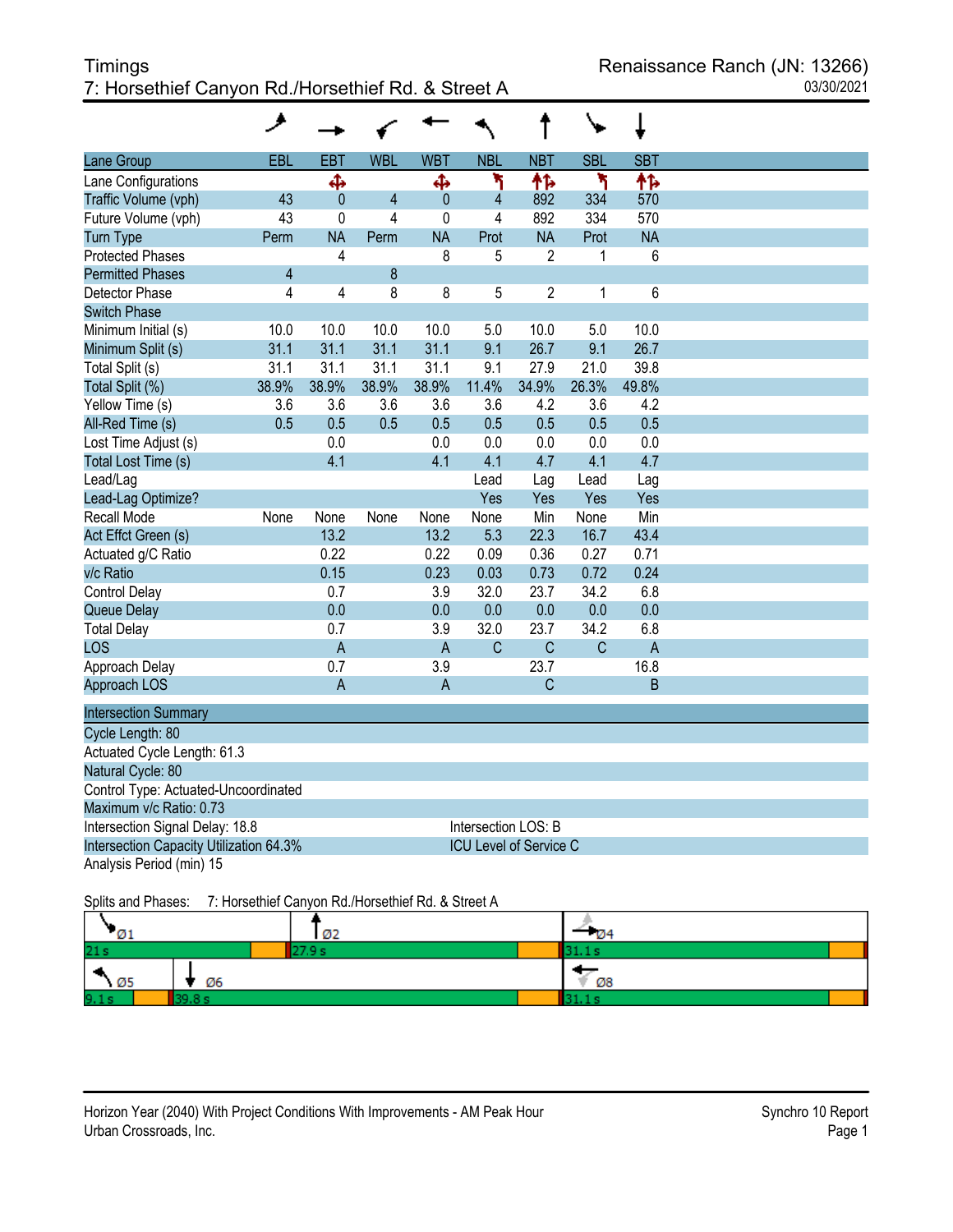|                              | ↗              |                |                |                |                |                |            |             |              |              |            |                |
|------------------------------|----------------|----------------|----------------|----------------|----------------|----------------|------------|-------------|--------------|--------------|------------|----------------|
| <b>Movement</b>              | EBL            | <b>EBT</b>     | <b>EBR</b>     | <b>WBL</b>     | <b>WBT</b>     | <b>WBR</b>     | <b>NBL</b> | <b>NBT</b>  | <b>NBR</b>   | <b>SBL</b>   | <b>SBT</b> | <b>SBR</b>     |
| Lane Configurations          |                | Ф              |                |                | Ф              |                | ۲          | ተኈ          |              | ۲            | ተኈ         |                |
| Traffic Volume (veh/h)       | 43             | $\mathbf{0}$   | 14             | 4              | $\mathbf{0}$   | 98             | 4          | 892         | 15           | 334          | 570        | 14             |
| Future Volume (veh/h)        | 43             | 0              | 14             | 4              | 0              | 98             | 4          | 892         | 15           | 334          | 570        | 14             |
| Initial Q (Qb), veh          | $\overline{0}$ | $\mathbf{0}$   | $\mathbf{0}$   | $\mathbf{0}$   | $\mathbf{0}$   | $\mathbf{0}$   | 0          | 0           | $\mathbf{0}$ | $\mathbf{0}$ | 0          | $\overline{0}$ |
| Ped-Bike Adj(A_pbT)          | 1.00           |                | 1.00           | 1.00           |                | 1.00           | 1.00       |             | 1.00         | 1.00         |            | 1.00           |
| Parking Bus, Adj             | 1.00           | 1.00           | 1.00           | 1.00           | 1.00           | 1.00           | 1.00       | 1.00        | 1.00         | 1.00         | 1.00       | 1.00           |
| Work Zone On Approach        |                | No             |                |                | No             |                |            | No          |              |              | No         |                |
| Adj Sat Flow, veh/h/ln       | 1900           | 1900           | 1900           | 1900           | 1900           | 1900           | 1900       | 1900        | 1900         | 1900         | 1900       | 1900           |
| Adj Flow Rate, veh/h         | 45             | 0              | 15             | 4              | 0              | 103            | 4          | 939         | 16           | 352          | 600        | 15             |
| Peak Hour Factor             | 0.95           | 0.95           | 0.95           | 0.95           | 0.95           | 0.95           | 0.95       | 0.95        | 0.95         | 0.95         | 0.95       | 0.95           |
| Percent Heavy Veh, %         | 0              | 0              | 0              | 0              | 0              | 0              | 0          | 0           | 0            | 0            | 0          | 0              |
| Cap, veh/h                   | 303            | 17             | 67             | 75             | $\overline{7}$ | 271            | 10         | 1255        | 21           | 421          | 2061       | 51             |
| Arrive On Green              | 0.17           | 0.00           | 0.17           | 0.17           | 0.00           | 0.17           | 0.01       | 0.35        | 0.35         | 0.23         | 0.57       | 0.57           |
| Sat Flow, veh/h              | 1046           | 100            | 382            | 21             | 39             | 1553           | 1810       | 3632        | 62           | 1810         | 3599       | 90             |
| Grp Volume(v), veh/h         | 60             | $\mathbf 0$    | 0              | 107            | $\pmb{0}$      | $\mathbf 0$    | 4          | 467         | 488          | 352          | 301        | 314            |
| Grp Sat Flow(s), veh/h/ln    | 1527           | $\mathbf{0}$   | $\overline{0}$ | 1613           | $\mathbf{0}$   | $\mathbf{0}$   | 1810       | 1805        | 1889         | 1810         | 1805       | 1884           |
| Q Serve(g_s), s              | 0.0            | 0.0            | 0.0            | 0.0            | 0.0            | 0.0            | 0.1        | 11.9        | 11.9         | 9.7          | 4.5        | 4.5            |
| Cycle Q Clear(g_c), s        | 1.5            | 0.0            | 0.0            | 3.0            | 0.0            | 0.0            | 0.1        | 11.9        | 11.9         | 9.7          | 4.5        | 4.5            |
| Prop In Lane                 | 0.75           |                | 0.25           | 0.04           |                | 0.96           | 1.00       |             | 0.03         | 1.00         |            | 0.05           |
| Lane Grp Cap(c), veh/h       | 387            | $\mathbf{0}$   | $\mathbf{0}$   | 353            | $\mathbf{0}$   | $\mathbf{0}$   | 10         | 624         | 653          | 421          | 1034       | 1079           |
| $V/C$ Ratio $(X)$            | 0.15           | 0.00           | 0.00           | 0.30           | 0.00           | 0.00           | 0.41       | 0.75        | 0.75         | 0.84         | 0.29       | 0.29           |
| Avail Cap(c_a), veh/h        | 859            | $\pmb{0}$      | $\mathbf{0}$   | 903            | $\mathbf{0}$   | $\mathbf{0}$   | 173        | 803         | 840          | 586          | 1214       | 1267           |
| <b>HCM Platoon Ratio</b>     | 1.00           | 1.00           | 1.00           | 1.00           | 1.00           | 1.00           | 1.00       | 1.00        | 1.00         | 1.00         | 1.00       | 1.00           |
| Upstream Filter(I)           | 1.00           | 0.00           | 0.00           | 1.00           | 0.00           | 0.00           | 1.00       | 1.00        | 1.00         | 1.00         | 1.00       | 1.00           |
| Uniform Delay (d), s/veh     | 18.4           | 0.0            | 0.0            | 19.0           | 0.0            | 0.0            | 25.9       | 15.1        | 15.1         | 19.1         | 5.7        | 5.7            |
| Incr Delay (d2), s/veh       | 0.2            | 0.0            | 0.0            | 0.5            | 0.0            | 0.0            | 25.2       | 2.9         | 2.7          | 7.4          | 0.2        | 0.1            |
| Initial Q Delay(d3), s/veh   | 0.0            | 0.0            | 0.0            | 0.0            | 0.0            | 0.0            | 0.0        | 0.0         | 0.0          | 0.0          | 0.0        | 0.0            |
| %ile BackOfQ(50%), veh/ln    | 0.6            | 0.0            | 0.0            | 1.1            | 0.0            | 0.0            | 0.1        | 4.6         | 4.8          | 4.5          | 1.2        | 1.3            |
| Unsig. Movement Delay, s/veh |                |                |                |                |                |                |            |             |              |              |            |                |
| LnGrp Delay(d), s/veh        | 18.6           | 0.0            | 0.0            | 19.5           | 0.0            | 0.0            | 51.1       | 17.9        | 17.8         | 26.5         | 5.9        | 5.9            |
| LnGrp LOS                    | В              | A              | A              | B              | Α              | A              | D          | B           | Β            | С            | Α          | A              |
| Approach Vol, veh/h          |                | 60             |                |                | 107            |                |            | 959         |              |              | 967        |                |
| Approach Delay, s/veh        |                | 18.6           |                |                | 19.5           |                |            | 18.0        |              |              | 13.4       |                |
| Approach LOS                 |                | B              |                |                | B              |                |            | $\mathsf B$ |              |              | B          |                |
| <b>Timer - Assigned Phs</b>  |                | $\overline{2}$ |                | $\overline{4}$ | 5              | $6\phantom{1}$ |            | 8           |              |              |            |                |
| Phs Duration (G+Y+Rc), s     | 16.2           | 22.7           |                | 13.2           | 4.4            | 34.6           |            | 13.2        |              |              |            |                |
| Change Period (Y+Rc), s      | 4.1            | 4.7            |                | 4.1            | 4.1            | 4.7            |            | 4.1         |              |              |            |                |
| Max Green Setting (Gmax), s  | 16.9           | 23.2           |                | 27.0           | 5.0            | 35.1           |            | 27.0        |              |              |            |                |
| Max Q Clear Time (g_c+l1), s | 11.7           | 13.9           |                | 3.5            | 2.1            | 6.5            |            | 5.0         |              |              |            |                |
| Green Ext Time (p_c), s      | 0.5            | 4.1            |                | 0.3            | 0.0            | 4.0            |            | 0.6         |              |              |            |                |
| <b>Intersection Summary</b>  |                |                |                |                |                |                |            |             |              |              |            |                |
| <b>HCM 6th Ctrl Delay</b>    |                |                | 16.0           |                |                |                |            |             |              |              |            |                |
| <b>HCM 6th LOS</b>           |                |                | $\sf B$        |                |                |                |            |             |              |              |            |                |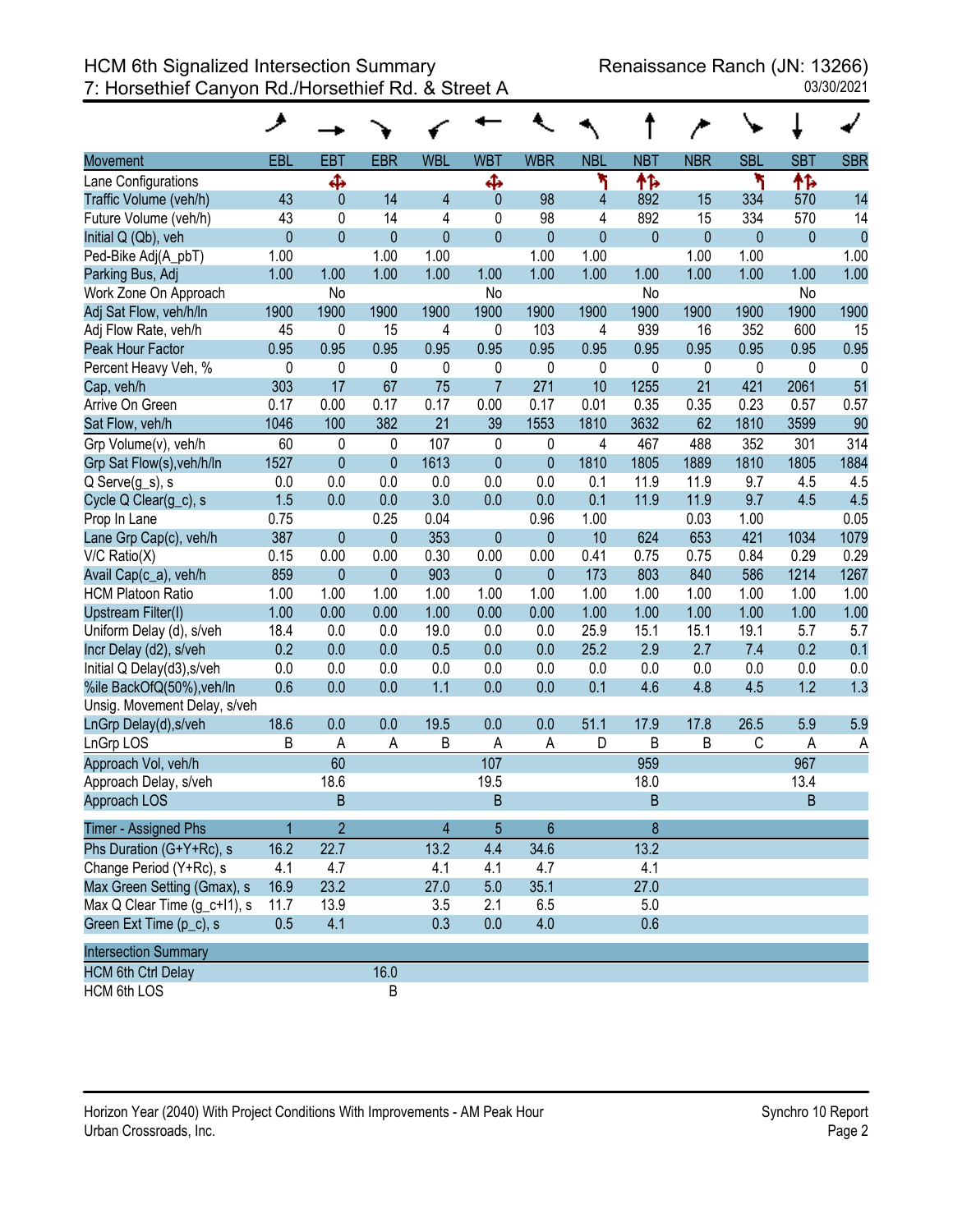# Timings **The Europe Contract Contract Contract Contract Contract Contract Contract Contract Contract Contract Contract Contract Contract Contract Contract Contract Contract Contract Contract Contract Contract Contract Cont** 7: Horsethief Canyon Rd./Horsethief Rd. & Street A 03/30/2021

|                                         | ᢣ     |                         |            |              |            |                               |            |              |  |
|-----------------------------------------|-------|-------------------------|------------|--------------|------------|-------------------------------|------------|--------------|--|
| Lane Group                              | EBL   | <b>EBT</b>              | <b>WBL</b> | <b>WBT</b>   | <b>NBL</b> | <b>NBT</b>                    | <b>SBL</b> | <b>SBT</b>   |  |
| Lane Configurations                     |       | Ф                       |            | Ф            | ۲          | ተኈ                            | ۲          | ቶኈ           |  |
| Traffic Volume (vph)                    | 29    | $\mathbf 0$             | 16         | $\mathbf{0}$ | 15         | 1058                          | 129        | 2004         |  |
| Future Volume (vph)                     | 29    | 0                       | 16         | 0            | 15         | 1058                          | 129        | 2004         |  |
| <b>Turn Type</b>                        | Perm  | <b>NA</b>               | Perm       | <b>NA</b>    | Prot       | <b>NA</b>                     | Prot       | <b>NA</b>    |  |
| <b>Protected Phases</b>                 |       | 4                       |            | 8            | 5          | $\overline{2}$                | 1          | 6            |  |
| <b>Permitted Phases</b>                 | 4     |                         | 8          |              |            |                               |            |              |  |
| Detector Phase                          | 4     | $\overline{\mathbf{4}}$ | 8          | 8            | 5          | $\overline{2}$                | 1          | 6            |  |
| <b>Switch Phase</b>                     |       |                         |            |              |            |                               |            |              |  |
| Minimum Initial (s)                     | 10.0  | 10.0                    | 10.0       | 10.0         | 5.0        | 10.0                          | 5.0        | 10.0         |  |
| Minimum Split (s)                       | 31.1  | 31.1                    | 31.1       | 31.1         | 9.1        | 26.7                          | 9.1        | 26.7         |  |
| Total Split (s)                         | 31.6  | 31.6                    | 31.6       | 31.6         | 9.2        | 58.3                          | 20.1       | 69.2         |  |
| Total Split (%)                         | 28.7% | 28.7%                   | 28.7%      | 28.7%        | 8.4%       | 53.0%                         | 18.3%      | 62.9%        |  |
| Yellow Time (s)                         | 3.6   | 3.6                     | 3.6        | 3.6          | 3.6        | 4.2                           | 3.6        | 4.2          |  |
| All-Red Time (s)                        | 0.5   | 0.5                     | 0.5        | 0.5          | 0.5        | 0.5                           | 0.5        | 0.5          |  |
| Lost Time Adjust (s)                    |       | 0.0                     |            | 0.0          | 0.0        | 0.0                           | 0.0        | 0.0          |  |
| Total Lost Time (s)                     |       | 4.1                     |            | 4.1          | 4.1        | 4.7                           | 4.1        | 4.7          |  |
| Lead/Lag                                |       |                         |            |              | Lead       | Lag                           | Lead       | Lag          |  |
| Lead-Lag Optimize?                      |       |                         |            |              | Yes        | Yes                           | Yes        | Yes          |  |
| Recall Mode                             | None  | None                    | None       | None         | None       | Min                           | None       | Min          |  |
| Act Effct Green (s)                     |       | 15.6                    |            | 15.6         | 5.2        | 52.6                          | 11.8       | 65.3         |  |
| Actuated g/C Ratio                      |       | 0.17                    |            | 0.17         | 0.06       | 0.56                          | 0.13       | 0.70         |  |
| v/c Ratio                               |       | 0.21                    |            | 0.80         | 0.16       | 0.55                          | 0.59       | 0.85         |  |
| Control Delay                           |       | 2.4                     |            | 27.2         | 50.8       | 15.6                          | 50.9       | 17.7         |  |
| Queue Delay                             |       | 0.0                     |            | 0.0          | 0.0        | 0.0                           | 0.0        | 1.7          |  |
| <b>Total Delay</b>                      |       | 2.4                     |            | 27.2         | 50.8       | 15.6                          | 50.9       | 19.4         |  |
| LOS                                     |       | $\mathsf A$             |            | $\mathsf{C}$ | D          | $\mathsf B$                   | D          | $\mathsf B$  |  |
| Approach Delay                          |       | 2.4                     |            | 27.2         |            | 16.1                          |            | 21.3         |  |
| Approach LOS                            |       | $\overline{A}$          |            | $\mathsf{C}$ |            | $\overline{B}$                |            | $\mathsf{C}$ |  |
| <b>Intersection Summary</b>             |       |                         |            |              |            |                               |            |              |  |
| Cycle Length: 110                       |       |                         |            |              |            |                               |            |              |  |
| Actuated Cycle Length: 93.1             |       |                         |            |              |            |                               |            |              |  |
| Natural Cycle: 110                      |       |                         |            |              |            |                               |            |              |  |
| Control Type: Actuated-Uncoordinated    |       |                         |            |              |            |                               |            |              |  |
| Maximum v/c Ratio: 0.85                 |       |                         |            |              |            |                               |            |              |  |
| Intersection Signal Delay: 20.1         |       |                         |            |              |            | Intersection LOS: C           |            |              |  |
| Intersection Capacity Utilization 93.7% |       |                         |            |              |            | <b>ICU Level of Service F</b> |            |              |  |
| Analysis Period (min) 15                |       |                         |            |              |            |                               |            |              |  |

Splits and Phases: 7: Horsethief Canyon Rd./Horsethief Rd. & Street A

| "Ø1                        | Ø2 | $\sqrt{94}$ |
|----------------------------|----|-------------|
| 20.1 s                     |    |             |
| $\ddot{\phantom{1}}$<br>05 | Ø6 | Ø8          |
| 9.2 s                      |    |             |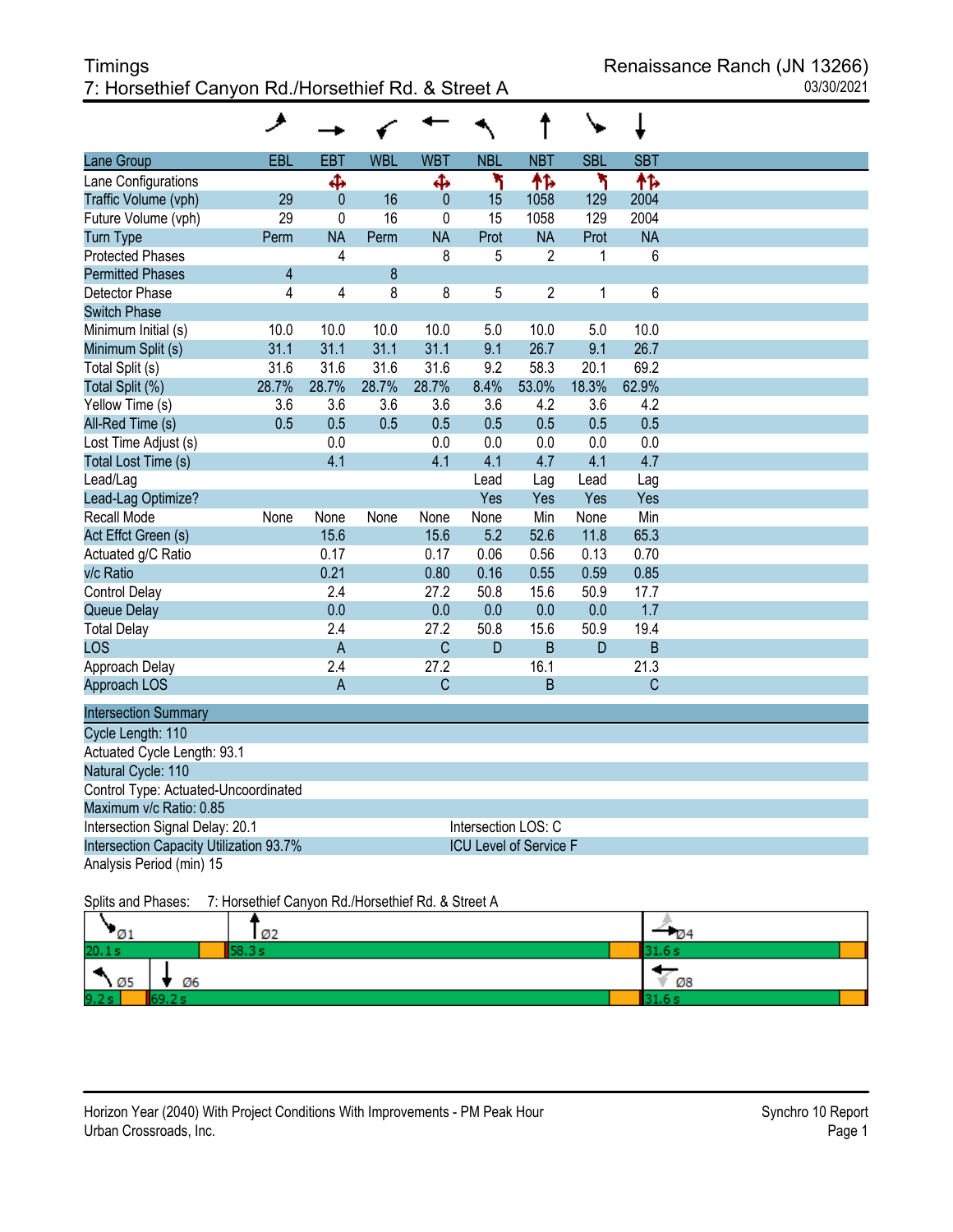| 03/30/2021 |  |
|------------|--|
|            |  |

|                              | ۶            |                |              |              |                  |              |              |              |                |            |            |            |
|------------------------------|--------------|----------------|--------------|--------------|------------------|--------------|--------------|--------------|----------------|------------|------------|------------|
| <b>Movement</b>              | EBL          | EBT            | <b>EBR</b>   | <b>WBL</b>   | <b>WBT</b>       | <b>WBR</b>   | <b>NBL</b>   | <b>NBT</b>   | <b>NBR</b>     | <b>SBL</b> | <b>SBT</b> | <b>SBR</b> |
| Lane Configurations          |              | ф              |              |              | Ф                |              | ۲            | 怍            |                | ۲          | 怍          |            |
| Traffic Volume (veh/h)       | 29           | $\mathbf{0}$   | 10           | 16           | $\mathbf{0}$     | 344          | 15           | 1058         | $6\phantom{1}$ | 129        | 2004       | 47         |
| Future Volume (veh/h)        | 29           | 0              | 10           | 16           | 0                | 344          | 15           | 1058         | 6              | 129        | 2004       | 47         |
| Initial Q (Qb), veh          | $\mathbf{0}$ | $\mathbf{0}$   | $\mathbf{0}$ | $\mathbf{0}$ | $\mathbf{0}$     | $\pmb{0}$    | $\mathbf{0}$ | $\mathbf 0$  | $\mathbf 0$    | $\bf 0$    | $\pmb{0}$  | $\theta$   |
| Ped-Bike Adj(A_pbT)          | 1.00         |                | 1.00         | 1.00         |                  | 1.00         | 1.00         |              | 1.00           | 1.00       |            | 1.00       |
| Parking Bus, Adj             | 1.00         | 1.00           | 1.00         | 1.00         | 1.00             | 1.00         | 1.00         | 1.00         | 1.00           | 1.00       | 1.00       | 1.00       |
| Work Zone On Approach        |              | No             |              |              | No               |              |              | <b>No</b>    |                |            | No         |            |
| Adj Sat Flow, veh/h/ln       | 1900         | 1900           | 1900         | 1900         | 1900             | 1900         | 1900         | 1900         | 1900           | 1900       | 1900       | 1900       |
| Adj Flow Rate, veh/h         | 31           | 0              | 11           | 17           | 0                | 362          | 16           | 1114         | 6              | 136        | 2109       | 49         |
| Peak Hour Factor             | 0.95         | 0.95           | 0.95         | 0.95         | 0.95             | 0.95         | 0.95         | 0.95         | 0.95           | 0.95       | 0.95       | 0.95       |
| Percent Heavy Veh, %         | 0            | 0              | $\mathbf 0$  | 0            | 0                | 0            | 0            | $\mathbf 0$  | 0              | 0          | 0          | 0          |
| Cap, veh/h                   | 147          | 9              | 34           | 45           | $\boldsymbol{9}$ | 388          | 32           | 1964         | 11             | 167        | 2194       | 51         |
| Arrive On Green              | 0.25         | 0.00           | 0.25         | 0.25         | 0.00             | 0.25         | 0.02         | 0.53         | 0.53           | 0.09       | 0.61       | 0.61       |
| Sat Flow, veh/h              | 347          | 36             | 136          | 36           | 36               | 1539         | 1810         | 3682         | 20             | 1810       | 3607       | 83         |
| Grp Volume(v), veh/h         | 42           | $\pmb{0}$      | 0            | 379          | $\mathbf 0$      | 0            | 16           | 546          | 574            | 136        | 1051       | 1107       |
| Grp Sat Flow(s), veh/h/ln    | 519          | $\mathbf{0}$   | $\mathbf{0}$ | 1611         | $\mathbf{0}$     | $\mathbf{0}$ | 1810         | 1805         | 1896           | 1810       | 1805       | 1885       |
| Q Serve(g_s), s              | 0.0          | 0.0            | 0.0          | 11.0         | 0.0              | 0.0          | 0.9          | 21.4         | 21.4           | 7.8        | 57.7       | 58.8       |
| Cycle Q Clear(g_c), s        | 6.2          | 0.0            | 0.0          | 24.3         | 0.0              | 0.0          | 0.9          | 21.4         | 21.4           | 7.8        | 57.7       | 58.8       |
| Prop In Lane                 | 0.74         |                | 0.26         | 0.04         |                  | 0.96         | 1.00         |              | 0.01           | 1.00       |            | 0.04       |
| Lane Grp Cap(c), veh/h       | 190          | $\mathbf{0}$   | $\pmb{0}$    | 441          | $\mathbf{0}$     | $\mathbf{0}$ | 32           | 963          | 1012           | 167        | 1098       | 1147       |
| $V/C$ Ratio $(X)$            | 0.22         | 0.00           | 0.00         | 0.86         | 0.00             | 0.00         | 0.50         | 0.57         | 0.57           | 0.81       | 0.96       | 0.97       |
| Avail Cap(c_a), veh/h        | 200          | $\mathbf{0}$   | $\mathbf{0}$ | 455          | $\mathbf{0}$     | $\mathbf{0}$ | 87           | 963          | 1012           | 274        | 1102       | 1151       |
| <b>HCM Platoon Ratio</b>     | 1.00         | 1.00           | 1.00         | 1.00         | 1.00             | 1.00         | 1.00         | 1.00         | 1.00           | 1.00       | 1.00       | 1.00       |
| Upstream Filter(I)           | 1.00         | 0.00           | 0.00         | 1.00         | 0.00             | 0.00         | 1.00         | 1.00         | 1.00           | 1.00       | 1.00       | 1.00       |
| Uniform Delay (d), s/veh     | 31.3         | 0.0            | 0.0          | 38.6         | 0.0              | 0.0          | 51.4         | 16.5         | 16.5           | 47.0       | 19.4       | 19.6       |
| Incr Delay (d2), s/veh       | 0.6          | 0.0            | 0.0          | 14.8         | 0.0              | 0.0          | 11.5         | 0.8          | 0.7            | 9.1        | 17.8       | 18.7       |
| Initial Q Delay(d3), s/veh   | 0.0          | 0.0            | 0.0          | 0.0          | 0.0              | 0.0          | 0.0          | 0.0          | 0.0            | 0.0        | 0.0        | 0.0        |
| %ile BackOfQ(50%), veh/ln    | 0.9          | 0.0            | 0.0          | 11.3         | 0.0              | 0.0          | 0.5          | 8.7          | 9.1            | 3.9        | 27.1       | 29.0       |
| Unsig. Movement Delay, s/veh |              |                |              |              |                  |              |              |              |                |            |            |            |
| LnGrp Delay(d), s/veh        | 31.8         | 0.0            | 0.0          | 53.5         | 0.0              | 0.0          | 62.9         | 17.3         | 17.2           | 56.2       | 37.2       | 38.3       |
| LnGrp LOS                    | C            | A              | A            | D            | Α                | A            | Ε            | B            | B              | Ε          | D          | D          |
| Approach Vol, veh/h          |              | 42             |              |              | 379              |              |              | 1136         |                |            | 2294       |            |
| Approach Delay, s/veh        |              | 31.8           |              |              | 53.5             |              |              | 17.9         |                |            | 38.8       |            |
| Approach LOS                 |              | $\mathsf{C}$   |              |              | D                |              |              | <sub>R</sub> |                |            | D          |            |
| Timer - Assigned Phs         |              | $\overline{2}$ |              | 4            | 5                | 6            |              | 8            |                |            |            |            |
| Phs Duration (G+Y+Rc), s     | 13.9         | 61.1           |              | 30.7         | 6.0              | 69.0         |              | 30.7         |                |            |            |            |
| Change Period (Y+Rc), s      | 4.1          | 4.7            |              | 4.1          | 4.1              | 4.7          |              | 4.1          |                |            |            |            |
| Max Green Setting (Gmax), s  | 16.0         | 53.6           |              | 27.5         | 5.1              | 64.5         |              | 27.5         |                |            |            |            |
| Max Q Clear Time (g_c+l1), s | 9.8          | 23.4           |              | 8.2          | 2.9              | 60.8         |              | 26.3         |                |            |            |            |
| Green Ext Time (p_c), s      | 0.2          | 8.9            |              | 0.2          | 0.0              | 3.4          |              | 0.3          |                |            |            |            |
| <b>Intersection Summary</b>  |              |                |              |              |                  |              |              |              |                |            |            |            |
| <b>HCM 6th Ctrl Delay</b>    |              |                | 34.0         |              |                  |              |              |              |                |            |            |            |
| <b>HCM 6th LOS</b>           |              |                | C            |              |                  |              |              |              |                |            |            |            |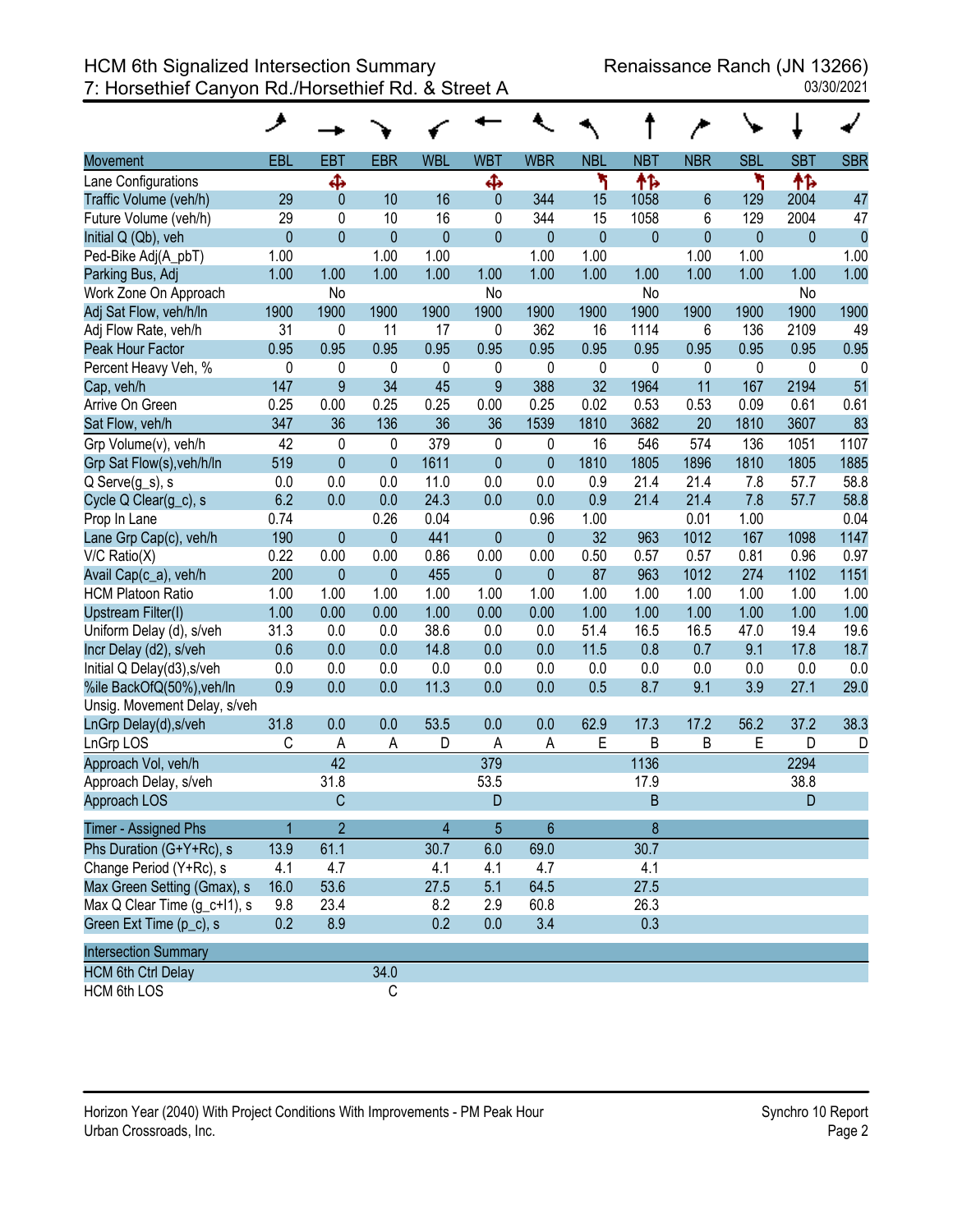**ATTACHMENT E: HORIZON YEAR (2040) WITH PROJECT QUEUING ANALYSIS WORKSHEETS**

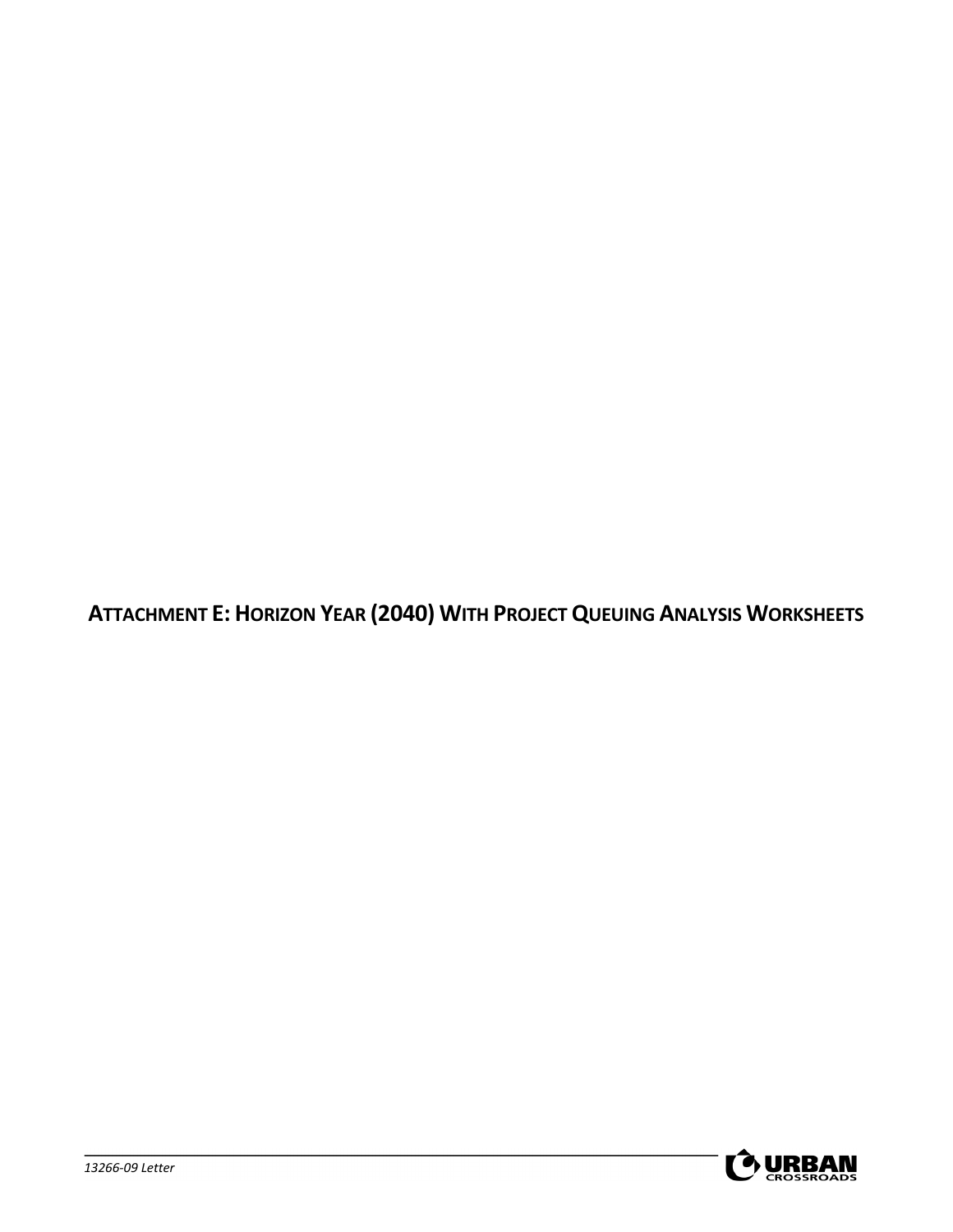Intersection: 5: Horsethief Rd. & Temescal Canyon Rd.

| <b>Movement</b>       | EB   | EB   | <b>WB</b> | <b>WB</b> | <b>WB</b> | <b>WB</b> | <b>NB</b> | <b>NB</b> | <b>NB</b> |
|-----------------------|------|------|-----------|-----------|-----------|-----------|-----------|-----------|-----------|
| Directions Served     |      | TR   |           |           |           |           |           |           | R         |
| Maximum Queue (ft)    | 305  | 317  | 171       | 202       | 116       | 101       | 211       | 279       | 100       |
| Average Queue (ft)    | 181  | 186  | 86        | 119       | 45        | 32        | 96        | 130       | 90        |
| 95th Queue (ft)       | 267  | 282  | 154       | 178       | 94        | 72        | 168       | 236       | 118       |
| Link Distance (ft)    | 1018 | 1018 |           |           | 694       | 694       | 763       | 763       |           |
| Upstream Blk Time (%) |      |      |           |           |           |           |           |           |           |
| Queuing Penalty (veh) |      |      |           |           |           |           |           |           |           |
| Storage Bay Dist (ft) |      |      | 200       | 200       |           |           |           |           | 50        |
| Storage Blk Time (%)  |      |      |           | 0         |           |           |           | 36        | 20        |
| Queuing Penalty (veh) |      |      |           |           |           |           |           | 115       | 35        |

# Intersection: 6: Horsethief Rd. & De Palma Rd.

| <b>Movement</b>       | EB   | EB  | <b>NB</b> | <b>NB</b>   | <b>NB</b> | <b>SB</b> | <b>SB</b> |
|-----------------------|------|-----|-----------|-------------|-----------|-----------|-----------|
| Directions Served     |      | R   |           |             |           |           | ΤR        |
| Maximum Queue (ft)    | 77   | 132 | 210       | 454         | 394       | 251       | 240       |
| Average Queue (ft)    | 30   | 65  | 188       | 166         | 99        | 114       | 113       |
| 95th Queue (ft)       | 66   | 115 | 241       | 421         | 278       | 216       | 207       |
| Link Distance (ft)    | 1140 |     |           | 670         | 670       | 763       | 763       |
| Upstream Blk Time (%) |      |     |           |             |           |           |           |
| Queuing Penalty (veh) |      |     |           |             |           |           |           |
| Storage Bay Dist (ft) |      | 100 | 150       |             |           |           |           |
| Storage Blk Time (%)  |      | 2   | 31        | 0           |           |           |           |
| Queuing Penalty (veh) | 0    |     | 97        | $\mathbf 0$ |           |           |           |

# Intersection: 7: Horsethief Canyon Rd./Horsethief Rd. & Street A

| <b>Movement</b>          | EB  | <b>WB</b> | ΝB  | <b>NB</b> | <b>NB</b> | <b>SB</b> | <b>SB</b> | <b>SB</b> |
|--------------------------|-----|-----------|-----|-----------|-----------|-----------|-----------|-----------|
| <b>Directions Served</b> | LTR | LTR       |     |           | TR        |           |           | TR        |
| Maximum Queue (ft)       | 70  | 97        | 31  | 302       | 255       | 199       | 322       | 220       |
| Average Queue (ft)       | 30  | 40        | 3   | 173       | 133       | 141       | 92        | 77        |
| 95th Queue (ft)          | 63  | 73        | 16  | 267       | 221       | 216       | 256       | 166       |
| Link Distance (ft)       | 354 | 459       |     | 818       | 818       |           | 670       | 670       |
| Upstream Blk Time (%)    |     |           |     |           |           |           |           |           |
| Queuing Penalty (veh)    |     |           |     |           |           |           |           |           |
| Storage Bay Dist (ft)    |     |           | 100 |           |           | 100       |           |           |
| Storage Blk Time (%)     |     |           |     | 25        |           | 20        |           |           |
| Queuing Penalty (veh)    |     |           |     |           |           | 58        | 4         |           |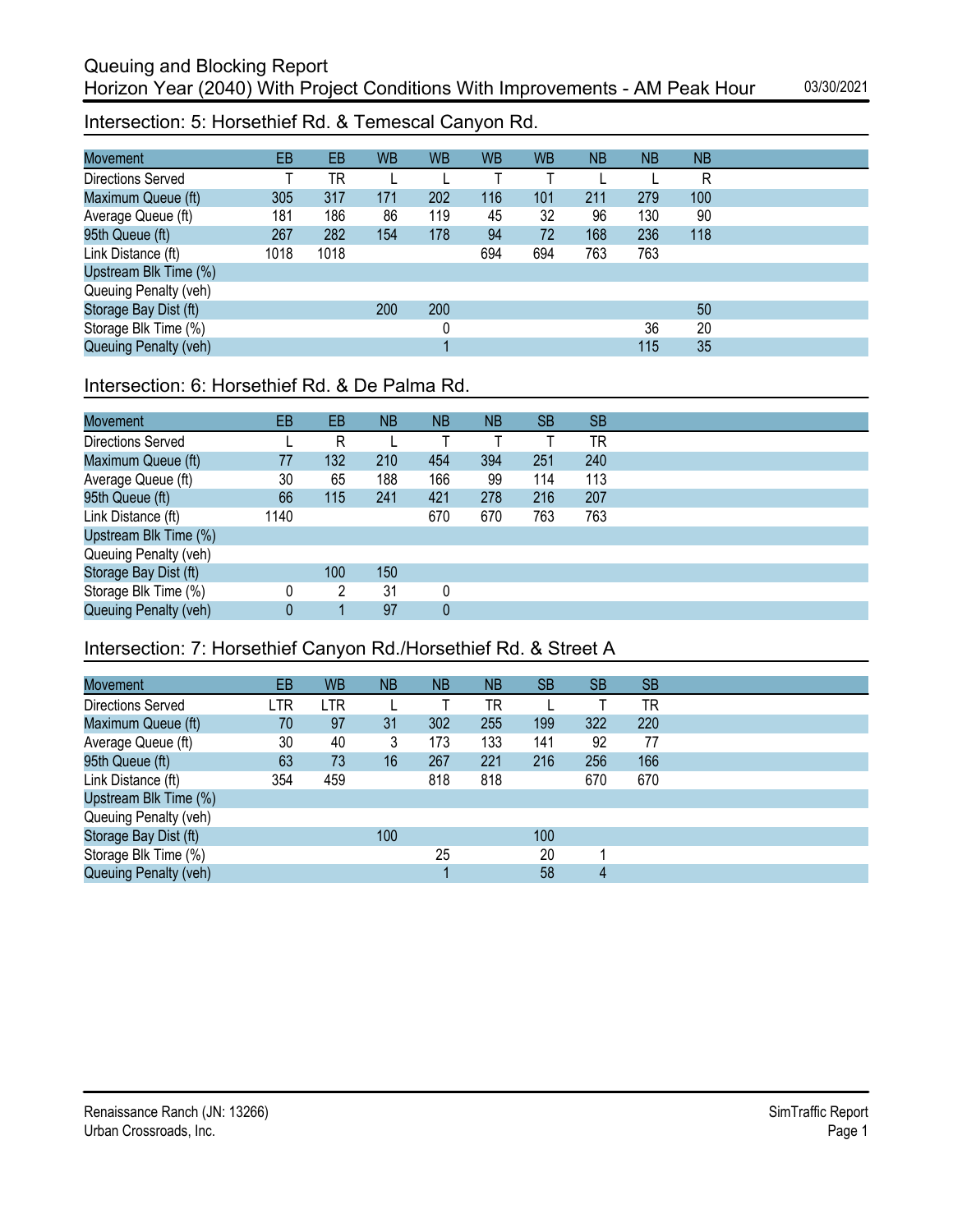Intersection: 8: Bolo Ct. & Hostettler Rd.

| <b>Movement</b>       | EB  | <b>WB</b> | <b>SB</b> |
|-----------------------|-----|-----------|-----------|
| Directions Served     | LTR | LTR       | LTR       |
| Maximum Queue (ft)    | 44  | 8         | 47        |
| Average Queue (ft)    | 5   | 0         | 22        |
| 95th Queue (ft)       | 24  | 4         | 43        |
| Link Distance (ft)    | 501 | 648       | 449       |
| Upstream Blk Time (%) |     |           |           |
| Queuing Penalty (veh) |     |           |           |
| Storage Bay Dist (ft) |     |           |           |
| Storage Blk Time (%)  |     |           |           |
| Queuing Penalty (veh) |     |           |           |
|                       |     |           |           |

## Network Summary

Network wide Queuing Penalty: 312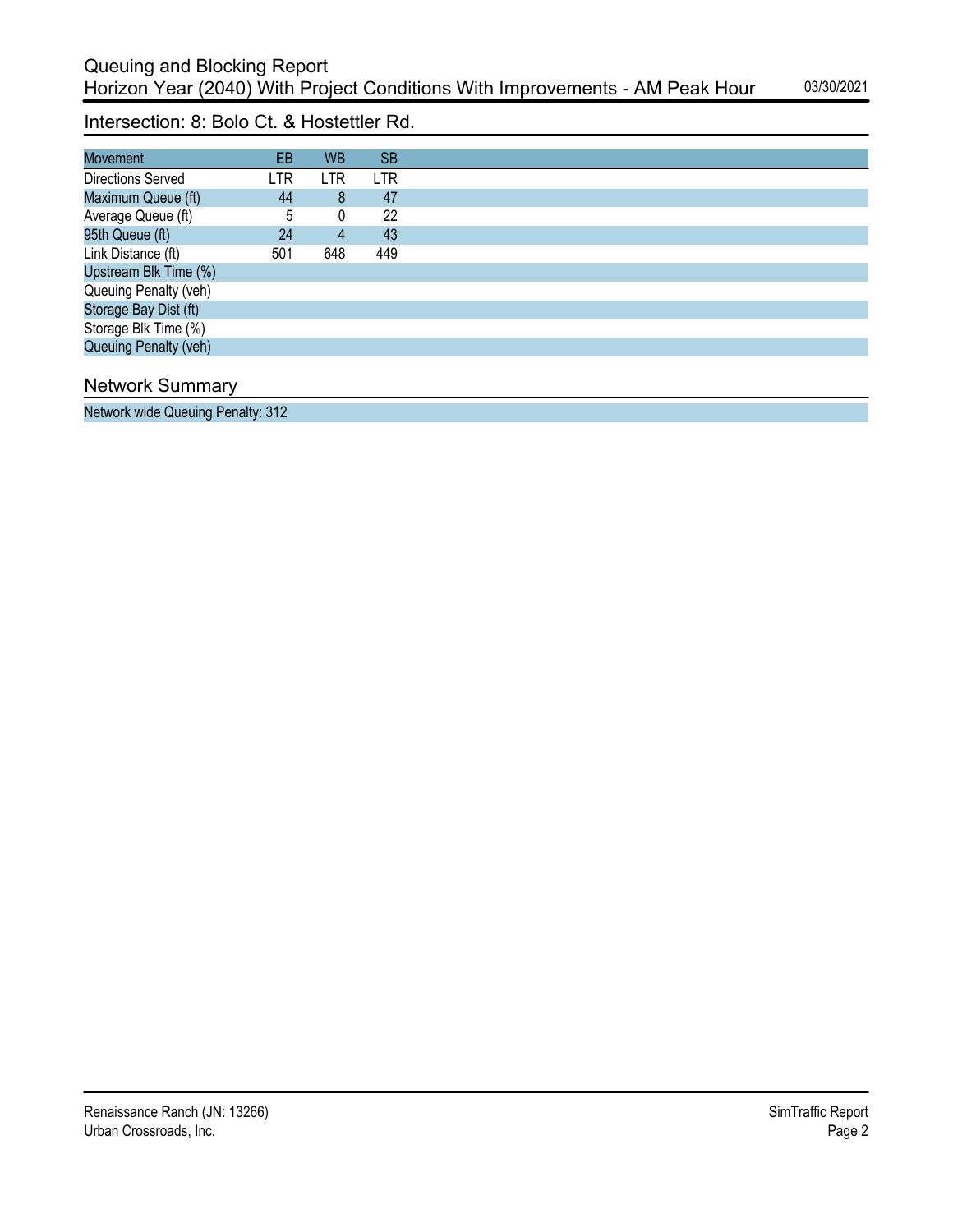Intersection: 5: Horsethief Rd. & Temescal Canyon Rd.

| <b>Movement</b>       | EB   | EB   | <b>WB</b> | <b>WB</b> | <b>WB</b> | <b>WB</b>   | <b>NB</b> | <b>NB</b> | <b>NB</b> |
|-----------------------|------|------|-----------|-----------|-----------|-------------|-----------|-----------|-----------|
| Directions Served     |      | TR   |           |           |           |             |           |           | R         |
| Maximum Queue (ft)    | 1033 | 1033 | 250       | 300       | 621       | 399         | 770       | 770       | 100       |
| Average Queue (ft)    | 1033 | 1033 | 226       | 275       | 260       | 81          | 422       | 474       | 98        |
| 95th Queue (ft)       | 1033 | 1033 | 288       | 338       | 673       | 291         | 747       | 793       | 113       |
| Link Distance (ft)    | 1018 | 1018 |           |           | 694       | 694         | 767       | 767       |           |
| Upstream Blk Time (%) | 78   | 97   |           |           | 3         | $\mathbf 0$ |           | 3         |           |
| Queuing Penalty (veh) | 0    | 0    |           |           | 0         | 0           | 9         | 19        |           |
| Storage Bay Dist (ft) |      |      | 200       | 200       |           |             |           |           | 50        |
| Storage Blk Time (%)  |      |      | 5         | 31        |           |             |           | 65        | 26        |
| Queuing Penalty (veh) |      |      |           | 43        |           |             |           | 286       | 100       |

# Intersection: 6: Horsethief Rd. & De Palma Rd.

| <b>Movement</b>       | EB       | EB  | <b>NB</b> | <b>NB</b> | <b>NB</b> | <b>SB</b> | <b>SB</b> |
|-----------------------|----------|-----|-----------|-----------|-----------|-----------|-----------|
| Directions Served     |          | R   |           |           |           |           | <b>TR</b> |
| Maximum Queue (ft)    | 518      | 150 | 210       | 512       | 488       | 787       | 798       |
| Average Queue (ft)    | 516      | 150 | 187       | 253       | 243       | 634       | 660       |
| 95th Queue (ft)       | 538      | 151 | 241       | 443       | 404       | 880       | 890       |
| Link Distance (ft)    | 503      |     |           | 651       | 651       | 767       | 767       |
| Upstream Blk Time (%) | 64       |     |           | 0         | 0         | 3         | 6         |
| Queuing Penalty (veh) | $\Omega$ |     |           | 0         |           | 22        | 46        |
| Storage Bay Dist (ft) |          | 100 | 150       |           |           |           |           |
| Storage Blk Time (%)  |          | 66  | 29        | 6         |           |           |           |
| Queuing Penalty (veh) | 53       | 97  | 154       | 23        |           |           |           |

# Intersection: 7: Horsethief Canyon Rd./Horsethief Rd. & Street A

| <b>Movement</b>          | EB  | <b>WB</b> | ΝB  | <b>NB</b> | <b>NB</b> | <b>SB</b> | <b>SB</b> | <b>SB</b> |
|--------------------------|-----|-----------|-----|-----------|-----------|-----------|-----------|-----------|
| <b>Directions Served</b> | LTR | LTR       |     |           | TR        |           |           | TR        |
| Maximum Queue (ft)       | 69  | 259       | 110 | 312       | 289       | 199       | 482       | 498       |
| Average Queue (ft)       | 26  | 120       | 17  | 192       | 158       | 86        | 216       | 234       |
| 95th Queue (ft)          | 61  | 213       | 66  | 284       | 262       | 170       | 426       | 443       |
| Link Distance (ft)       | 370 | 623       |     | 798       | 798       |           | 651       | 651       |
| Upstream Blk Time (%)    |     |           |     |           |           |           |           |           |
| Queuing Penalty (veh)    |     |           |     |           |           |           |           |           |
| Storage Bay Dist (ft)    |     |           | 100 |           |           | 100       |           |           |
| Storage Blk Time (%)     |     |           |     | 24        |           |           | 13        |           |
| Queuing Penalty (veh)    |     |           |     | 4         |           | 67        | 17        |           |